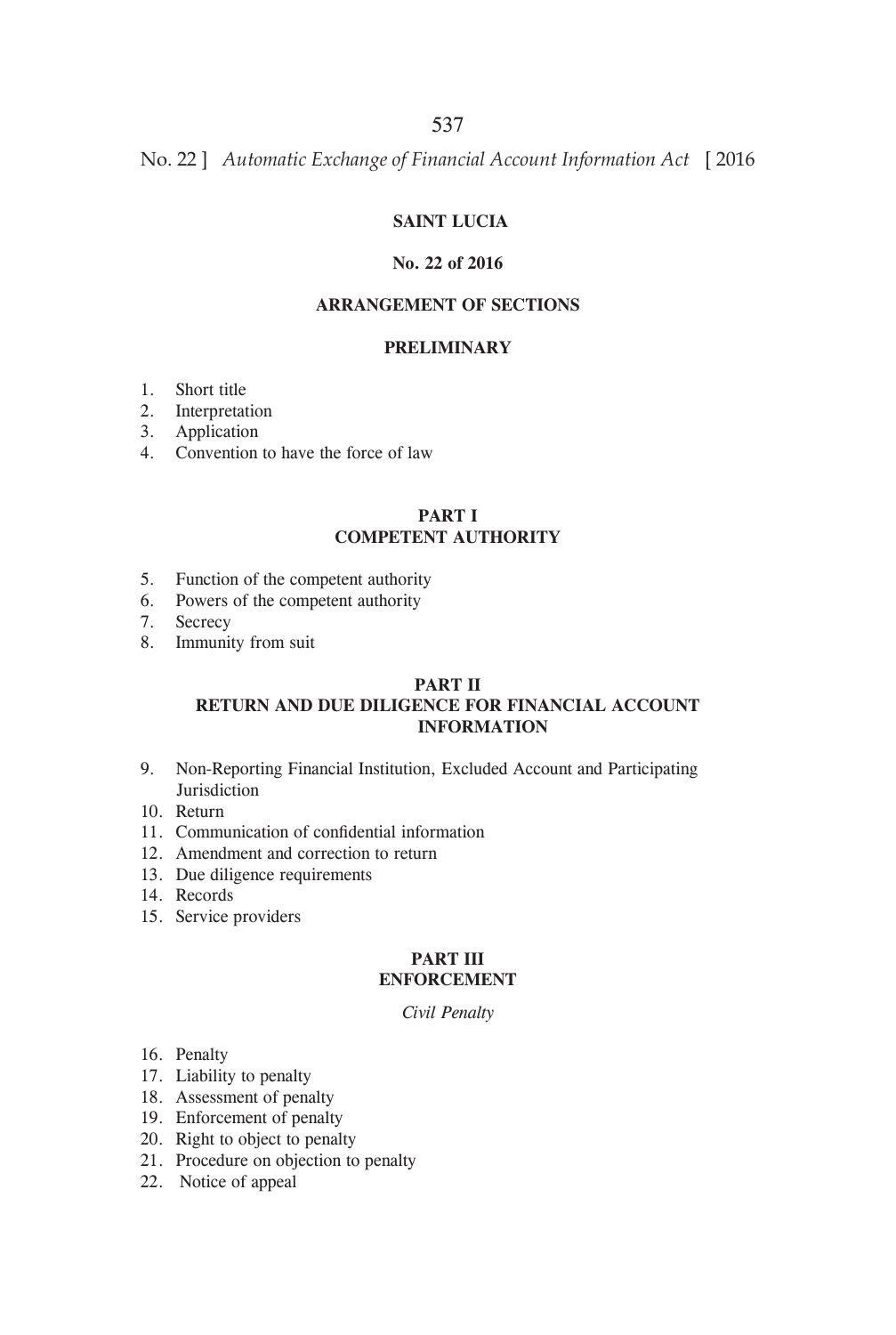538

No. 22 ] *Automatic Exchange of Financial Account Information Act* [ 2016

## *Criminal penalty*

23. Refusal or failure to provide information

#### **PART IV MISCELLANEOUS**

- 24. Anti-avoidance
- 25. Amendment of Schedules

26. Regulations

SCHEDULE 1 SCHEDULE 2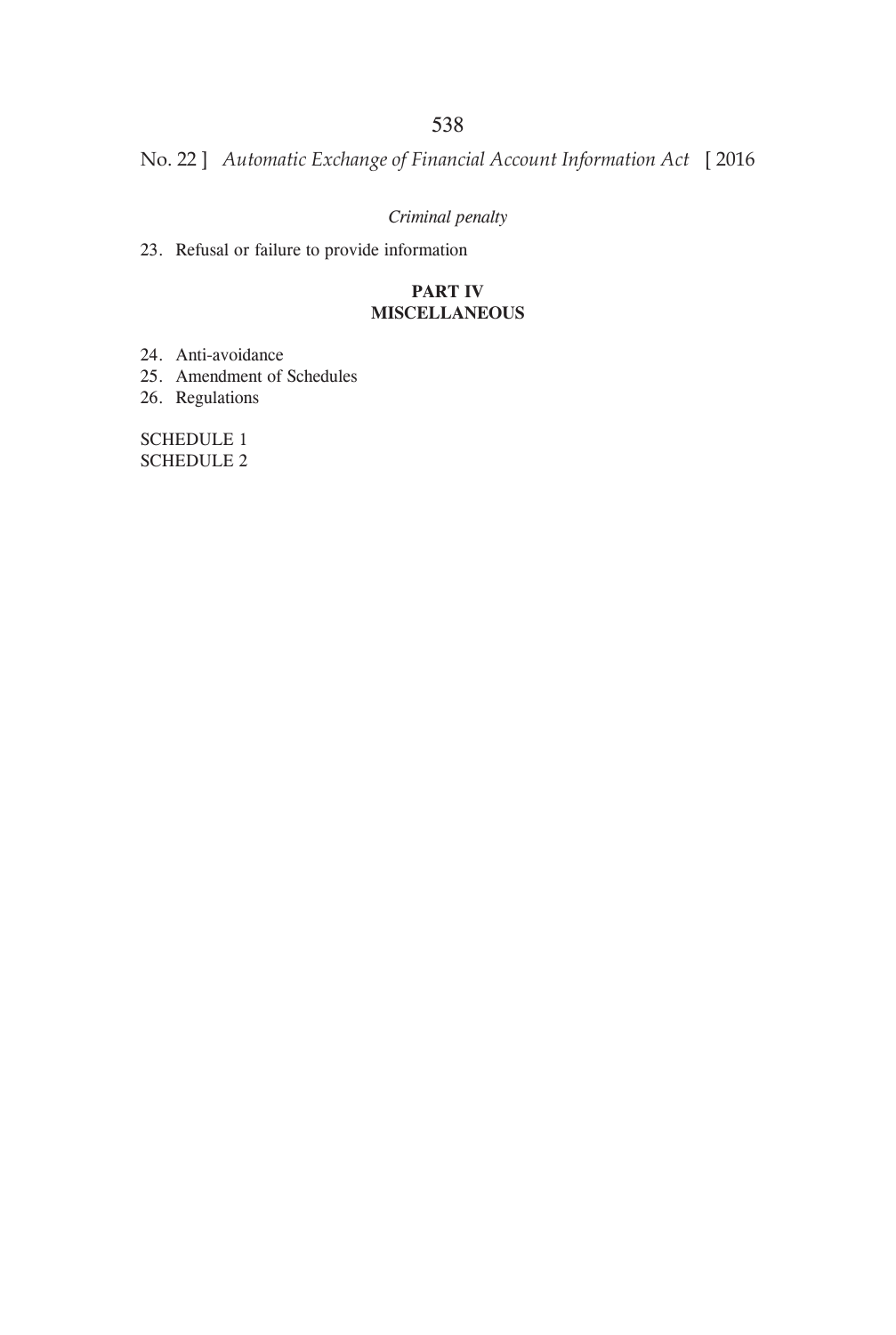I Assent

[L.S.] PEARLETTE LOUISY, *Governor-General.*

*December 29 , 2016.*

## **SAINT LUCIA**

# **No. 22 of 2016**

 **AN ACT** to make provision for implementing the obligations of Saint Lucia arising under the Multilateral Convention on Mutual Administrative Assistance in Tax Matters and for related matters.

[ 29th December, 2016 ]

**BE IT ENACTED** by the Queen's Most Excellent Majesty, by and with the advice and consent of the House of Assembly and the Senate of Saint Lucia, and by the Authority of the same, as follows: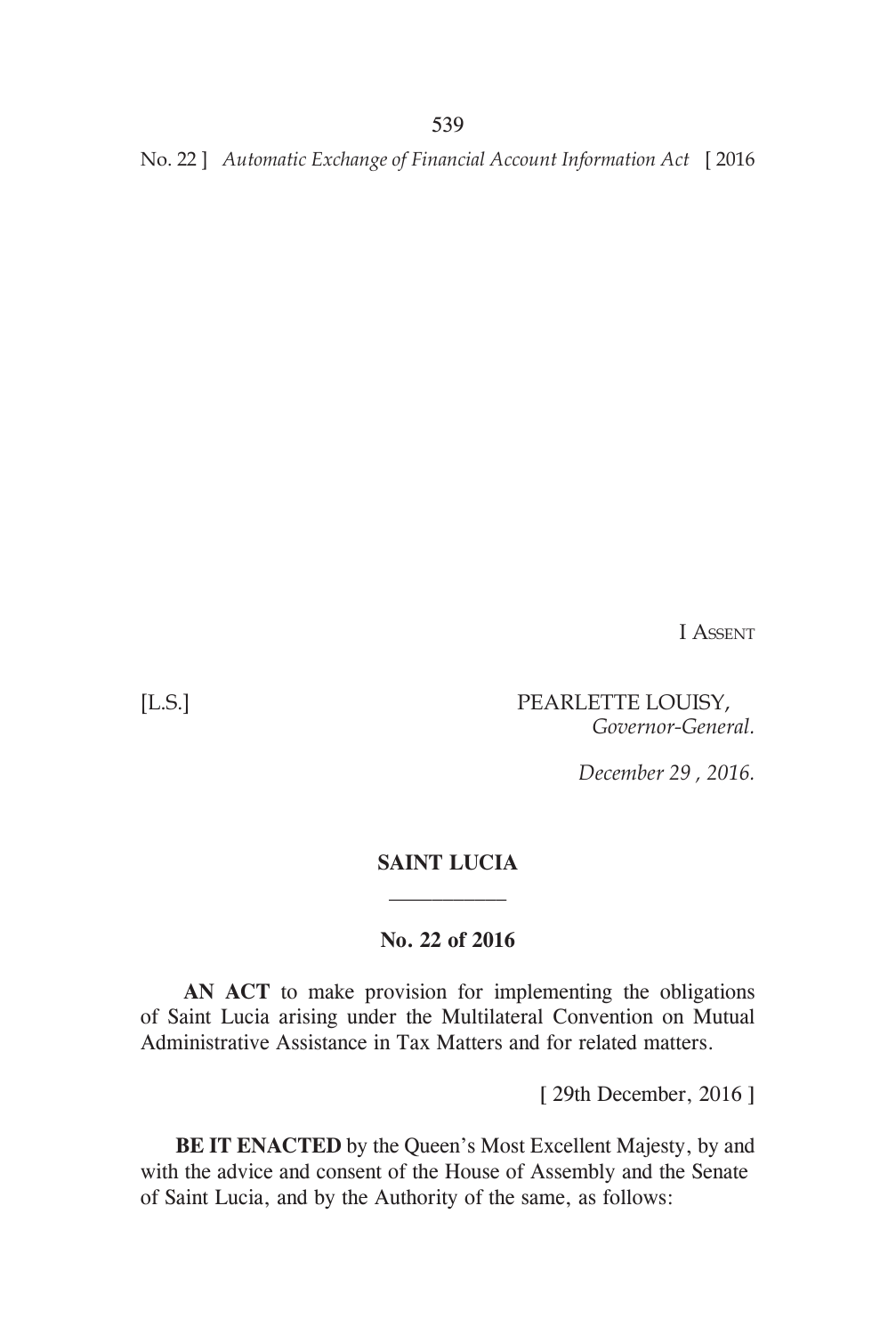## **PRELIMINARY**

## **Short title**

**1.** This Act may be cited as the Automatic Exchange of Financial Account Information Act, 2016.

## **Interpretation**

- **2.** (1) In this Act
	- "appeal commissioners" means the appeal commissioners appointed under section 108 of the Income Tax Act, Cap. 15.02;
	- "Convention" means the Multilateral Convention on Mutual Administrative Assistance in Tax Matters the text of which is set out in Schedule 1;
	- "Minister" means the Minister responsible for finance;

"return" means a return under section 10;

"Standard" —

- (a) means the Common Standard on Reporting and Due Diligence for Financial Account Information the text of which is set out in Schedule 2;
- (b) includes the Common Reporting Commentary, which is any explanatory material made and published by the Organisation for Economic Co-operation and Development for the purposes of assisting with the interpretation of the Common Standard on Reporting and Due Diligence for Financial Account Information.

 (2) Any expression which is defined in the Convention or Standard but not in this Act has the same meaning in this Act as in the Convention or Standard.

## **Application**

**3**. This Act applies to the automatic exchange of financial account information.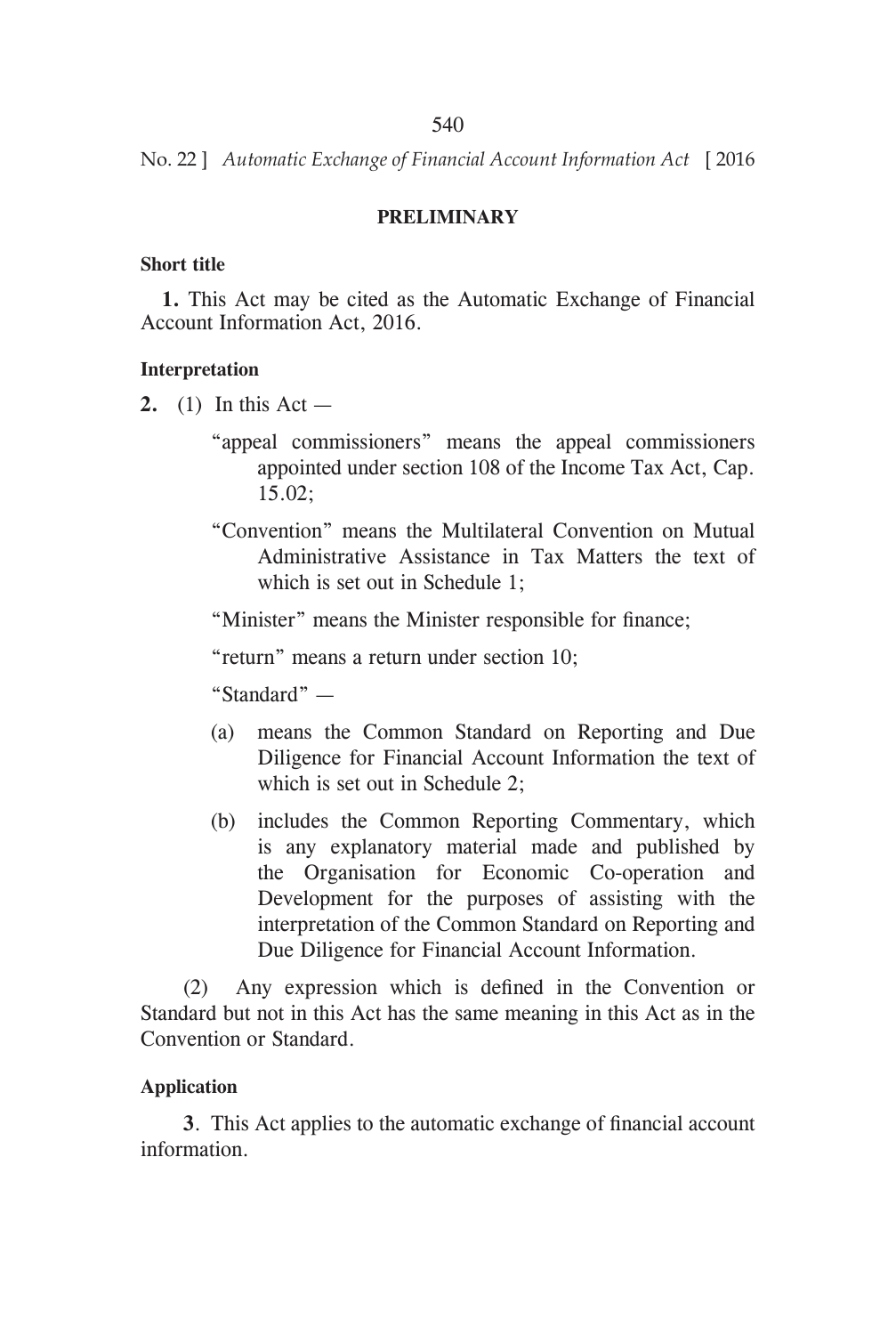## **Convention to have the force of law**

 **4**. The Convention shall have the force of law in Saint Lucia.

## **PART I COMPETENT AUTHORITY**

## **Function of competent authority**

 **5**. For the purposes of Article 24 of the Convention, the competent authority shall communicate with competent authorities of the Parties to the Convention for implementation of the Convention.

#### **Powers of the competent authority**

**6**.—(1) The competent authority may at all reasonable times, enter any premises or place of business of a Reporting Financial Institution for the purposes of —

- (a) determining whether information
	- (i) included in a return by the Reporting Financial Institution is correct and complete, or
	- (ii) not included in a return was correctly not included; or
- (b) examining the procedures put in place by the Reporting Financial Institution for the purposes of ensuring compliance with the obligations of the Reporting Financial Institution under this Act.

 (2) The competent authority may in writing delegate to a public officer to discharge such functions as he or she thinks fit and on such terms and conditions as he or she may specify.

 (3) A public officer in discharging the functions delegated to him or her under subsection (2) is under every duty and has all the powers given to the competent authority under this Act.

#### **Secrecy**

**7**.—(1) For the purposes of Article 22 of the Convention, the competent authority and any person employed in carrying out the provisions of or having any official duty under the Convention shall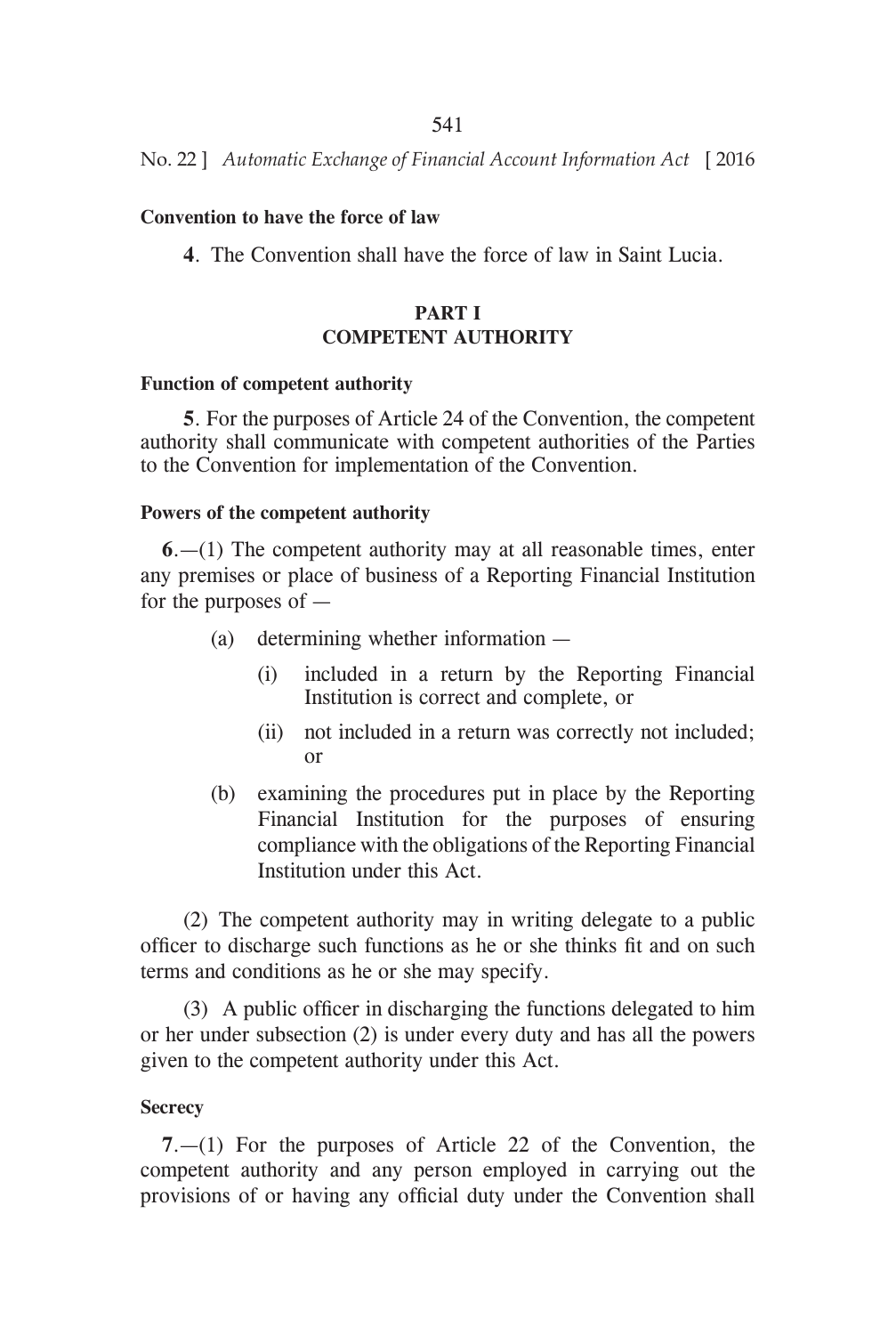keep secret the documents and information, which may come into the possession or knowledge of the competent authority or person for the exchange of information under the Convention.

 (2) The secrecy requirement under subsection (1) continues to apply to a person who ceases to be employed in carrying out the provisions of or having any official duty under the Convention.

 (3) A person who fails to comply with the secrecy requirement under subsection (1) commits an offence and is liable on summary conviction to a fine not exceeding ten thousand dollars or a term of imprisonment not exceeding two years.

#### **Immunity from suit**

**8**.—(1) The competent authority or any person employed in carrying out the provisions of or having any official duty under the Convention who exchanges information in accordance with the Convention does not commit an offence under any other law in force in Saint Lucia by reason only of the exchange.

 (2) An exchange of information under subsection (1) is not a breach of a confidential relationship between the person who exchanges the information and any other person, and no civil claim or action lies against the person making the disclosure by reason of the exchange.

## **PART II**

## **RETURN AND DUE DILIGENCE FOR FINANCIAL ACCOUNT INFORMATION**

## **Non-Reporting Financial Institution, Excluded Account and Participating Jurisdiction**

**9**.—(1) For the purposes of the Standard, the Minister may, by Order published in the *Gazette* —

> (a) designate as a Non-Reporting Financial Institution an entity that presents a low risk of being used to evade tax and that has substantially similar characteristics to any of the entities described in subparagraph  $B(1)(a)$  and (b) of the Standard;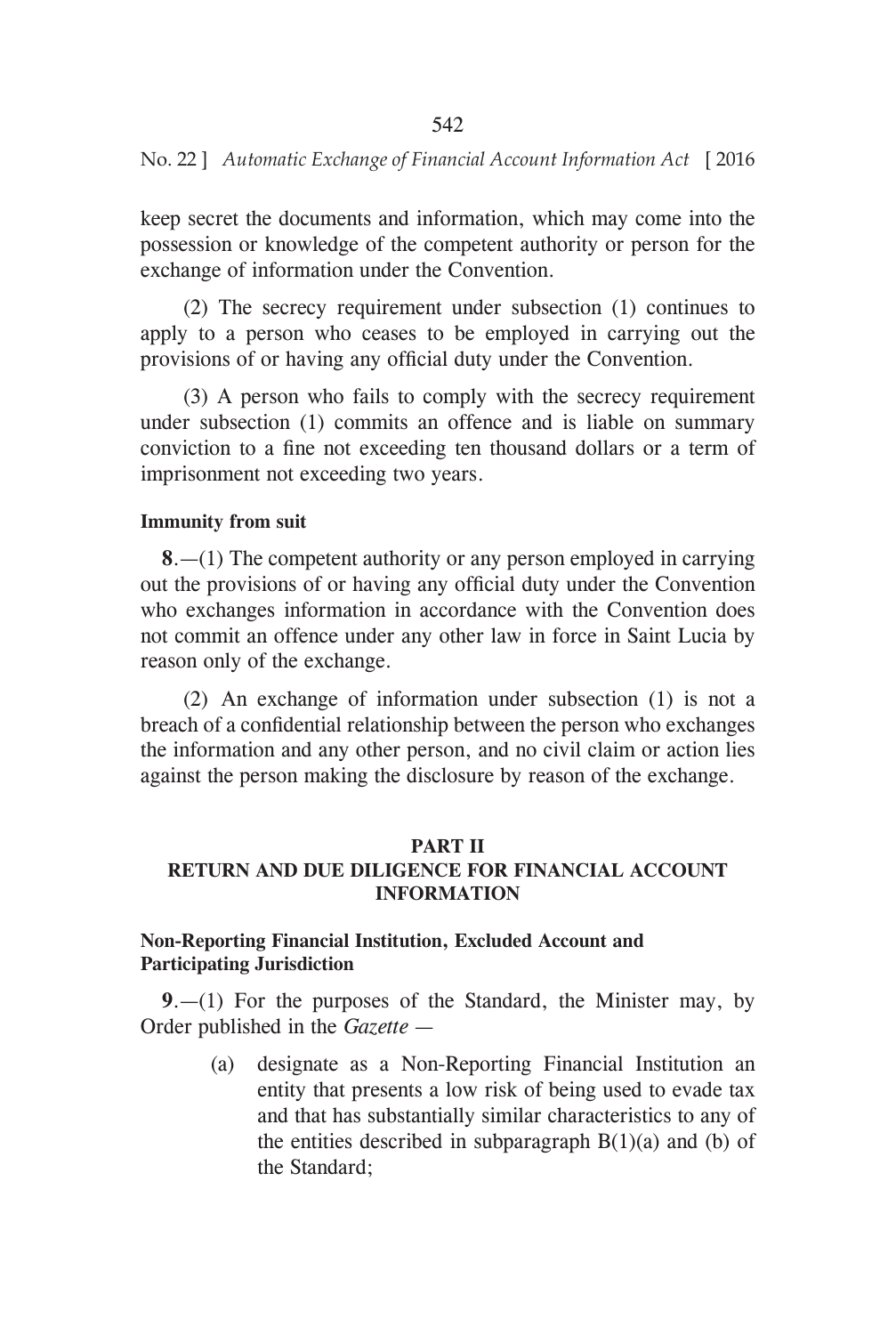(b) designate as an Excluded Account an account that presents a low risk of being used to evade tax and has substantially similar characteristics to any of the accounts described in subparagraphs  $C(17)(a)$  to (f) of the Standard.

 (2) The Minister may, at least once every calendar year, publish in the *Gazette*, a list of Participating Jurisdictions for the purposes of the Standard.

## **Return**

**10**.—(1) A Reporting Financial Institution shall, in respect of the calendar year 2017 and every subsequent calendar year, make a return setting out the information required to be reported under Section I of the Standard in relation to a Reportable Account that is maintained by the Reporting Financial Institution.

 (2) A Reporting Financial Institution shall submit the return under subsection (1) to the Competent Authority on or before the 30th day of June of the year following the calendar year to which the return relates.

 (3) A Reporting Financial Institution shall treat an account balance with a negative value as having a nil value.

 (4) If, when a Reporting Financial Institution is applying the Standard, the balance or value of an account is denominated in a currency other than United States dollars, a Reporting Financial Institution shall convert to United States dollar amount, the other currency, by reference to the spot rate of exchange on the date for which the Reporting Financial Institution is determining that amount.

## **Communication of confidential information**

 **11**. Notwithstanding the Banking Act, No. 3 of 2015, Financial Services Regulatory Authority Act, Cap. 12.23, Registered Agent and Trustee Licensing Act, Cap. 12.12 or any other law that restricts the disclosure of confidential information, a Reporting Financial Institution shall communicate or allow to be communicated any confidential information in the return required to be reported by the competent authority under the Convention.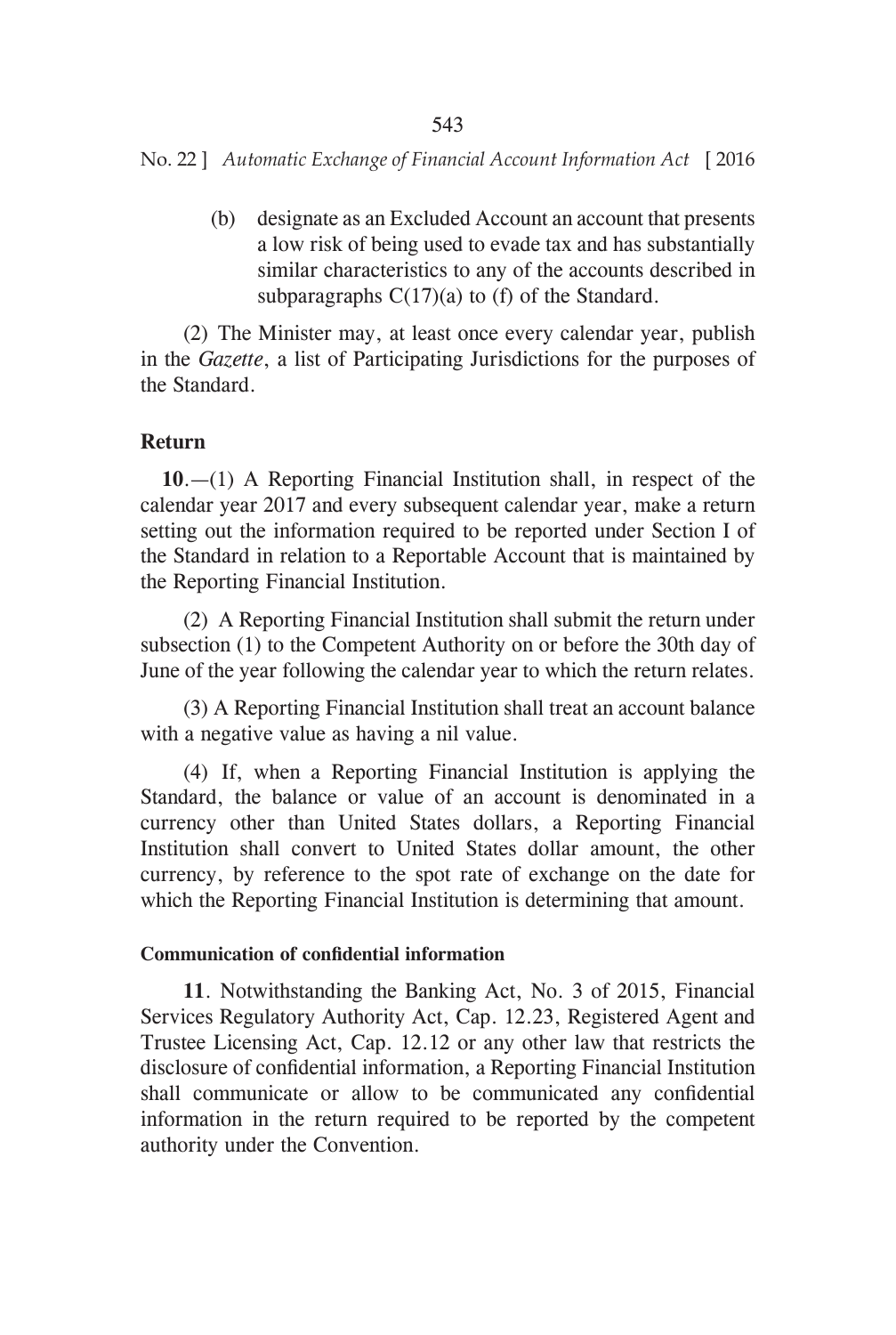## **Amendment and correction to return**

 **12**. A Reporting Financial Institution shall make any amendment and correction to information submitted in a return, upon request by the competent authority within the time frame specified by the competent authority.

## **Due diligence requirements**

**13**. A Reporting Financial Institution shall commence due diligence procedures in Sections II to VII of the Standard on identifiable Reportable Accounts from January 2017.

## **Records**

**14**.—(1) A Reporting Financial Institution shall keep records that it obtains or creates for the purpose of complying with this Act, including self-certifications and records of documentary evidence.

 (2) A Reporting Financial Institution required by this Act to keep records that does so electronically shall retain them in an electronically readable format for the retention period referred to in subsection (4).

 (3) A Reporting Financial Institution that obtains or creates records, as required under this Act, in a language other than English shall, upon request, provide an English translation to the competent authority.

 (4) A Reporting Financial Institution that is required to keep, obtain or create records under this Act shall retain those records for a period of at least six years following —

- (a) in the case of a self-certification, the last day on which a related financial account is open; and
- (b) in any other case, the end of the last calendar year in respect of which the record is relevant.

## **Service providers**

**15.—**(1) A Reporting Financial Institution may appoint a third party as its agent to carry out the duties and obligations imposed on it by this Act.

 (2) Where a third party is appointed by a Reporting Financial Institution under subsection  $(1)$  —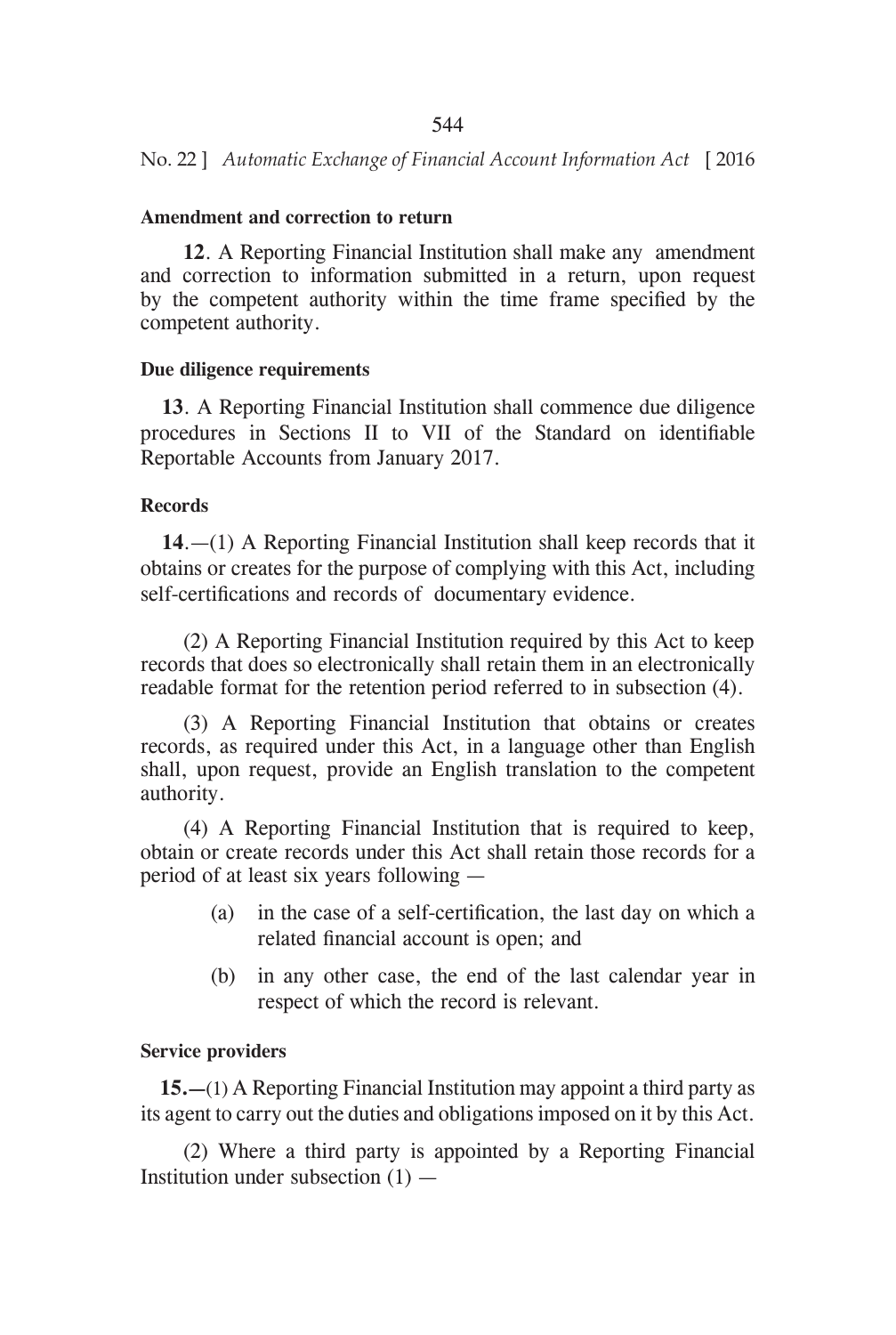- (a) the Reporting Financial Institution shall, at all times, have access to and be able to produce, where so requested by the competent authority, the records and documentary evidence used to identify and report on Reportable Accounts; and
- (b) the Reporting Financial Institution is responsible for any failure of that third party to carry out the obligations of the Reporting Financial Institution and this Act applies to the Reporting Financial Institution notwithstanding that —
	- (i) the actions were the action of that third party, or
	- (ii) the failure to act was the failure by that third party to act.

## **PART III ENFORCEMENT**

*Civil Penalty*

## **Penalty**

**16.**—(1) A Reporting Financial Institution that fails to make a return as and when required under this Act is liable to pay a penalty of five thousand dollars for such failure and a penalty of two thousand dollars for each month or part of the month that the failure continues.

 (2) A Reporting Financial Institution that makes a false statement or omission in respect of information required to be included on a return, under this Act is liable to a penalty of fifty thousand dollars.

 (3) A Reporting Financial Institution that does not comply with the requirement of the competent authority in the exercise or performance of the competent authority's powers or duties under this Act is liable to a penalty of fifty thousand dollars.

## **Liability to penalty**

**17**.—(1) Subject to subsection (4), liability to a penalty does not arise if the Reporting Financial Institution satisfies the competent authority or appeal commissioners that there is a reasonable excuse for the failure.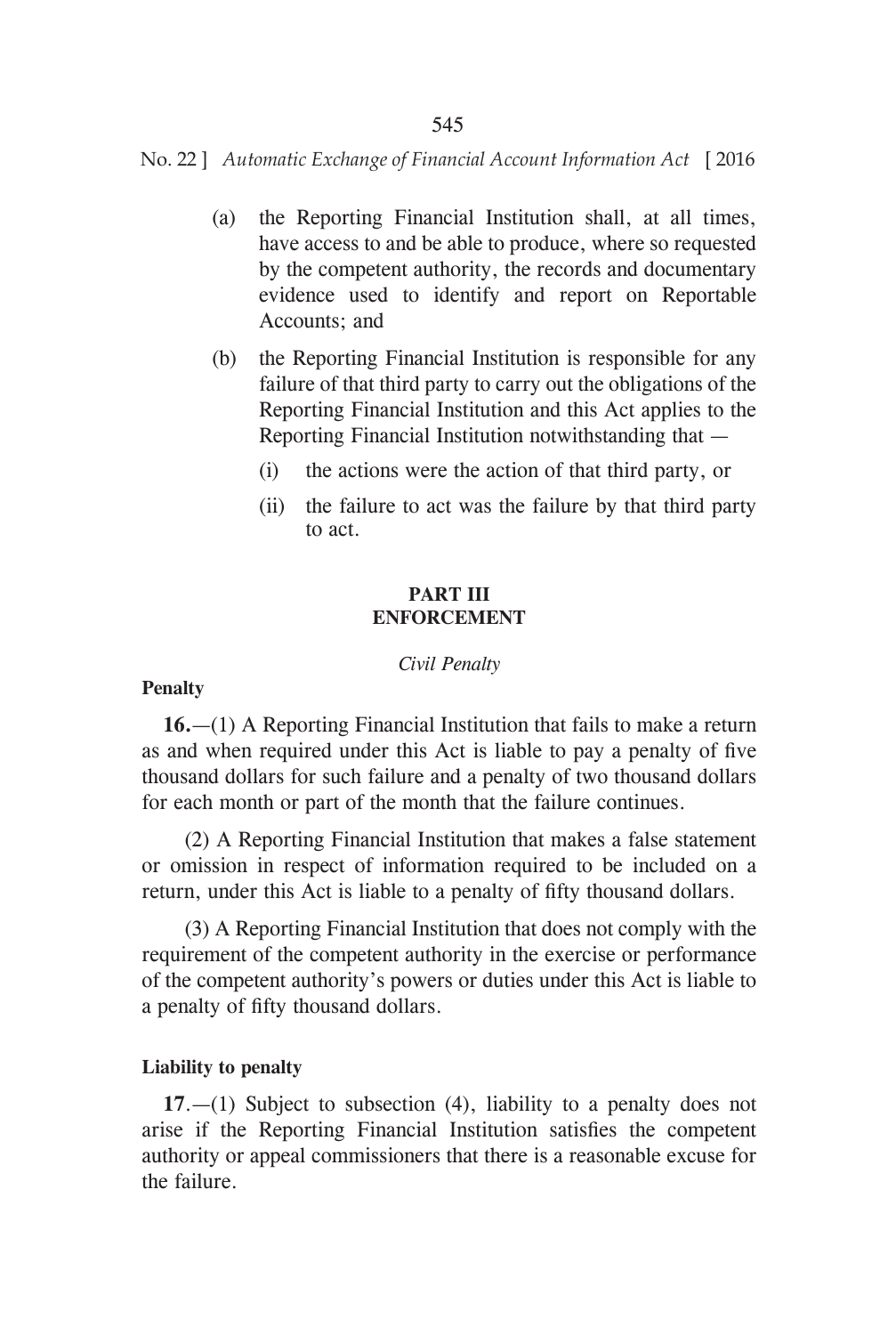(2) For the purposes of this Act the following is not a reasonable excuse —

- (a) that there is an insufficiency of funds to perform an act; or
- (b) that a Reporting Financial Institution relies on another person to perform an act.

 (3) If a Reporting Financial Institution had a reasonable excuse for a failure but the excuse no longer exists, the person is to be treated as having continued to have the excuse if the failure is remedied without unreasonable delay after the excuse existed.

(4) This section does not apply to section 16(1).

## **Assessment of penalty**

**18.**—(1) If a Reporting Financial Institution becomes liable to a penalty, the competent authority shall —

- (a) assess the penalty; and
- (b) notify the Reporting Financial Institution in writing of the assessment.

 (2) An assessment of a penalty shall be made within the period of twelve months beginning with the date on which —

- (a) the Reporting Financial Institution became liable to the penalty; or
- (b) the inaccuracy first came to the attention of the competent authority.

## **Enforcement of penalty**

**19**. —(1) A Reporting Financial Institution shall pay —

- (a) any penalty imposed for failure to submit a return or for failure to submit a correct return; or
- (b) any other penalty.

 (2) A penalty under this Act shall be paid to the competent authority within thirty days after the date on which notification under section 18 is provided in respect of the penalty.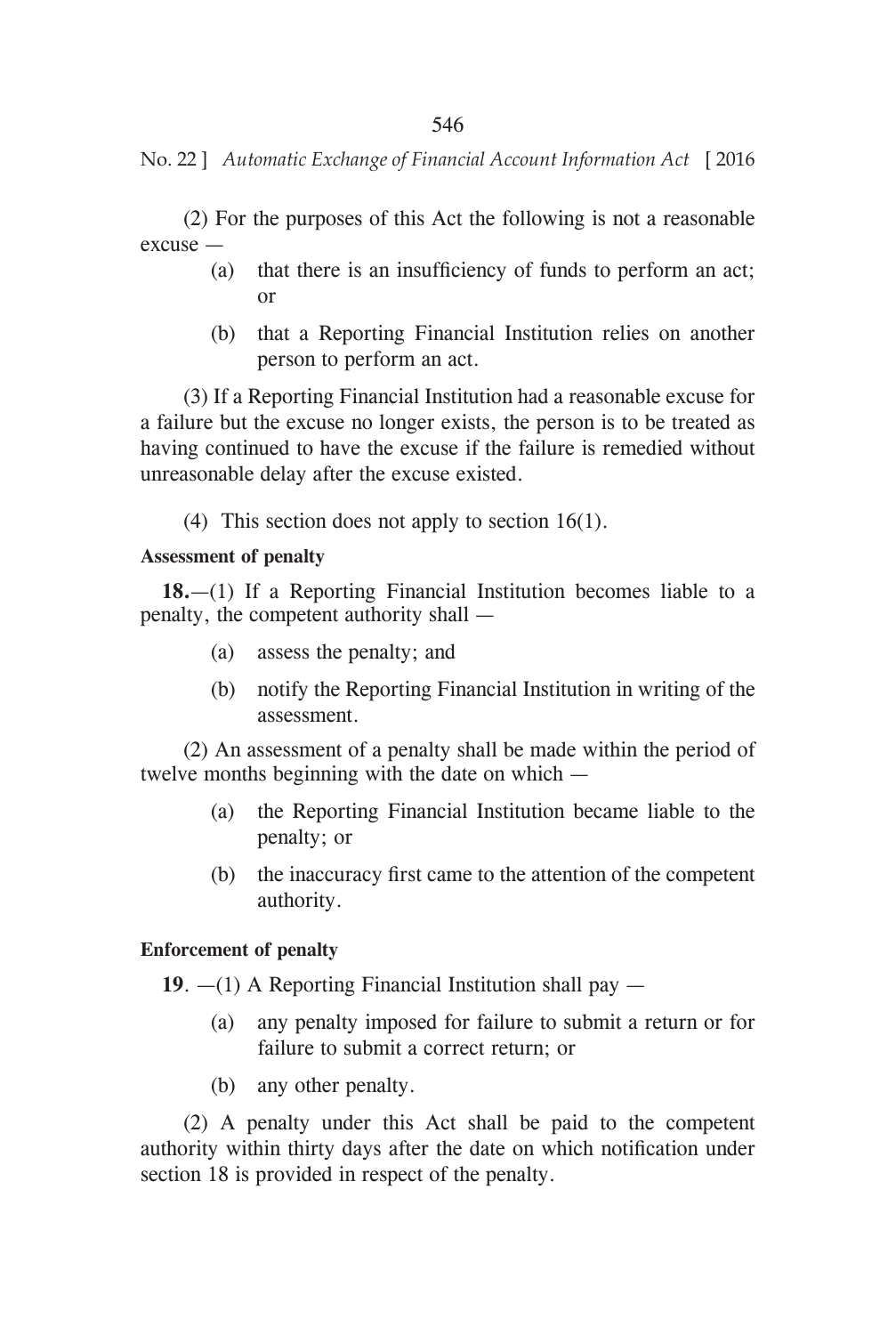(3) If any amount in respect of a penalty is not paid by the due date described in subsection (2), a Reporting Financial Institution shall pay a penalty of five hundred dollars for each month or part of the month the Reporting Financial Institution fails to pay the penalty.

 (4) The obligation to pay a penalty is not suspended as a result of an objection under section 20 or an appeal under section 22.

 (5) If an objection is determined in favour of the Reporting Financial Institution or the appeal commissioners allow an appeal, the amount paid as a penalty shall be refunded to the Reporting Financial Institution.

## **Right to object to penalty**

**20**. —(1) Subject to subsection (2), a Reporting Financial Institution may object to the competent authority against a penalty assessment on the grounds that liability to a penalty under section 17 does not arise.

(2) This section does not apply to section 16(1).

## **Procedure on objection to penalty**

**21**. —(1) Notice of an objection under section 20 shall —

- (a) be provided to the competent authority, in writing, before the end of the period of thirty days beginning with the date on which notification under section  $18(1)(b)$  was provided; and
- (b) set out the grounds for objection.

 (2) The competent authority shall consider any valid objection made and may confirm or disallow the penalty by notice in writing, within thirty days of receipt of an objection.

## **Notice of appeal**

**22.**—(1) A Reporting Financial Institution aggrieved by a decision of the competent authority under section 20 may, by notice of appeal, appeal to the appeal commissioners.

 (2) Without prejudice to the Income Tax Act, Cap. 15.02, the appeal commissioners may confirm or cancel an assessment under this Act.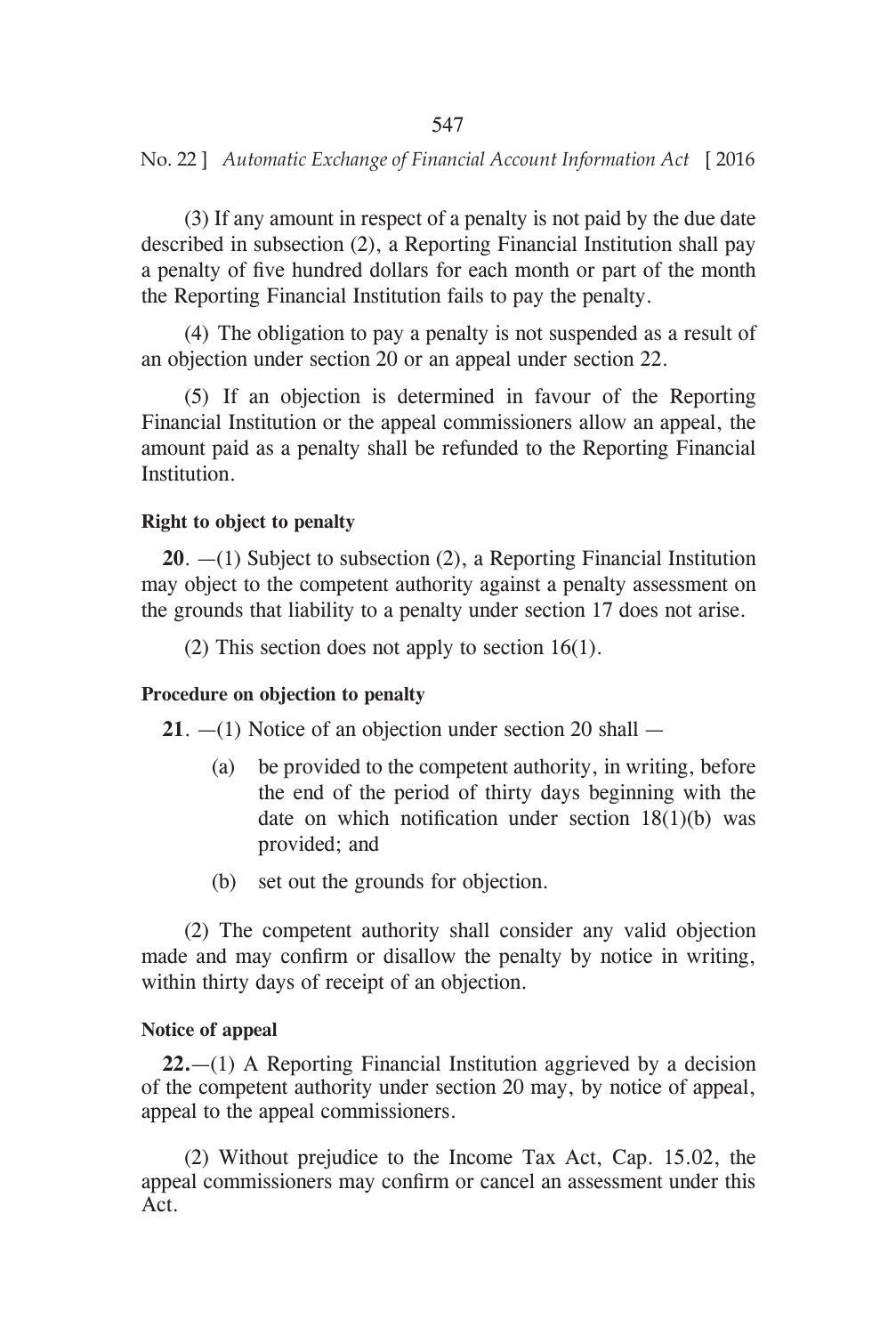(3) The Income Tax Act, Cap. 15.02 relating to appeals apply in relation to appeals under this section as they apply in relation to an appeal against a tax assessment.

#### *Criminal penalty*

## **Refusal or failure to provide information**

 **23**. A Reporting Financial Institution which refuses to or fails to provide any information commits an offence and is liable on summary conviction to a fine not exceeding fifty thousand dollars.

## **PART IV MISCELLANEOUS**

#### **Anti-avoidance**

 **24**. If a person enters into any arrangements or engages in a practice, the main purpose of which can reasonably be considered to be to avoid an obligation imposed under this Act or Regulations made under this Act, the person is subject to the obligation as if the person had not entered into the arrangement or engaged in the practice.

## **Amendment of Schedule**

 **25**. The Minister may, by Order published in the *Gazette*, amend Schedule 1 or Schedule 2.

#### **Regulations**

 **26**. The Minister may make Regulations to give effect to the provisions of the Convention and this Act.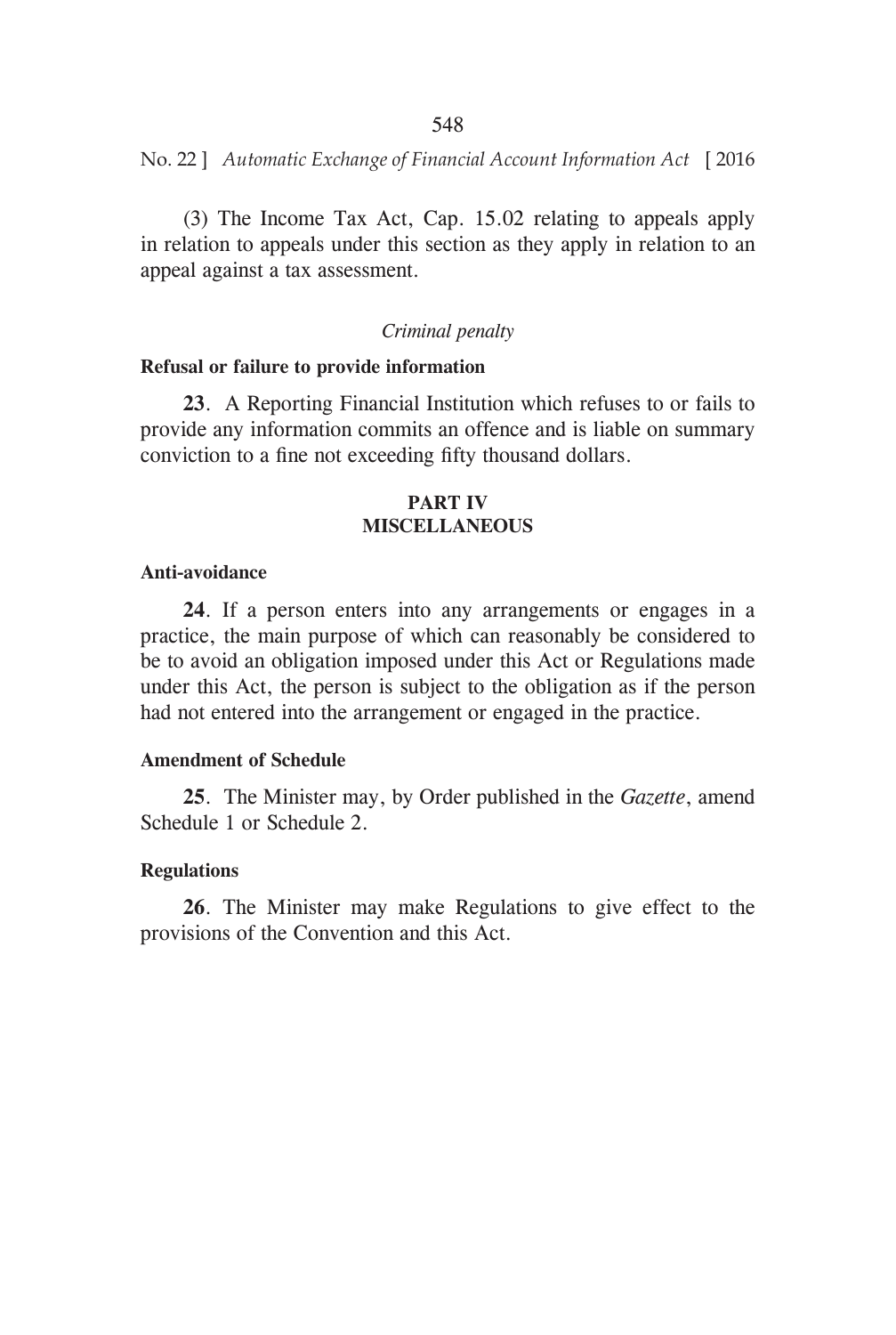## **SCHEDULE 1**

(Section 2)

## **THE MULTILATERAL CONVENTION ON MUTUAL ADMINISTRATIVE ASSISTANCE IN TAX MATTERS**

Text amended by the provisions of the Protocol amending the Convention on Mutual Administrative Assistance in Tax Matters, which entered into force on  $1<sup>st</sup>$  June 2011.

#### **Preamble**

 The member States of the Council of Europe and the member countries of the Organisation for Economic Co-operation and Development (OECD), signatories of this Convention,

 Considering that the development of international movement of persons, capital, goods and services – although highly beneficial in itself – has increased the possibilities of tax avoidance and evasion and therefore requires increasing co-operation among tax authorities;

 Welcoming the various efforts made in recent years to combat tax avoidance and tax evasion on an international level, whether bilaterally or multilaterally;

 Considering that a co-ordinated effort between States is necessary in order to foster all forms of administrative assistance in matters concerning taxes of any kind whilst at the same time ensuring adequate protection of the rights of taxpayers;

 Recognising that international co-operation can play an important part in facilitating the proper determination of tax liabilities and in helping the taxpayer to secure his rights;

 Considering that fundamental principles entitling every person to have his rights and obligations determined in accordance with a proper legal procedure should be recognised as applying to tax matters in all States and that States should endeavour to protect the legitimate interests of taxpayers, including appropriate protection against discrimination and double taxation;

 Convinced therefore that States should carry out measures or supply information, having regard to the necessity of protecting the confidentiality of information, and taking account of international instruments for the protection of privacy and flows of personal data;

 Considering that a new co-operative environment has emerged and that it is desirable that a multilateral instrument is made available to allow the widest number of States to obtain the benefits of the new cooperative environment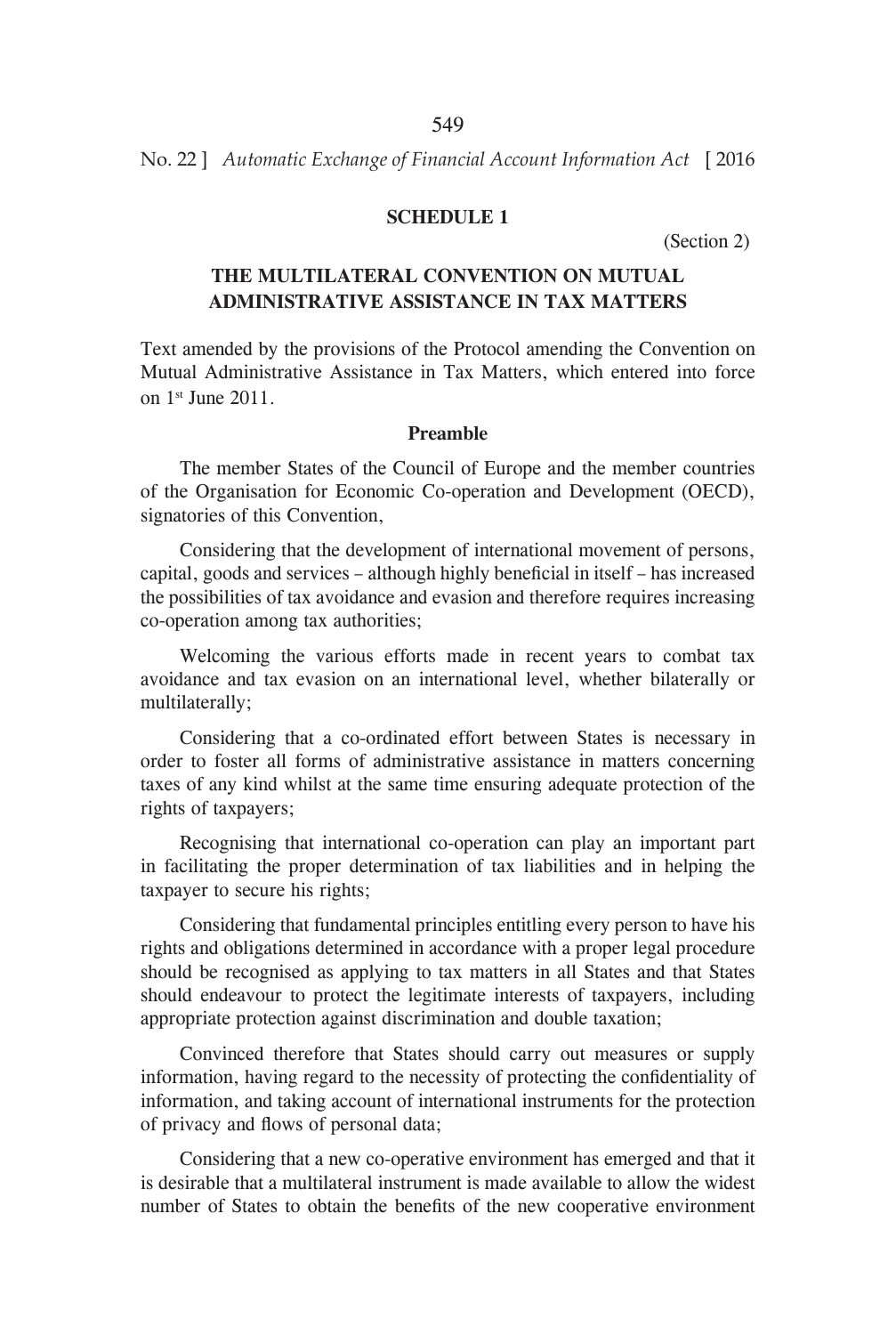and at the same time implement the highest international standards of cooperation in the tax field;

 Desiring to conclude a convention on mutual administrative assistance in tax matters,

Have agreed as follows:

## **Chapter I – Scope of the Convention**

#### *Article 1 – Object of the Convention and persons covered*

 1. The Parties shall, subject to the provisions of Chapter IV, provide administrative assistance to each other in tax matters. Such assistance may involve, where appropriate, measures taken by judicial bodies.

- 2. Such administrative assistance shall comprise:
- a. exchange of information, including simultaneous tax examinations and participation in tax examinations abroad;
- b. assistance in recovery, including measures of conservancy; and
- c. service of documents.

 3. A Party shall provide administrative assistance whether the person affected is a resident or national of a Party or of any other State.

## *Article 2 – Taxes covered*

- 1. This Convention shall apply:
	- a. to the following taxes:
		- i. taxes on income or profits,
		- ii. taxes on capital gains which are imposed separately from the tax on income or profits,
		- iii. taxes on net wealth,

imposed on behalf of a Party; and

- b. to the following taxes:
	- i. taxes on income, profits, capital gains or net wealth which are imposed on behalf of political subdivisions or local authorities of a Party,
	- ii. compulsory social security contributions payable to general government or to social security institutions established under public law, and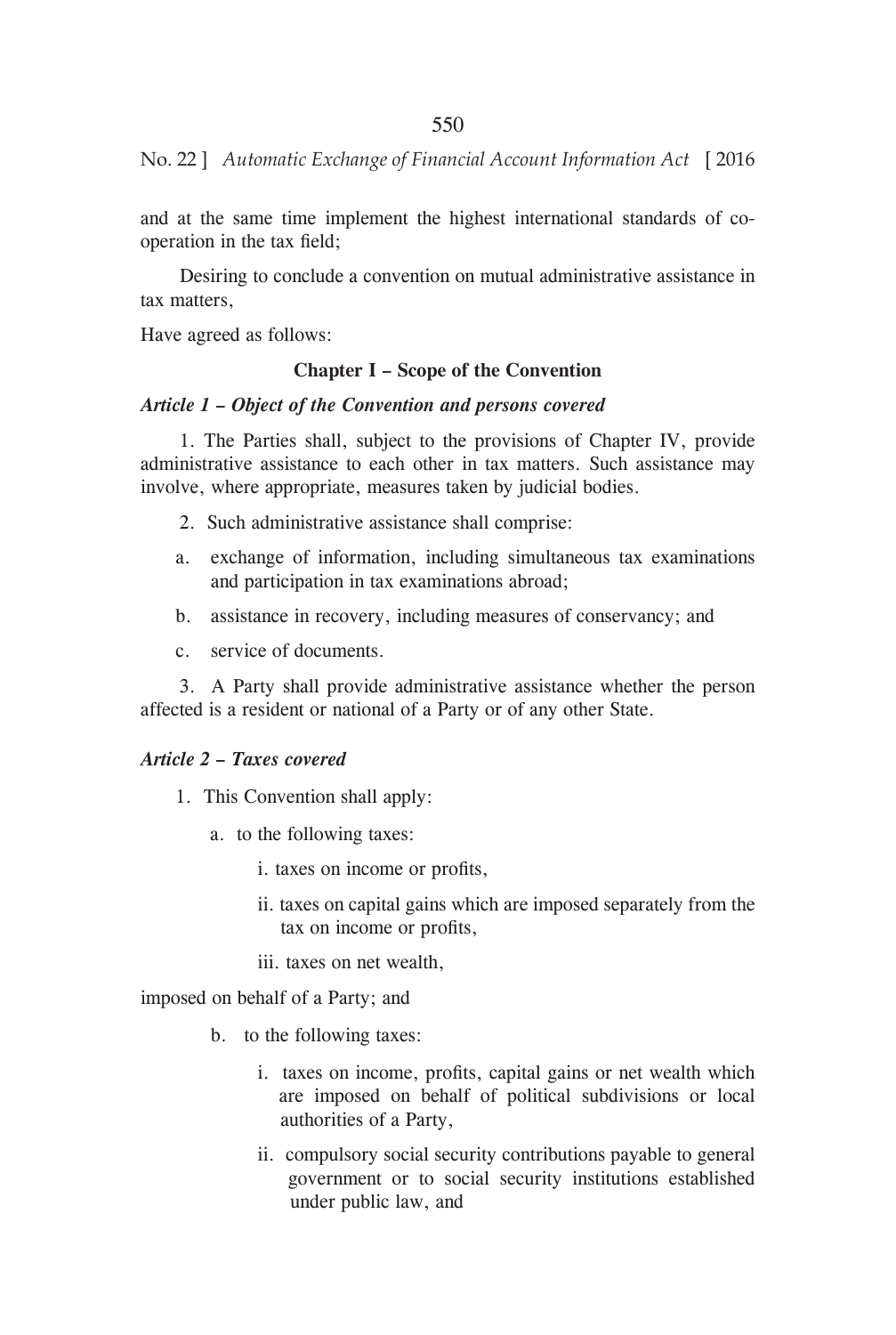- iii. taxes in other categories, except customs duties, imposed on behalf of a Party, namely:
	- A. estate, inheritance or gift taxes,
	- B. taxes on immovable property,
	- C. general consumption taxes, such as value added or sales taxes,
	- D. specific taxes on goods and services such as excise taxes,
	- E. taxes on the use or ownership of motor vehicles,
	- F. taxes on the use or ownership of movable property other than motor vehicles,
	- G. any other taxes;
- iv. taxes in categories referred to in sub-paragraph iii above which are imposed on behalf of political subdivisions or local authorities of a Party.

 2. The existing taxes to which the Convention shall apply are listed in Annex A in the categories referred to in paragraph 1.

 3. The Parties shall notify the Secretary General of the Council of Europe or the Secretary General of OECD (hereinafter referred to as the "Depositaries") of any change to be made to Annex A as a result of a modification of the list mentioned in paragraph 2. Such change shall take effect on the first day of the month following the expiration of a period of three months after the date of receipt of such notification by the Depositary.

 4. The Convention shall also apply, as from their adoption, to any identical or substantially similar taxes which are imposed in a Contracting State after the entry into force of the Convention in respect of that Party in addition to or in place of the existing taxes listed in Annex A and, in that event, the Party concerned shall notify one of the Depositaries of the adoption of the tax in question.

## **Chapter II – General definitions**

#### *Article 3 – Definitions*

 1. For the purposes of this Convention, unless the context otherwise requires:

> a. the terms "applicant State" and "requested State" mean respectively any Party applying for administrative assistance in tax matters and any Party requested to provide such assistance;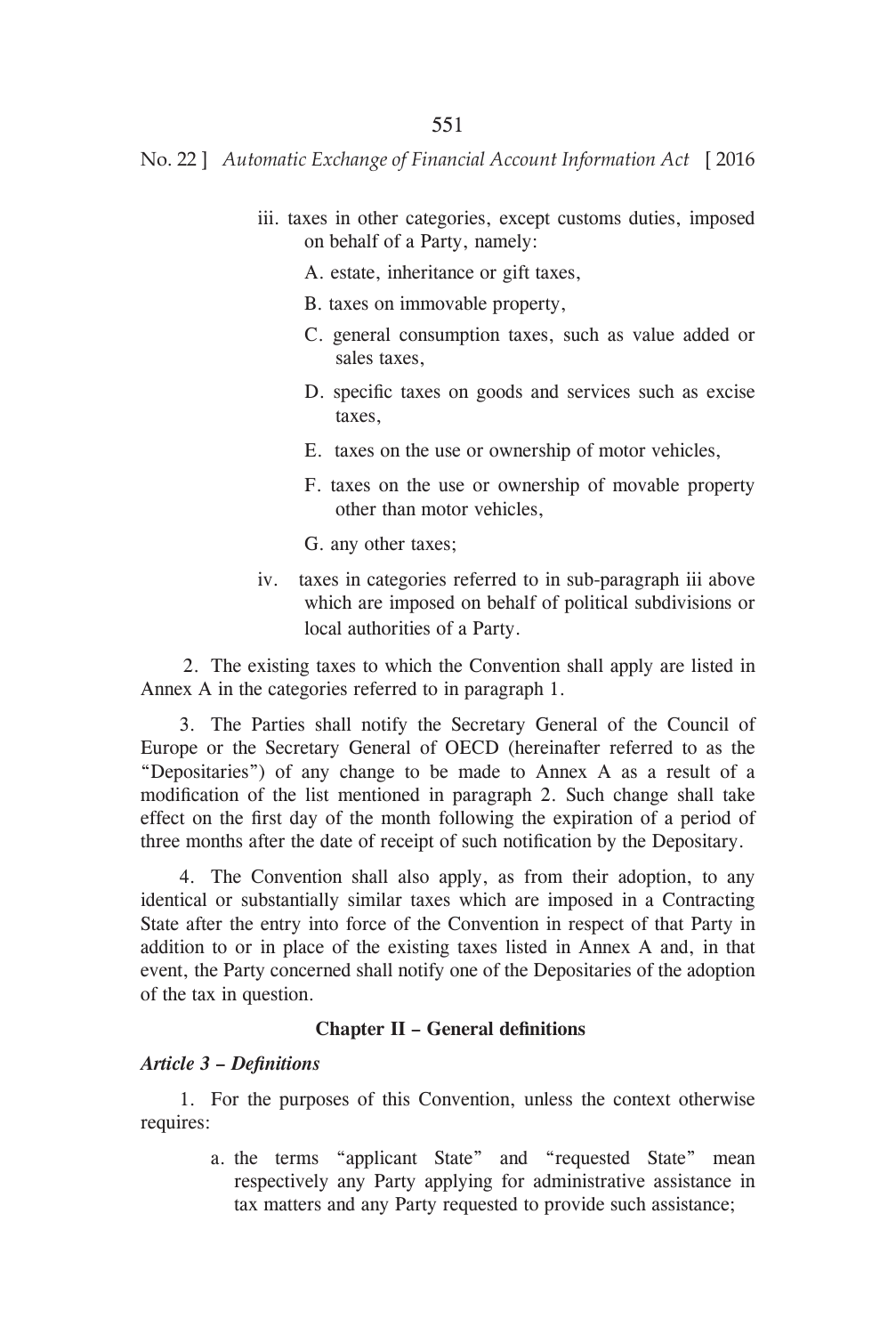- b. the term "tax" means any tax or social security contribution to which the Convention applies pursuant to Article 2;
- c. the term "tax claim" means any amount of tax, as well as interest thereon, related administrative fines and costs incidental to recovery, which are owed and not yet paid;
- d. the term "competent authority" means the persons and authorities listed in Annex B;
- e. the term "nationals" in relation to a Party means:
	- i. all individuals possessing the nationality of that Party, and
	- ii. all legal persons, partnerships, associations and other entities deriving their status as such from the laws in force in that Party.

 For each Party that has made a declaration for that purpose, the terms used above will be understood as defined in Annex C.

 2. As regards the application of the Convention by a Party, any term not defined therein shall, unless the context otherwise requires, have the meaning which it has under the law of that Party concerning the taxes covered by the Convention.

 3. The Parties shall notify one of the Depositaries of any change to be made to Annexes B and C. Such change shall take effect on the first day of the month following the expiration of a period of three months after the date of receipt of such notification by the Depositary in question.

## **Chapter III – Forms of assistance**

#### **SECTION I – EXCHANGE OF INFORMATION**

#### *Article 4 – General provision*

 1. The Parties shall exchange any information, in particular as provided in this section, that is foreseeably relevant for the administration or enforcement of their domestic laws concerning the taxes covered by this Convention.

2. Deleted.

 3. Any Party may, by a declaration addressed to one of the Depositaries, indicate that, according to its internal legislation, its authorities may inform its resident or national before transmitting information concerning him, in conformity with Articles 5 and 7.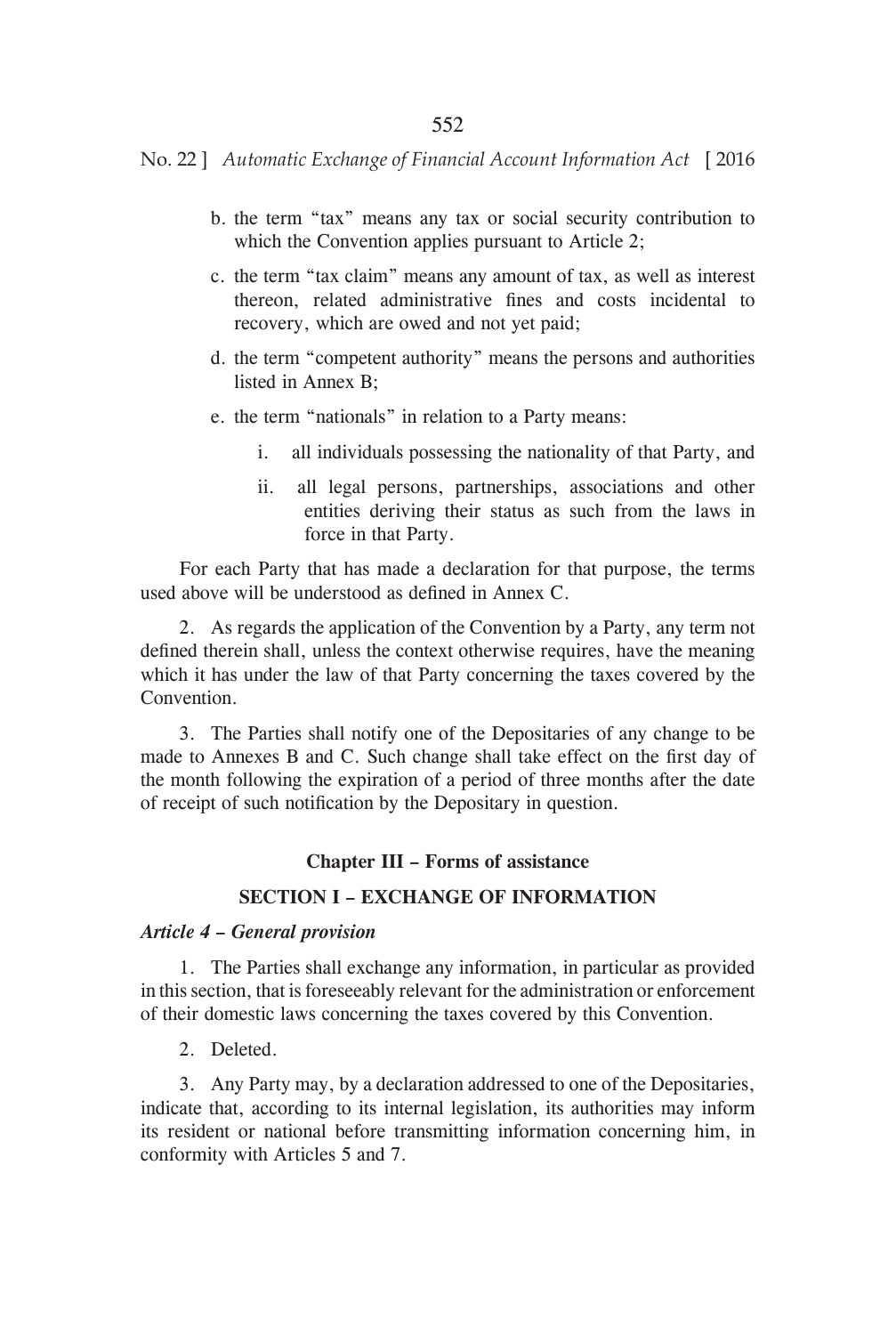#### *Article 5 – Exchange of information on request*

 1. At the request of the applicant State, the requested State shall provide the applicant State with any information referred to in Article 4 which concerns particular persons or transactions.

2. If the information available in the tax files of the requested State is not sufficient to enable it to comply with the request for information, that State shall take all relevant measures to provide the applicant State with the information requested.

#### **Article 6 – Automatic exchange of information**

 With respect to categories of cases and in accordance with procedures which they shall determine by mutual agreement, two or more Parties shall automatically exchange the information referred to in Article 4.

## *Article 7 – Spontaneous exchange of information*

 1. A Party shall, without prior request, forward to another Party information of which it has knowledge in the following circumstances:

- a. the first-mentioned Party has grounds for supposing that there may be a loss of tax in the other Party;
- b. a person liable to tax obtains a reduction in or an exemption from tax in the first-mentioned Party which would give rise to an increase in tax or to liability to tax in the other Party;
- c. business dealings between a person liable to tax in a Party and a person liable to tax in another Party are conducted through one or more countries in such a way that a saving in tax may result in one or the other Party or in both;
- d. a Party has grounds for supposing that a saving of tax may result from artificial transfers of profits within groups of enterprises;
- e. information forwarded to the first-mentioned Party by the other Party has enabled information to be obtained which may be relevant in assessing liability to tax in the latter Party.

 2. Each Party shall take such measures and implement such procedures as are necessary to ensure that information described in paragraph 1 will be made available for transmission to another Party.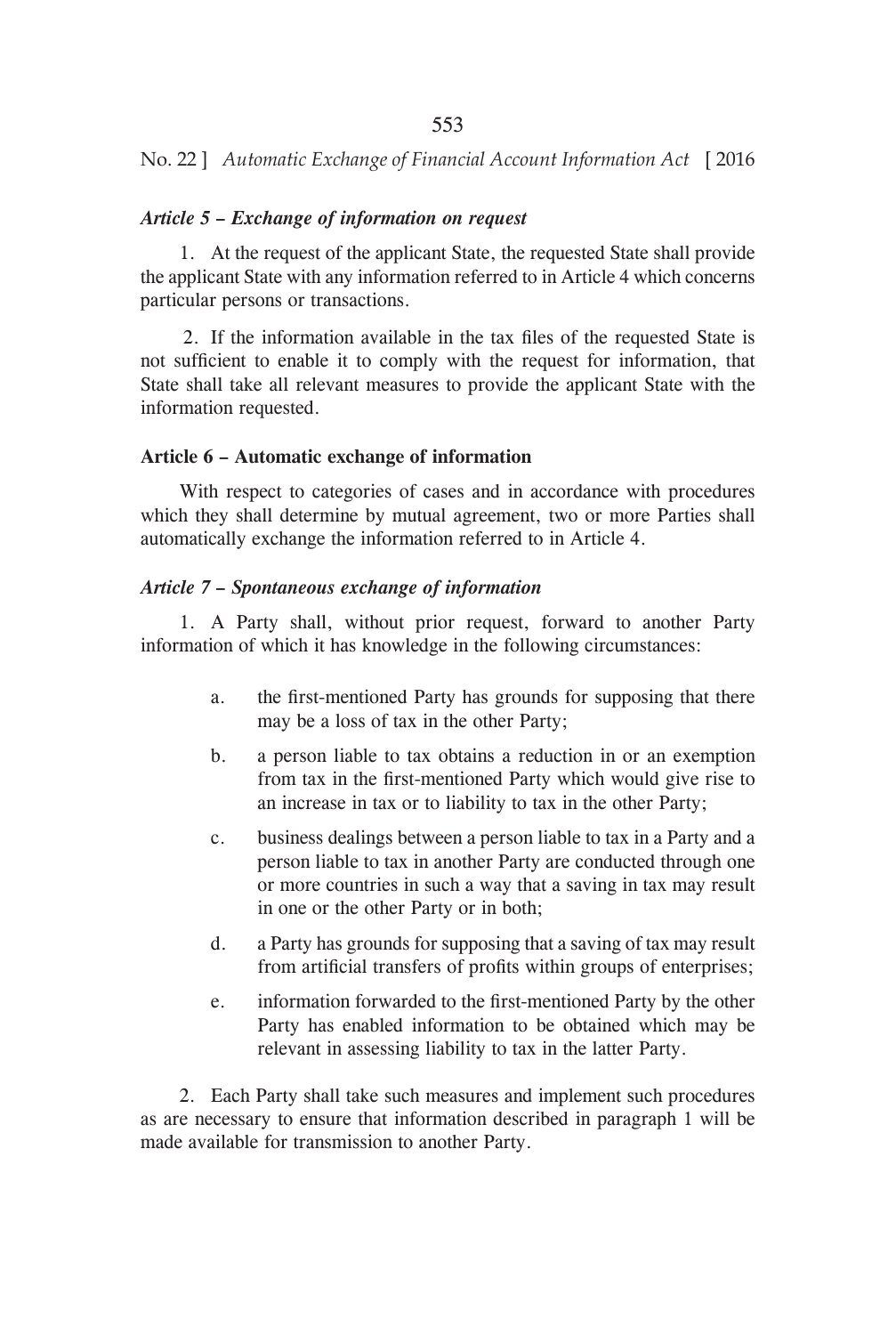## *Article 8 – Simultaneous tax examinations*

 1. At the request of one of them, two or more Parties shall consult together for the purposes of determining cases and procedures for simultaneous tax examinations. Each Party involved shall decide whether or not it wishes to participate in a particular simultaneous tax examination.

 2. For the purposes of this Convention, a simultaneous tax examination means an arrangement between two or more Parties to examine simultaneously, each in its own territory, the tax affairs of a person or persons in which they have a common or related interest, with a view to exchanging any relevant information which they so obtain.

## *Article 9 – Tax examinations abroad*

 1. At the request of the competent authority of the applicant State, the competent authority of the requested State may allow representatives of the competent authority of the applicant State to be present at the appropriate part of a tax examination in the requested State.

 2. If the request is acceded to, the competent authority of the requested State shall, as soon as possible, notify the competent authority of the applicant State about the time and place of the examination, the authority or official designated to carry out the examination and the procedures and conditions required by the requested State for the conduct of the examination. All decisions with respect to the conduct of the tax examination shall be made by the requested State.

 3. A Party may inform one of the Depositaries of its intention not to accept, as a general rule, such requests as are referred to in paragraph 1. Such a declaration may be made or withdrawn at any time.

#### *Article 10 – Conflicting information*

 If a Party receives from another Party information about a person's tax affairs which appears to it to conflict with information in its possession, it shall so advise the Party which has provided the information.

## **SECTION II - ASSISTANCE IN RECOVERY**

#### *Article 11 – Recovery of tax claims*

 1. At the request of the applicant State, the requested State shall, subject to the provisions of Articles 14 and 15, take the necessary steps to recover tax claims of the first-mentioned State as if they were its own tax claims.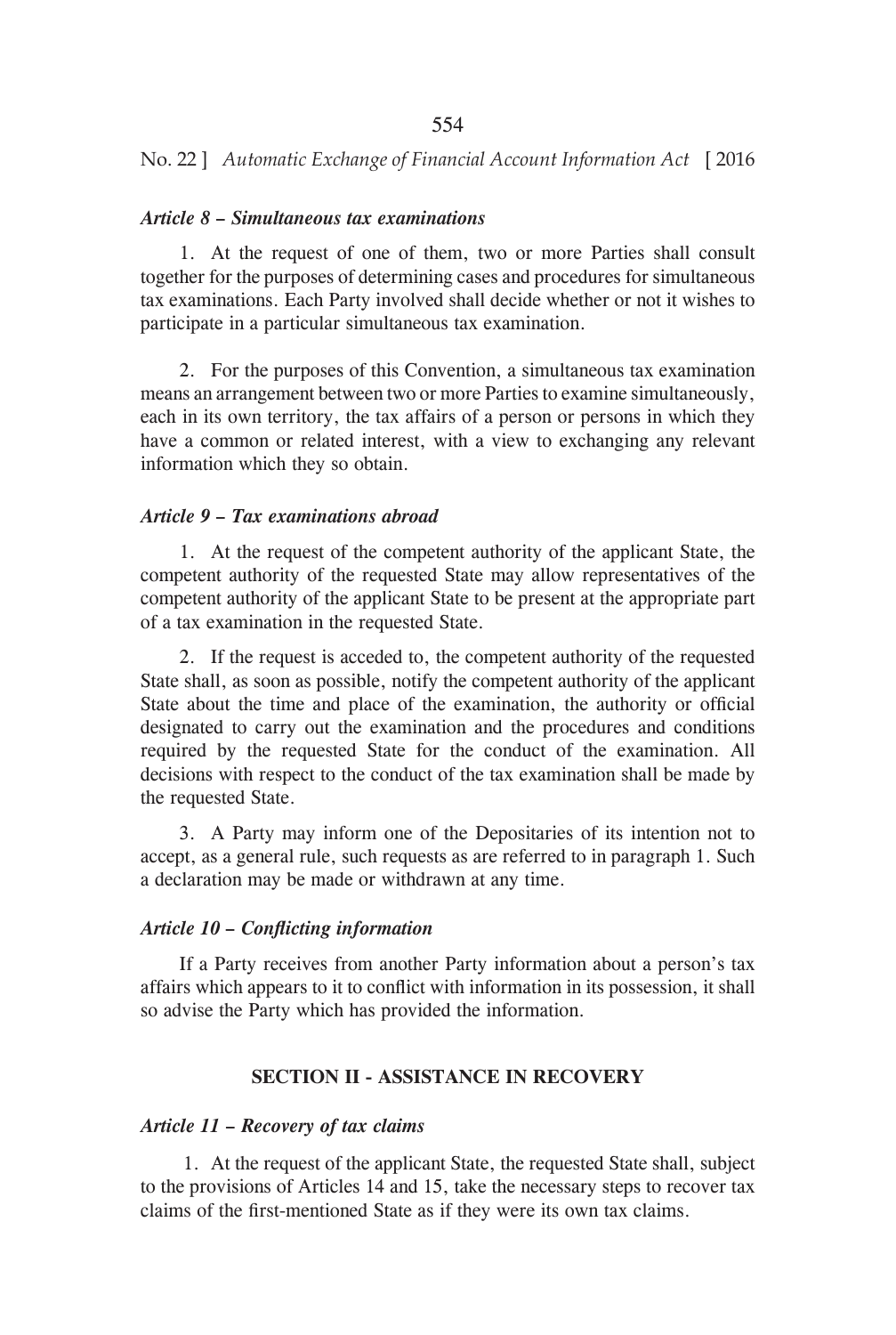2. The provision of paragraph 1 shall apply only to tax claims which form the subject of an instrument permitting their enforcement in the applicant State and, unless otherwise agreed between the Parties concerned, which are not contested.

 However, where the claim is against a person who is not a resident of the applicant State, paragraph 1 shall only apply, unless otherwise agreed between the Parties concerned, where the claim may no longer be contested.

 3. The obligation to provide assistance in the recovery of tax claims concerning a deceased person or his estate, is limited to the value of the estate or of the property acquired by each beneficiary of the estate, according to whether the claim is to be recovered from the estate or from the beneficiaries thereof.

#### *Article 12 – Measures of conservancy*

 At the request of the applicant State, the requested State shall, with a view to the recovery of an amount of tax, take measures of conservancy even if the claim is contested or is not yet the subject of an instrument permitting enforcement.

#### *Article 13 – Documents accompanying the request*

 1. The request for administrative assistance under this section shall be accompanied by:

- a. a declaration that the tax claim concerns a tax covered by the Convention and, in the case of recovery that, subject to paragraph 2 of Article 11, the tax claim is not or may not be contested,
- b. an official copy of the instrument permitting enforcement in the applicant State, and
- c. any other document required for recovery or measures of conservancy.

 2. The instrument permitting enforcement in the applicant State shall, where appropriate and in accordance with the provisions in force in the requested State, be accepted, recognised, supplemented or replaced as soon as possible after the date of the receipt of the request for assistance, by an instrument permitting enforcement in the latter State.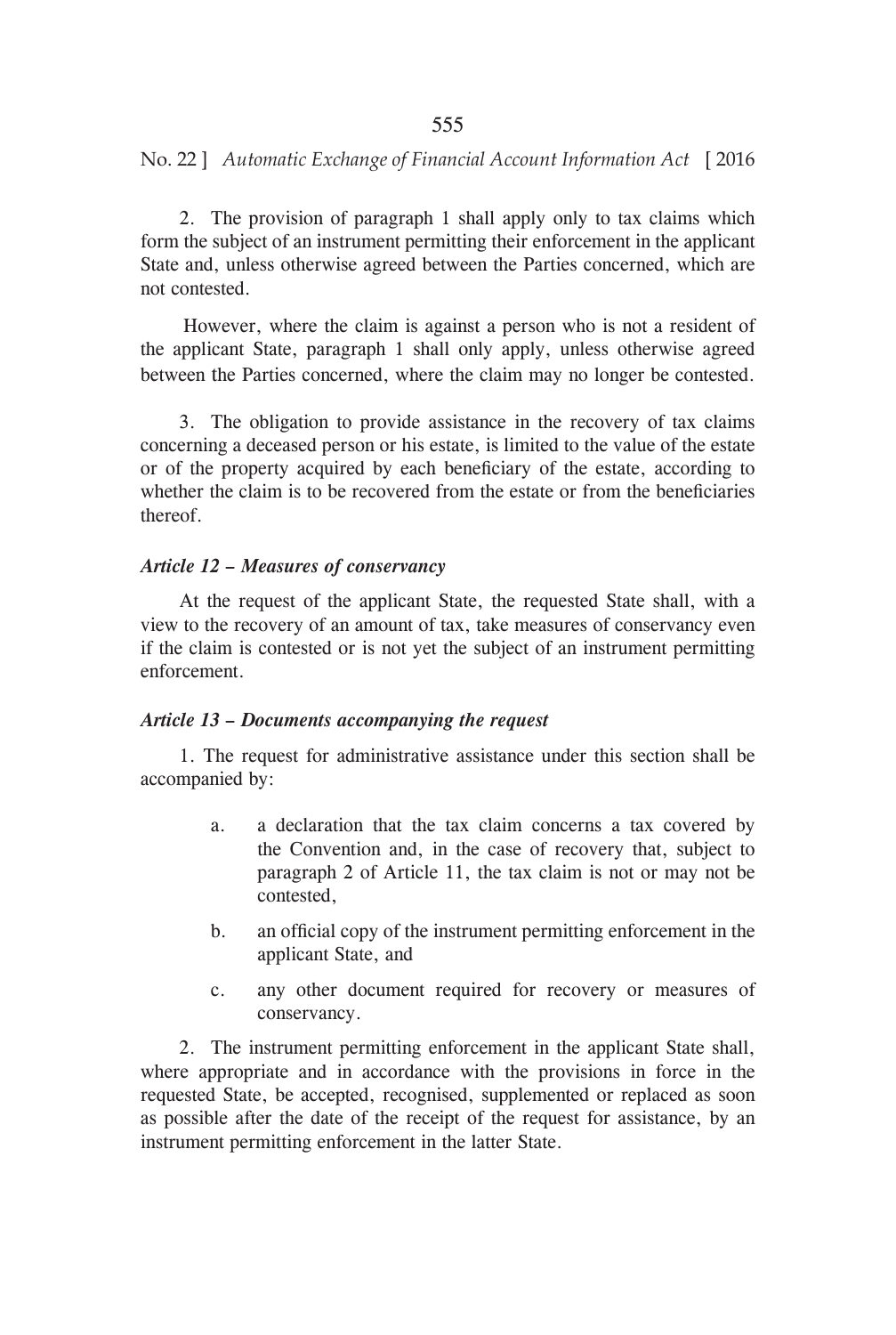#### *Article 14 – Time limits*

 1. Questions concerning any period beyond which a tax claim cannot be enforced shall be governed by the law of the applicant State. The request for assistance shall give particulars concerning that period.

 2. Acts of recovery carried out by the requested State in pursuance of a request for assistance, which, according to the laws of that State, would have the effect of suspending or interrupting the period mentioned in paragraph 1, shall also have this effect under the laws of the applicant State. The requested State shall inform the applicant State about such acts.

 3. In any case, the requested State is not obliged to comply with a request for assistance which is submitted after a period of 15 years from the date of the original instrument permitting enforcement.

#### *Article 15 – Priority*

 The tax claim in the recovery of which assistance is provided shall not have in the requested State any priority specially accorded to the tax claims of that State even if the recovery procedure used is the one applicable to its own tax claims.

#### *Article 16 – Deferral of payment*

 The requested State may allow deferral of payment or payment by instalments if its laws or administrative practice permit it to do so in similar circumstances, but shall first inform the applicant State.

#### **SECTION III – SERVICE OF DOCUMENTS**

## *Article 17 – Service of documents*

 1. At the request of the applicant State, the requested State shall serve upon the addressee documents, including those relating to judicial decisions, which emanate from the applicant State and which relate to a tax covered by this Convention.

2. The requested State shall effect service of documents:

- a. by a method prescribed by its domestic laws for the service of documents of a substantially similar nature;
- b. to the extent possible, by a particular method requested by the applicant State or the closest to such method available under its own laws.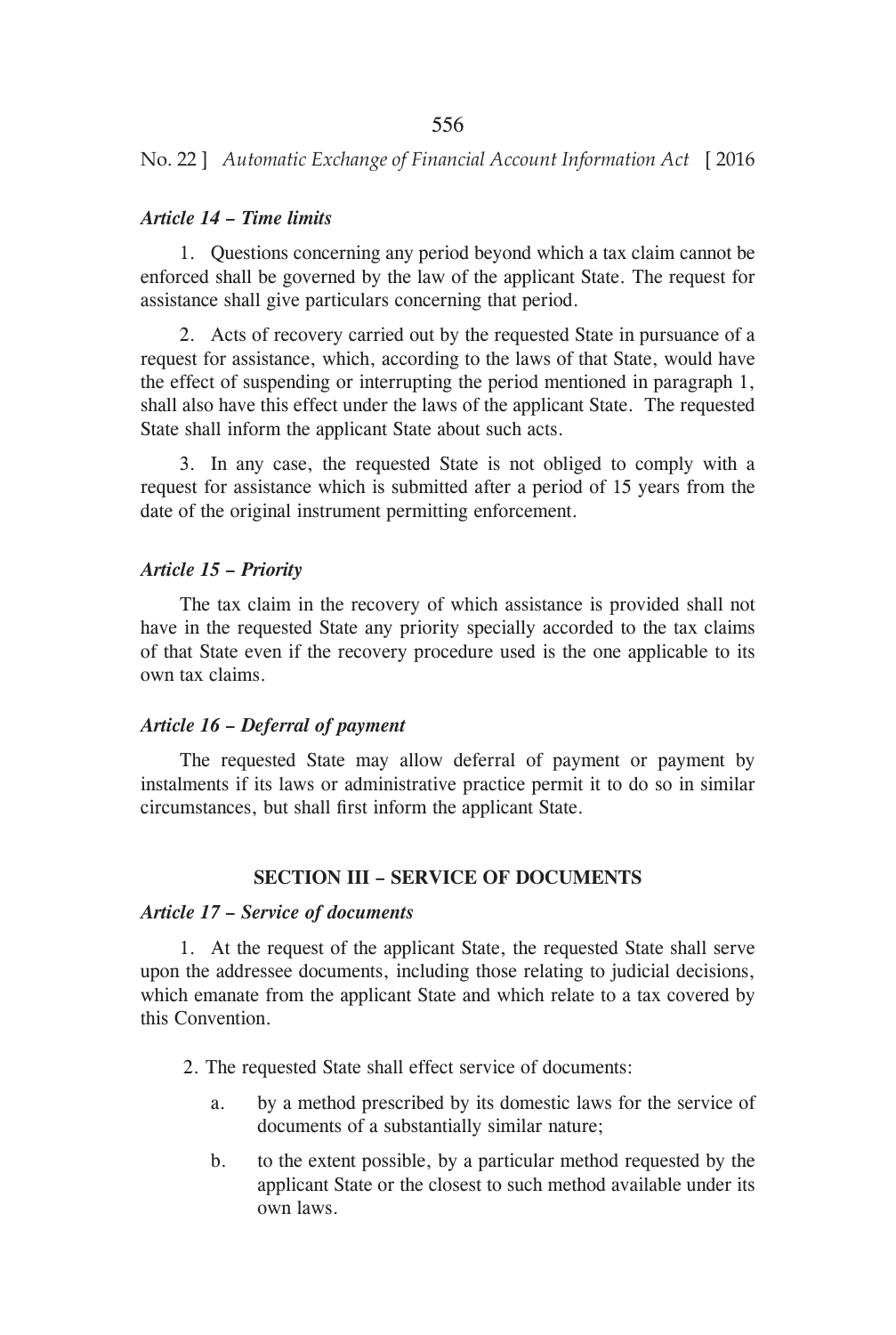3. A Party may effect service of documents directly through the post on a person within the territory of another Party.

 4. Nothing in the Convention shall be construed as invalidating any service of documents by a Party in accordance with its laws.

 5. When a document is served in accordance with this article, it need not be accompanied by a translation. However, where it is satisfied that the addressee cannot understand the language of the document, the requested State shall arrange to have it translated into or a summary drafted in its or one of its official languages. Alternatively, it may ask the applicant State to have the document either translated into or accompanied by a summary in one of the official languages of the requested State, the Council of Europe or the OECD.

## **Chapter IV – Provisions relating to all forms of assistance**

## *Article 18 – Information to be provided by the applicant State*

- 1. A request for assistance shall indicate where appropriate:
	- a. the authority or agency which initiated the request made by the competent authority;
	- b. the name, address, or any other particulars assisting in the identification of the person in respect of whom the request is made;
	- c. in the case of a request for information, the form in which the applicant State wishes the information to be supplied in order to meet its needs;
	- d. in the case of a request for assistance in recovery or measures of conservancy, the nature of the tax claim, the components of the tax claim and the assets from which the tax claim may be recovered;
	- e. in the case of a request for service of documents, the nature and the subject of the document to be served;
	- f. whether it is in conformity with the law and administrative practice of the applicant State and whether it is justified in the light of the requirements of Article 21.2.g.

 2. As soon as any other information relevant to the request for assistance comes to its knowledge, the applicant State shall forward it to the requested State.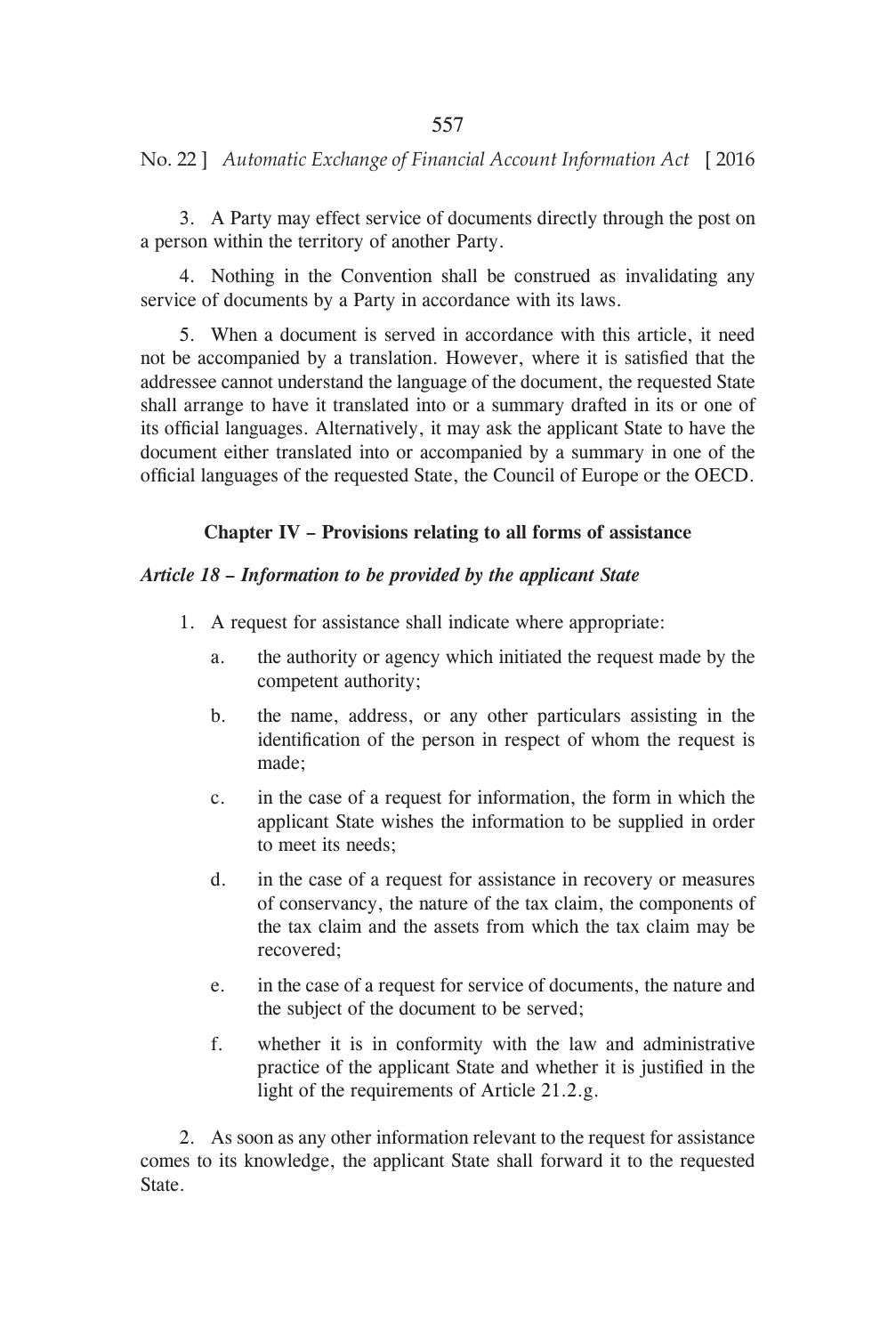## *Article 19 – Deleted*

#### *Article 20 – Response to the request for assistance*

 1. If the request for assistance is complied with, the requested State shall inform the applicant State of the action taken and of the result of the assistance as soon as possible.

 2. If the request is declined, the requested State shall inform the applicant State of that decision and the reason for it as soon as possible.

 3. If, with respect to a request for information, the applicant State has specified the form in which it wishes the information to be supplied and the requested State is in a position to do so, the requested State shall supply it in the form requested.

## *Article 21 – Protection of persons and limits to the obligation to provide assistance*

 1. Nothing in this Convention shall affect the rights and safeguards secured to persons by the laws or administrative practice of the requested State.

 2. Except in the case of Article 14, the provisions of this Convention shall not be construed so as to impose on the requested State the obligation:

- a. to carry out measures at variance with its own laws or administrative practice or the laws or administrative practice of the applicant State;
- b. to carry out measures which would be contrary to public policy (ordre public);
- c. to supply information which is not obtainable under its own laws or its administrative practice or under the laws of the applicant State or its administrative practice;
- d. to supply information which would disclose any trade, business, industrial, commercial or professional secret, or trade process, or information the disclosure of which would be contrary to public policy (ordre public);
- e. to provide administrative assistance if and insofar as it considers the taxation in the applicant State to be contrary to generally accepted taxation principles or to the provisions of a convention for the avoidance of double taxation, or of any other convention which the requested State has concluded with the applicant State;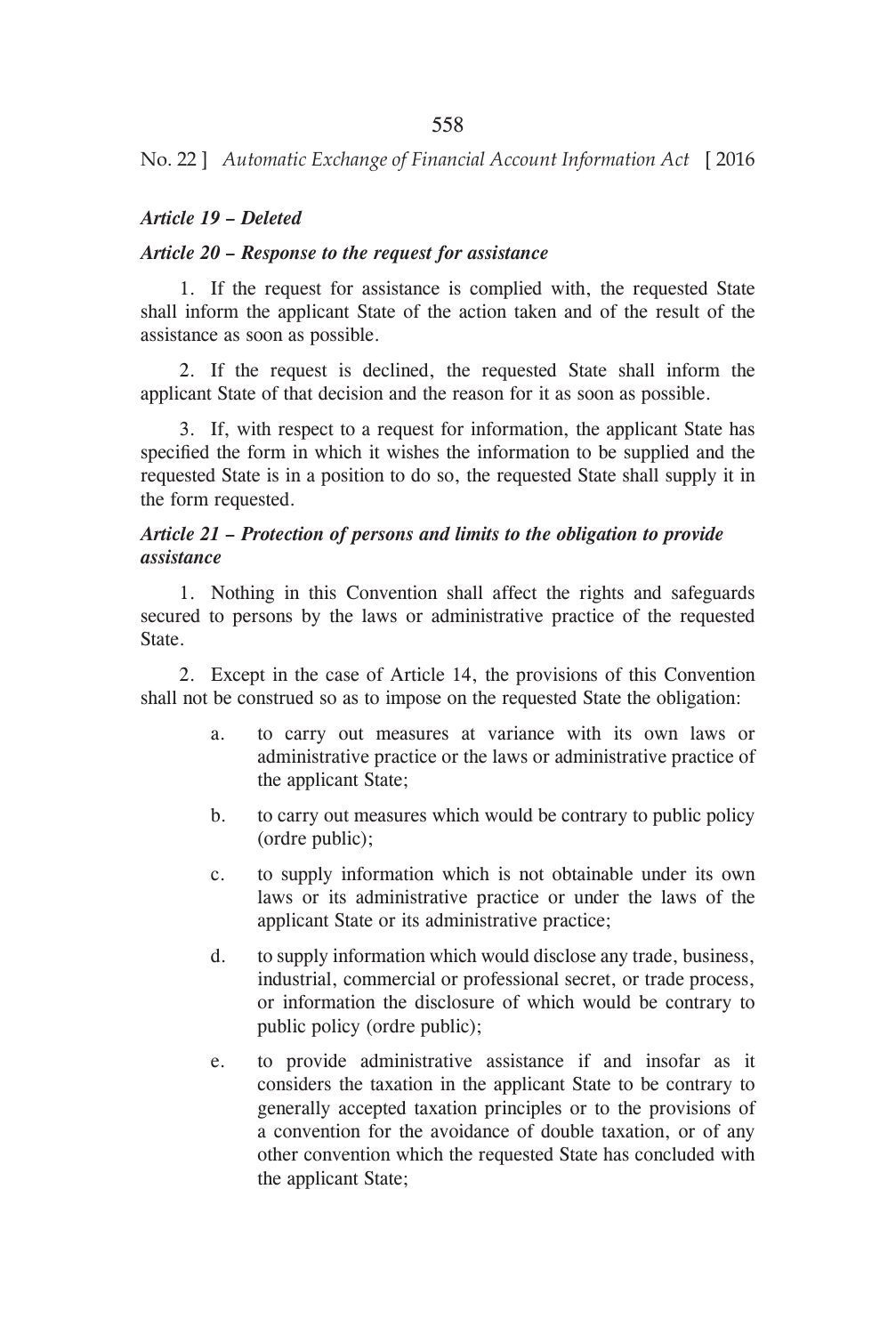- f. to provide administrative assistance for the purpose of administering or enforcing a provision of the tax law of the applicant State, or any requirement connected therewith, which discriminates against a national of the requested State as compared with a national of the applicant State in the same circumstances;
- g. to provide administrative assistance if the applicant State has not pursued all reasonable measures available under its laws or administrative practice, except where recourse to such measures would give rise to disproportionate difficulty;
- h. to provide assistance in recovery in those cases where the administrative burden for that State is clearly disproportionate to the benefit to be derived by the applicant State.

 3. If information is requested by the applicant State in accordance with this Convention, the requested State shall use its information gathering measures to obtain the requested information, even though the requested State may not need such information for its own tax purposes. The obligation contained in the preceding sentence is subject to the limitations contained in this Convention, but in no case shall such limitations, including in particular those of paragraphs 1 and 2, be construed to permit a requested State to decline to supply information solely because it has no domestic interest in such information.

 4. In no case shall the provisions of this Convention, including in particular those of paragraphs 1 and 2, be construed to permit a requested State to decline to supply information solely because the information is held by a bank, other financial institution, nominee or person acting in an agency or a fiduciary capacity or because it relates to ownership interests in a person.

#### *Article 22 – Secrecy*

 1. Any information obtained by a Party under this Convention shall be treated as secret and protected in the same manner as information obtained under the domestic law of that Party and, to the extent needed to ensure the necessary level of protection of personal data, in accordance with the safeguards which may be specified by the supplying Party as required under its domestic law.

 2. Such information shall in any case be disclosed only to persons or authorities (including courts and administrative or supervisory bodies) prosecution in respect of, or the determination of appeals in relation to, taxes of that Party, or the oversight of the above. Only the persons or authorities mentioned above may use the information and then only for such purposes.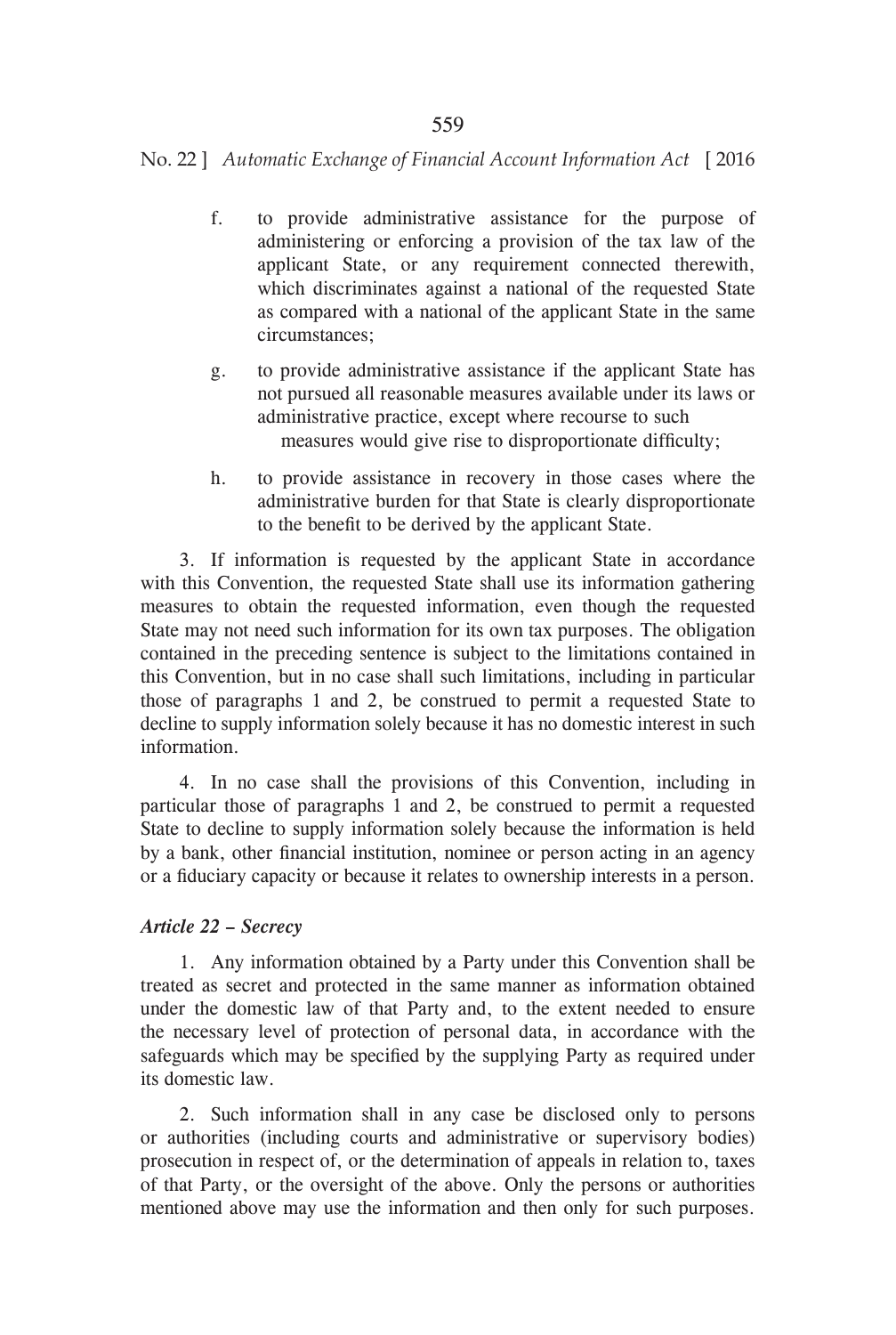They may, notwithstanding the provisions of paragraph 1, disclose it in public court proceedings or in judicial decisions relating to such taxes.

 3. If a Party has made a reservation provided for in sub-paragraph a of paragraph 1 of Article 30, any other Party obtaining information from that Party shall not use it for the purpose of a tax in a category subject to the reservation. Similarly, the Party making such a reservation shall not use information obtained under this Convention for the purpose of a tax in a category subject to the reservation.

 4. Notwithstanding the provisions of paragraphs 1, 2 and 3, information received by a Party may be used for other purposes when such information may be used for such other purposes under the laws of the supplying Party and the competent authority of that Party authorises such use. Information provided by a Party to another Party may be transmitted by the latter to a third Party, subject to prior authorisation by the competent authority of the firstmentioned Party.

#### *Article 23 – Proceedings*

 1. Proceedings relating to measures taken under this Convention by the requested State shall be brought only before the appropriate body of that State.

 2. Proceedings relating to measures taken under this Convention by the applicant State, in particular those which, in the field of recovery, concern the existence or the amount of the tax claim or the instrument permitting its enforcement, shall be brought only before the appropriate body of that State. If such proceedings are brought, the applicant State shall inform the requested State which shall suspend the procedure pending the decision of the body in question. However, the requested State shall, if asked by the applicant State, take measures of conservancy to safeguard recovery. The requested State can also be informed of such proceedings by any interested person. Upon receipt of such information the requested State shall consult on the matter, if necessary, with the applicant State.

 3. As soon as a final decision in the proceedings has been given, the requested State or the applicant State, as the case may be, shall notify the other State of the decision and the implications which it has for the request for assistance.

#### **Chapter V – Special provisions**

#### *Article 24 – Implementation of the Convention*

 1. The Parties shall communicate with each other for the implementation of this Convention through their respective competent authorities. The competent authorities may communicate directly for this purpose and may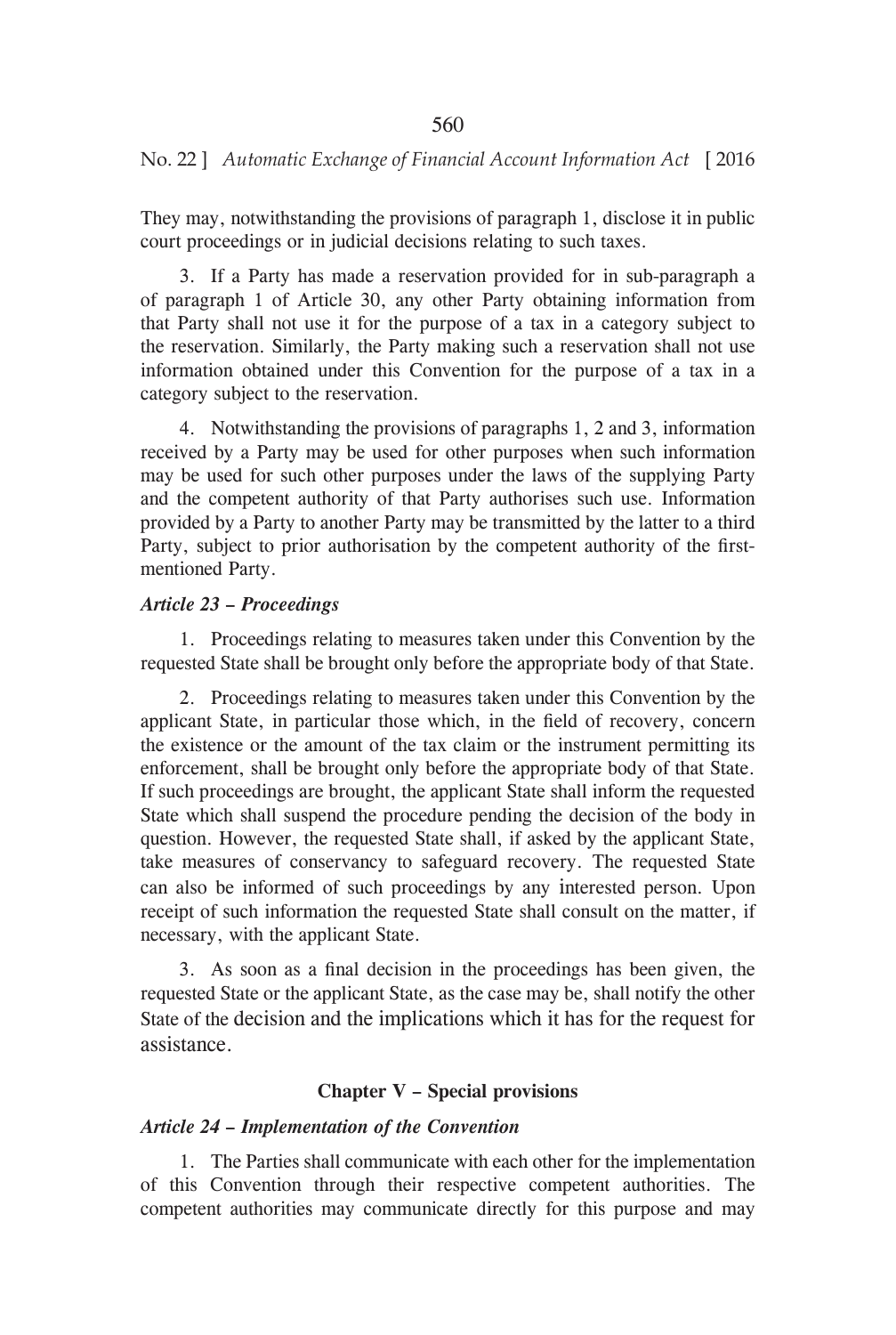authorise subordinate authorities to act on their behalf. The competent authorities of two or more Parties may mutually agree on the mode of application of the Convention among themselves.

 2. Where the requested State considers that the application of this Convention in a particular case would have serious and undesirable consequences, the competent authorities of the requested and of the applicant State shall consult each other and endeavour to resolve the situation by mutual agreement.

 3. A co-ordinating body composed of representatives of the competent authorities of the Parties shall monitor the implementation and development of this Convention, under the aegis of the OECD. To that end, the coordinating body shall recommend any action likely to further the general aims of the Convention. In particular it shall act as a forum for the study of new methods and procedures to increase international co-operation in tax matters and, where appropriate, it may recommend revisions or amendments to the Convention. States which have signed but not yet ratified, accepted or approved the Convention are entitled to be represented at the meetings of the co-ordinating body as observers.

 4. A Party may ask the co-ordinating body to furnish opinions on the interpretation of the provisions of the Convention.

5. Where difficulties or doubts arise between two or more Parties regarding the implementation or interpretation of the Convention, the competent authorities of those Parties shall endeavour to resolve the matter by mutual agreement. The agreement shall be communicated to the co-ordinating body.

 6. The Secretary General of OECD shall inform the Parties, and the Signatory States which have not yet ratified, accepted or approved the Convention, of opinions furnished by the co-ordinating body according to the provisions of paragraph 4 above and of mutual agreements reached under paragraph 5 above.

## *Article 25 – Language*

 Requests for assistance and answers thereto shall be drawn up in one of the official languages of the OECD and of the Council of Europe or in any other language agreed bilaterally between the Contracting States concerned.

## *Article 26 – Costs*

Unless otherwise agreed bilaterally by the Parties concerned:

a. ordinary costs incurred in providing assistance shall be borne by the requested State;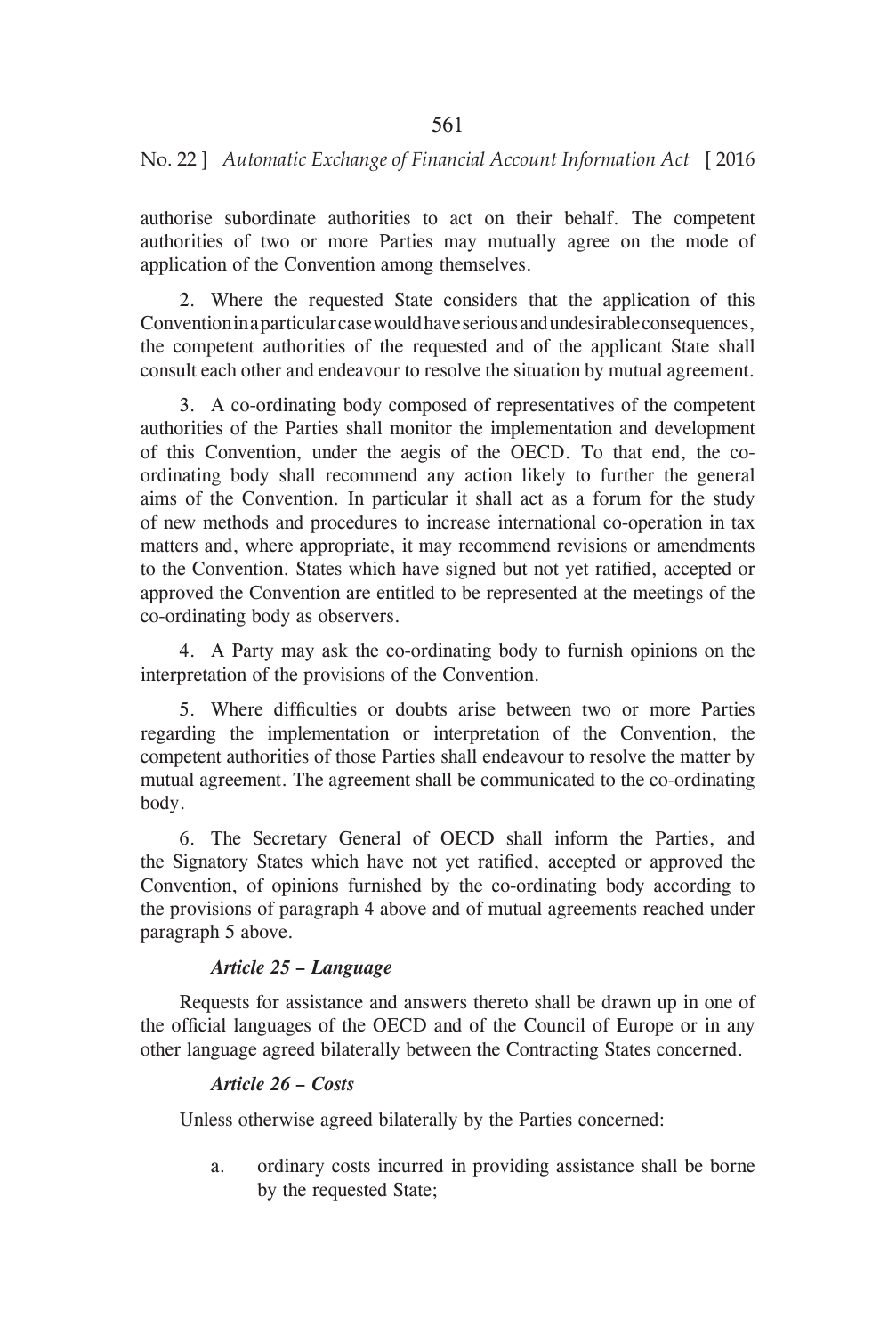b. extraordinary costs incurred in providing assistance shall be borne by the applicant State.

## **Chapter VI – Final provisions**

## *Article 27 – Other international agreements or arrangements*

 1. The possibilities of assistance provided by this Convention do not limit, nor are they limited by, those contained in existing or future international agreements or other arrangements between the Parties concerned or other instruments which relate to co-operation in tax matters.

 2. Notwithstanding paragraph 1, those Parties which are member States of the European Union can apply, in their mutual relations, the possibilities of assistance provided for by the Convention in so far as they allow a wider co-operation than the possibilities offered by the applicable European Union rules.

## *Article 28 – Signature and entry into force of the Convention*

 1. This Convention shall be open for signature by the member States of the Council of Europe and the member countries of OECD. It is subject to ratification, acceptance or approval. Instruments of ratification, acceptance or approval shall be deposited with one of the Depositaries.

2. This Convention shall enter into force on the first day of the month following the expiration of a period of three months after the date on which five States have expressed their consent to be bound by the Convention in accordance with the provisions of paragraph 1.

 3. In respect of any member State of the Council of Europe or any member country of OECD which subsequently expresses its consent to be bound by it, the Convention shall enter into force on the first day of the month following the expiration of a period of three months after the date of the deposit of the instrument of ratification, acceptance or approval.

 4. Any member State of the Council of Europe or any member country of OECD which becomes a Party to the Convention after the entry into force of the Protocol amending this Convention, opened for signature on 27th May 2010 (the "2010 Protocol"), shall be a Party to the Convention as amended by that Protocol, unless they express a different intention in a written communication to one of the Depositaries.

 5. After the entry into force of the 2010 Protocol, any State which is not a member of the Council of Europe or of the OECD may request to be invited to sign and ratify this Convention as amended by the 2010 Protocol. Any request to this effect shall be addressed to one of the Depositaries, who shall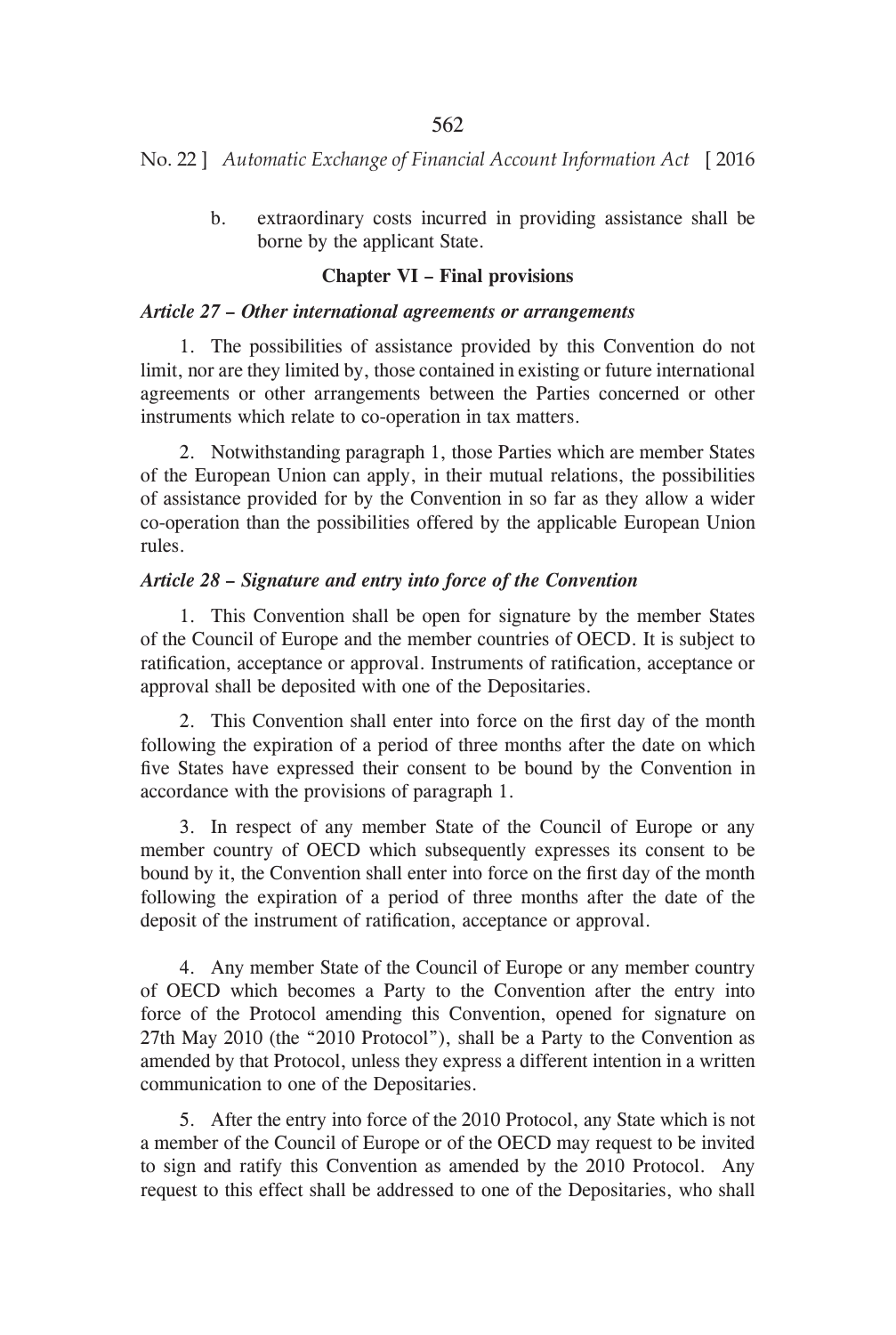transmit it to the Parties. The Depositary shall also inform the Committee of Ministers of the Council of Europe and the OECD Council. The decision to invite States which so request to become Party to this Convention shall be taken by consensus by the Parties to the Convention through the co-ordinating body. In respect of any State ratifying the Convention as amended by the 2010 Protocol in accordance with this paragraph, this Convention shall enter into force on the first day of the month following the expiration of a period of three months after the date of deposit of the instrument of ratification with one of the Depositaries.

 6. The provisions of this Convention, as amended by the 2010 Protocol, shall have effect for administrative assistance related to taxable periods beginning on or after 1 January of the year following the one in which the Convention, as amended by the 2010 Protocol, entered into force in respect of a Party, or where there is no taxable period, for administrative assistance related to charges to tax arising on or after 1 January of the year following the one in which the Convention, as amended by the 2010 Protocol, entered into force in respect of a Party. Any two or more Parties may mutually agree that the Convention, as amended by the 2010 Protocol, shall have effect for administrative assistance related to earlier taxable period

 7. Notwithstanding paragraph 6, for tax matters involving intentional conduct which is liable to prosecution under the criminal laws of the applicant Party, the provisions of this Convention, as amended by the 2010 Protocol, shall have effect from the date of entry into force in respect of a Party in relation to earlier taxable periods or charges to tax.

#### *Article 29 – Territorial application of the Convention*

 1. Each State may, at the time of signature, or when depositing its instrument of ratification, acceptance or approval, specify the territory or territories to which this Convention shall apply.

 2. Any State may, at any later date, by a declaration addressed to one of the Depositaries, extend the application of this Convention to any other territory specified in the declaration. In respect of such territory the Convention shall enter into force on the first day of the month following the expiration of a period of three months after the date of receipt of such declaration by the Depositary.

 3. Any declaration made under either of the two preceding paragraphs may, in respect of any territory specified in such declaration, be withdrawn by a notification addressed to one of the Depositaries. The withdrawal shall become effective on the first day of the month following the expiration of a period of three months after the date of receipt of such notification by the Depositary.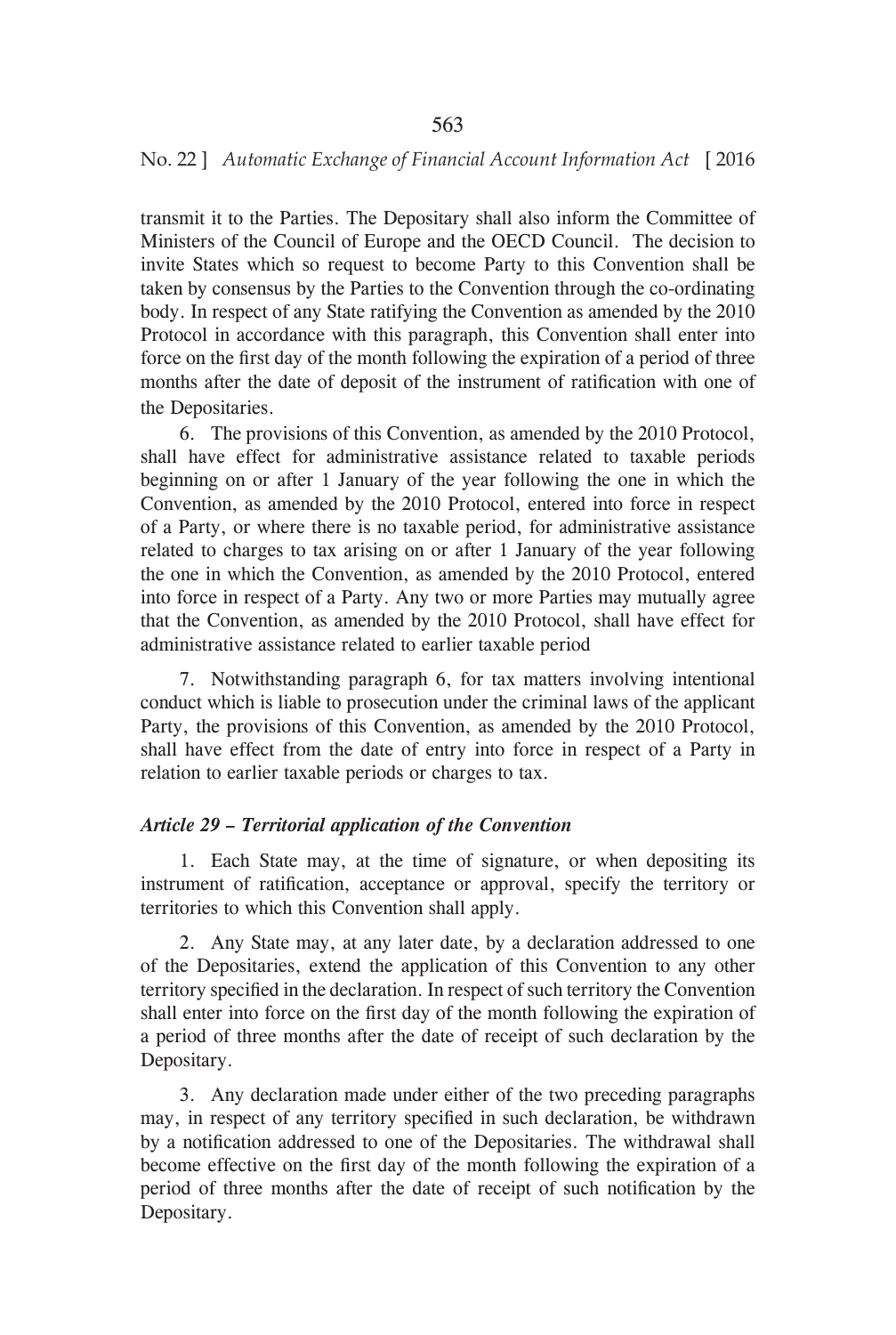## *Article 30 – Reservations*

 1. Any State may, at the time of signature or when depositing its instrument of ratification, acceptance or approval or at any later date, declare that it reserves the right:

- a. not to provide any form of assistance in relation to the taxes of other Parties in any of the categories listed in sub-paragraph b. of paragraph 1 of Article 2, provided that it has not included any domestic tax in that category under Annex A of the Convention;
- b. not to provide assistance in the recovery of any tax claim, or in the recovery of an administrative fine, for all taxes or only for taxes in one or more of the categories listed in paragraph 1 of Article 2;
- c. not to provide assistance in respect of any tax claim, which is in existence at the date of entry into force of the Convention in respect of that State or, where a reservation has previously been made under sub-paragraph a. or b. above, at the date of withdrawal of such a reservation in relation to taxes in the category in question;
- d. not to provide assistance in the service of documents for all taxes or only for taxes in one or more of the categories listed in paragraph 1 of Article 2;
- e. not to permit the service of documents through the post as provided for in paragraph 3 of Article 17;
- f. to apply paragraph 7 of Article 28 exclusively for administrative assistance related to taxable periods beginning on or after 1 January of the third year preceding the one in which the Convention, as amended by the 2010 Protocol, entered into force in respect of a Party, or where there is no taxable period, for administrative assistance related to charges to tax arising on or after 1 January of the third year preceding the one in which the Convention, as amended by the 2010 Protocol, entered into force in respect of a Party.
- 2. No other reservation may be made.

 3. After the entry into force of the Convention in respect of a Party, that Party may make one or more of the reservations listed in paragraph 1 which it did not make at the time of ratification, acceptance or approval. Such reservations shall enter into force on the first day of the month following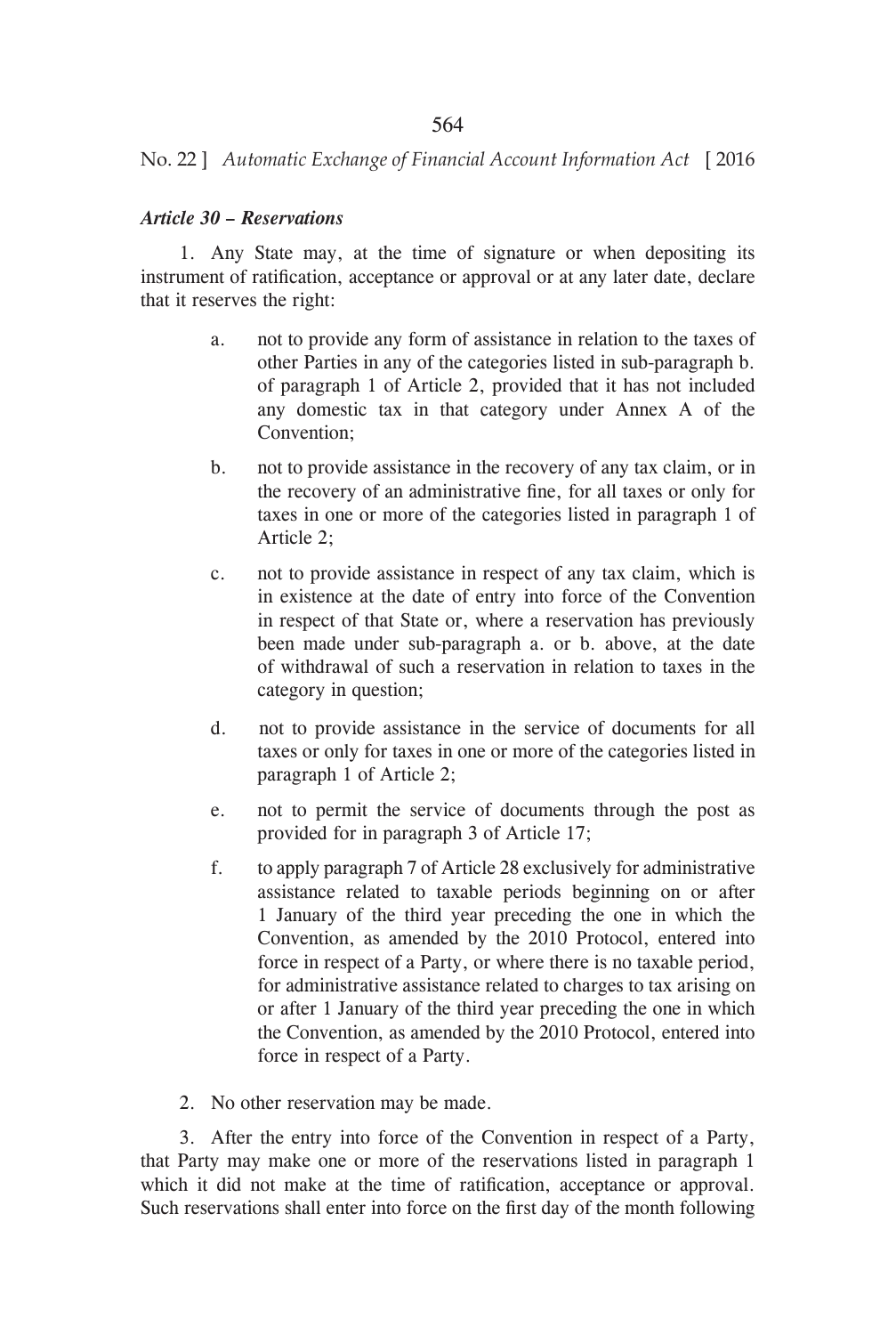the expiration of a period of three months after the date of receipt of the reservation by one of the Depositaries.

 4. Any Party which has made a reservation under paragraphs 1 and 3 may wholly or partly withdraw it by means of a notification addressed to one of the Depositaries. The withdrawal shall take effect on the date of receipt of such notification by the Depositary in question.

 5. A Party which has made a reservation in respect of a provision of this Convention may not require the application of that provision by any other Party; it may, however, if its reservation is partial, require the application of that provision insofar as it has itself accepted it.

# *Article 31 – Denunciation*

 1. Any Party may, at any time, denounce this Convention by means of a notification addressed to one of the Depositaries.

2. Such denunciation shall become effective on the first day of the month following the expiration of a period of three months after the date of receipt of the notification by the Depositary.

 3. Any Party which denounces the Convention shall remain bound by the provisions of Article 22 for as long as it retains in its possession any documents or information obtained under the Convention.

## **Article 32 – Depositaries and their functions**

1. The Depositary with whom an act, notification or communication has been accomplished, shall notify the member States of the Council of Europe and the member countries of OECD and any Party to this Convention of:

- a. any signature;
- b. the deposit of any instrument of ratification, acceptance or approval;
- c. with the provisions of Articles 28 and 29;
- d. any declaration made in pursuance of the provisions of paragraph 3 of Article 4 or paragraph 3 of Article 9 and the withdrawal of any such declaration;
- e. any reservation made in pursuance of the provisions of Article 30 and the withdrawal of any reservation effected in pursuance of the provisions of paragraph 4 of Article 30;
- f. any notification received in pursuance of the provisions of paragraph 3 or 4 of Article 2, paragraph 3 of Article 3, Article 29 or paragraph 1 of Article 31;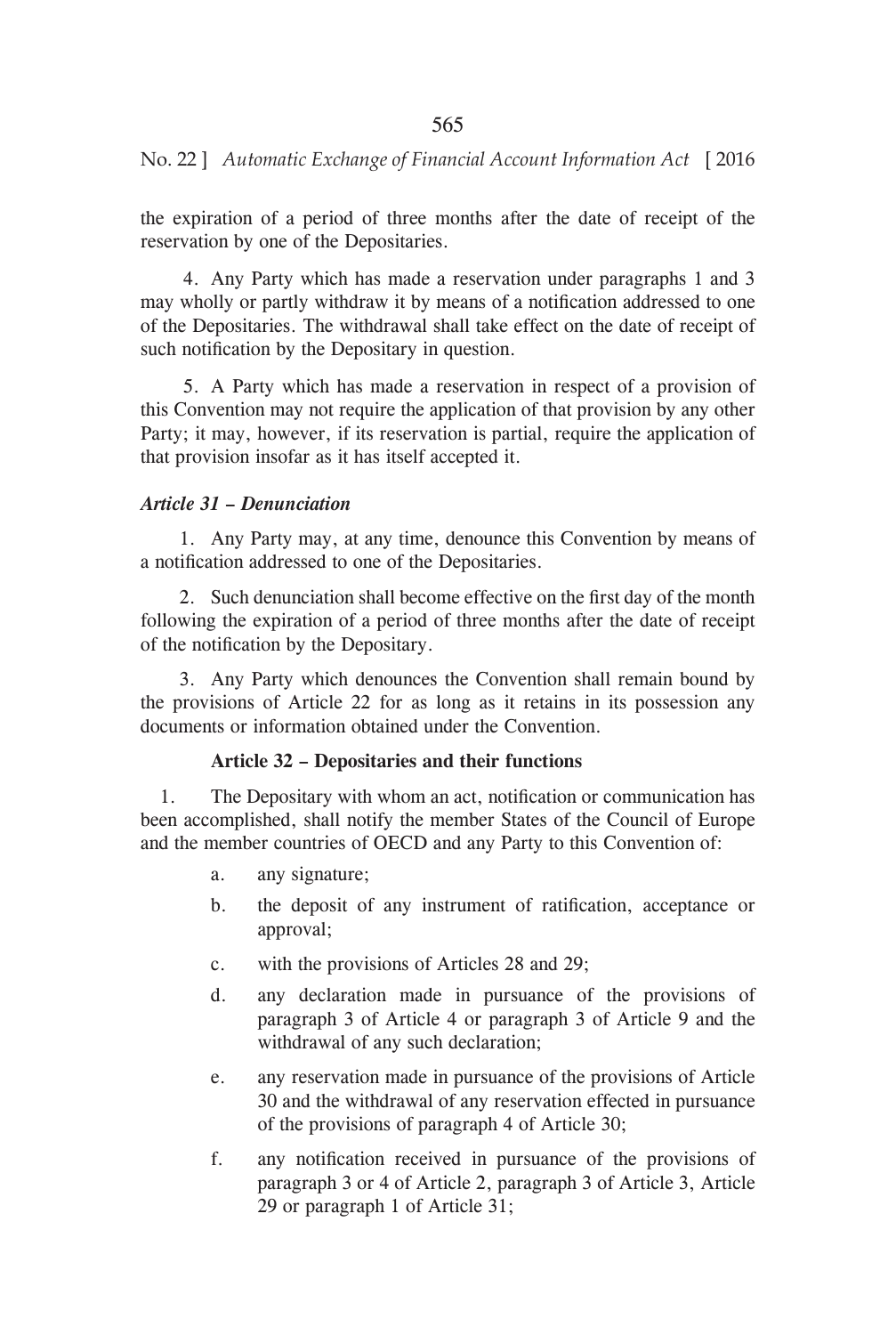g. any other act, notification or communication relating to this Convention.

2. The Depositary receiving a communication or making a notification in pursuance of the provisions of paragraph 1 shall inform immediately the other Depositary thereof.

In witness whereof the undersigned, being duly authorised thereto, have signed the Convention.

 Done at Strasbourg, the 25th day of January 1988, in English and French, both texts being equally authentic, in two copies of which one shall be deposited in the archives of the Council of Europe and the other in the archives of OECD. The Secretaries General of the Council of Europe and of OECD shall transmit certified copies to each member State of the Council of Europe and of the member countries of OECD.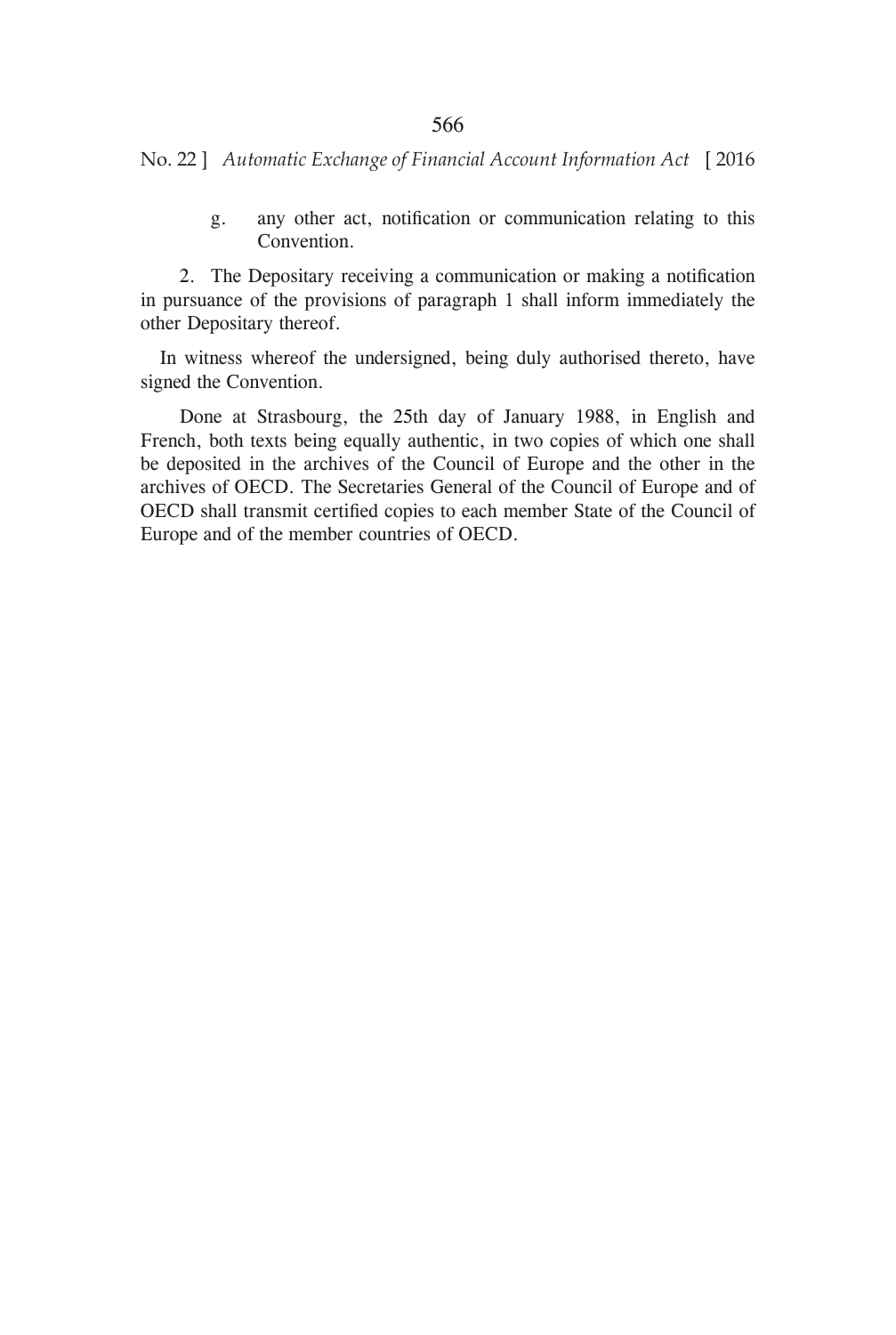## **SCHEDULE 2**

(Section 2)

## **COMMON STANDARD ON REPORTING AND DUE DILIGENCE FOR FINANCIAL ACCOUNT INFORMATION**

#### **Section I: General Reporting Requirements**

- A. Subject to paragraphs C through E, each Reporting Financial Institution must report the following information with respect to each Reportable Account of such Reporting Financial Institution:
	- 1. the name, address, jurisdiction(s) of residence, TIN(s) and date and place of birth (in the case of an individual) of each Reportable Person that is an Account Holder of the account and, in the case of any Entity that is an Account Holder and that, after application of the due diligence procedures consistent with Sections V, VI and VII, is identified as having one or more Controlling Persons that is a Reportable Person, the name, address, jurisdiction(s) of residence and TIN(s) of the Entity and the name, address, jurisdiction(s) of residence, TIN(s) and date and place of birth of each Reportable Person;
	- 2. the account number (or functional equivalent in the absence of an account number);
	- 3. the name and identifying number (if any) of the Reporting Financial Institution;
	- 4. the account balance or value (including, in the case of a Cash Value Insurance Contract or Annuity Contract, the Cash Value or surrender value) at the end of the relevant calendar year or other appropriate period or, if the account was closed during such year or period, the closure of the account;
	- 5. in the case of any Custodial Account:
		- a) the total gross amount of interest, the total gross amount of dividends, and the total gross amount of other income generated with respect to the assets held in the account, in each case paid or credited to the account (or with respect to the account) during the calendar year or other appropriate reporting period; and
		- b) the total gross proceeds from the sale or redemption of Financial Assets paid or credited to the account during the calendar year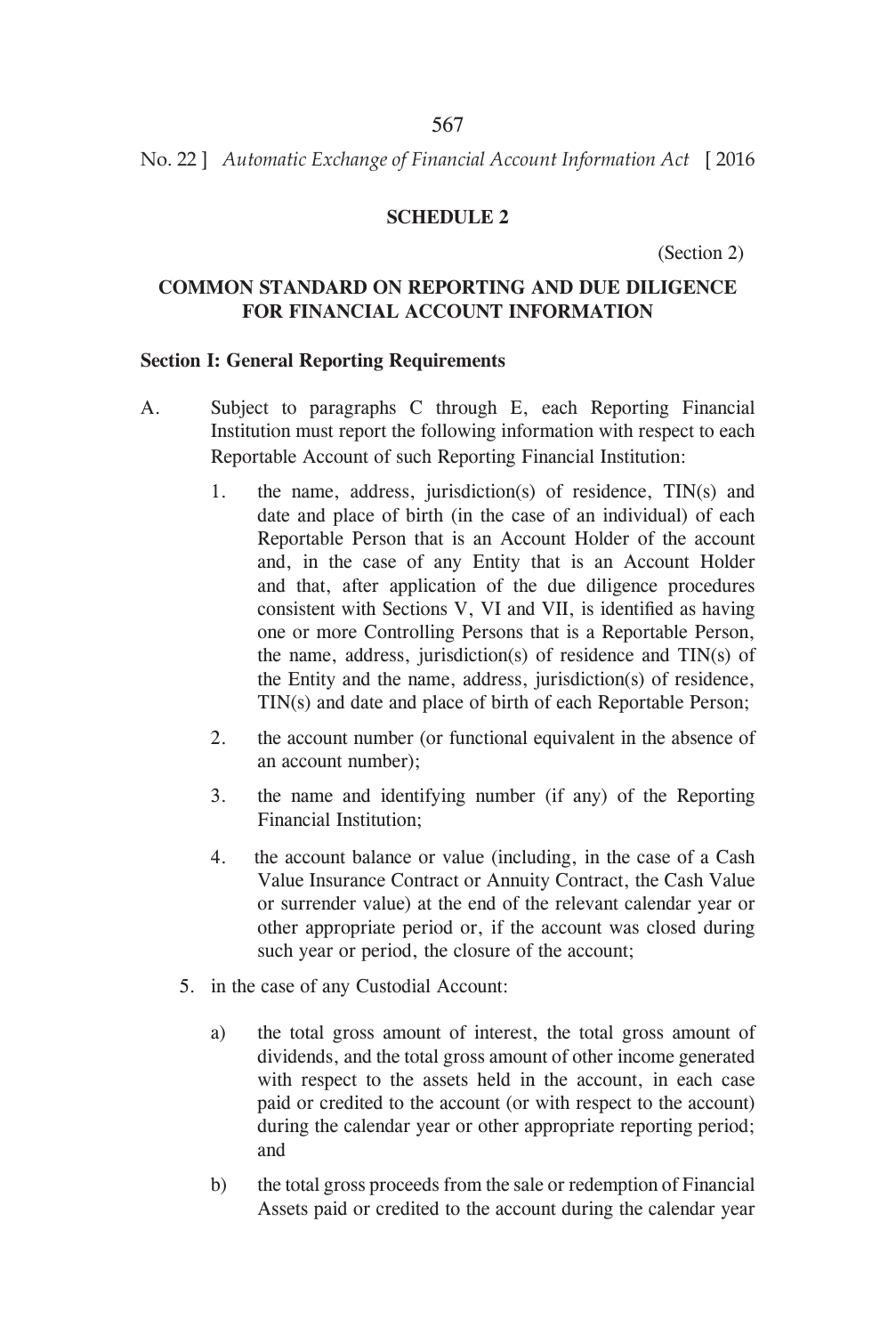or other appropriate reporting period with respect to which the Reporting Financial Institution acted as a custodian, broker, nominee, or otherwise as an agent for the Account Holder;

 6. in the case of any Depository Account, the total gross amount of interest paid or credited to the account during the calendar year or other appropriate reporting period; and

 7. in the case of any account not described in subparagraph A(5) or (6), the total gross amount paid or credited to the Account holder with respect to the account during the calendar year or other appropriate reporting period with respect to which the Reporting Financial Institution is the obligor or debtor, including the aggregate amount of any redemption payments made to the Account Holder during the calendar year or other appropriate reporting period.

 B. The information reported must identify the currency in which each amount is denominated.

 C. Notwithstanding subparagraph A(1), with respect to each Reportable Account that is a Preexisting Account or with respect to each Financial Account that is opened prior to becoming a Reportable account, the TIN(s) or date of birth is not required to be reported if such TIN(s) or date of birth is not in the records of the Reporting Financial Institution and is not otherwise required to be collected by such Reporting Financial Institution under domestic law. However, a Reporting Financial Institution is required to use reasonable efforts to obtain the TIN(s) and date of birth with respect to Preexisting Accounts by the end of the second calendar year following the year in which such Accounts were identified as Reportable Accounts.

 D. Notwithstanding subparagraph A(1), the TIN is not required to be reported if (i) a TIN is not issued by the relevant Reportable Jurisdiction or (ii) the domestic law of the relevant Reportable Jurisdiction does not require the collection of the TIN issued by such Reportable Jurisdiction.

E. Notwithstanding subparagraph  $A(1)$ , the place of birth is not required to be reported unless the Reporting Financial Institution is otherwise required to obtain and report it under domestic law and it is available in the electronically searchable data maintained by the Reporting Financial Institution.

#### **Section II: General Due Diligence Requirements**

 A. An account is treated as a Reportable Account beginning as of the date it is identified as such pursuant to the due diligence procedures in Sections II through VII and, unless otherwise provided, information with respect to a Reportable Account must be reported annually in the calendar year following the year to which the information relates.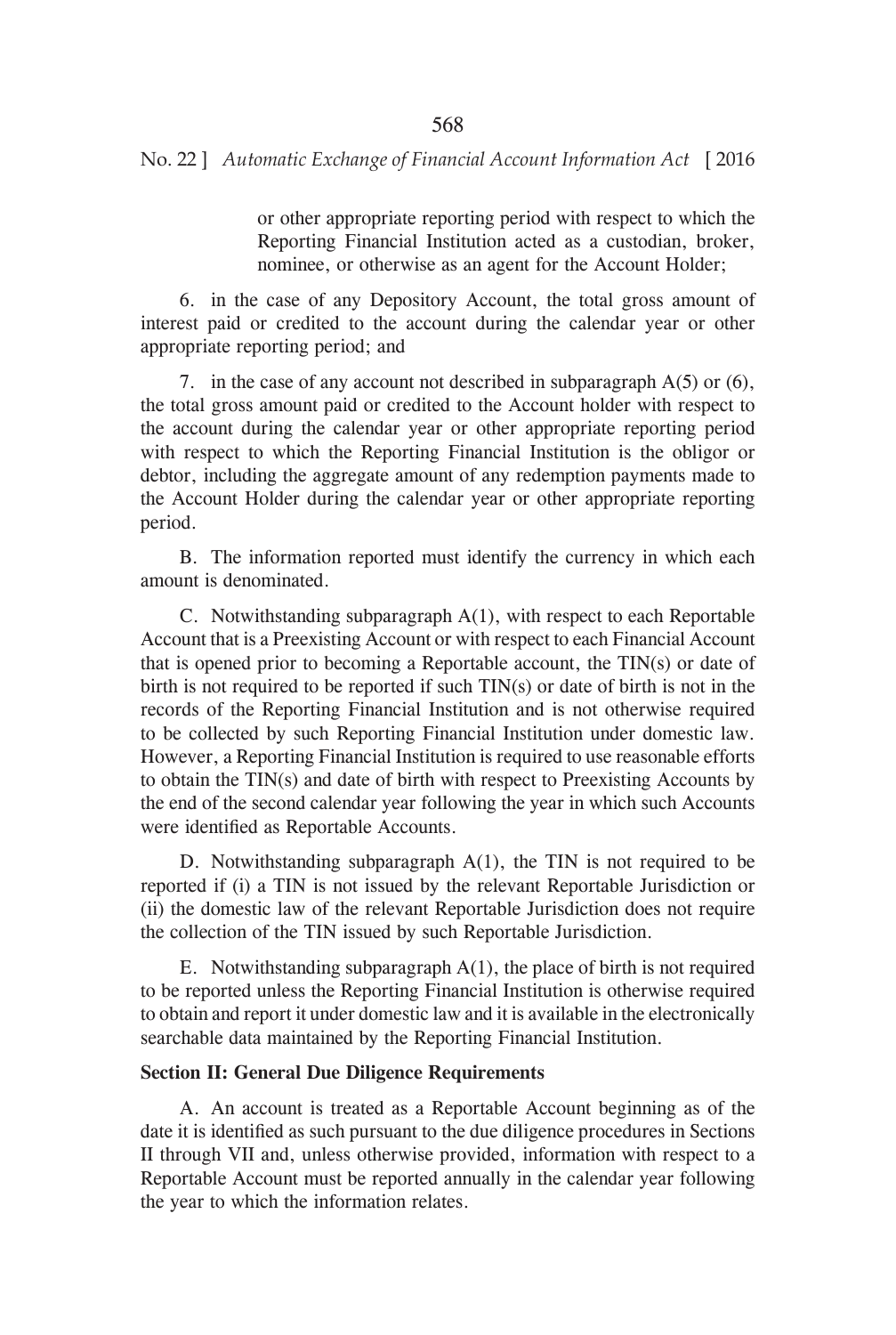B. A Reporting Financial Institution, which pursuant to the procedures described in Sections II through VII, identifies any account as a Foreign Account that is not a Reportable Account at the time the due diligence is performed, may rely on the outcome of such procedures to comply with future reporting obligations.

 C. The balance or value of an account is determined as of the last day of the calendar year or other appropriate reporting period.

 D. Where a balance or value threshold is to be determined as of the last day of a calendar year, the relevant balance or value must be determined as of the last day of the reporting period that ends with or within that calendar year.

 E. Reporting Financial Institutions may apply the due diligence procedures for New Accounts to Preexisting Accounts, and the due diligence procedures for High Value Accounts to Lower Value Accounts. Where New Account due diligence procedures are used for Preexisting Accounts, the rules otherwise applicable to Preexisting Accounts continue to apply.

## **Section III: Due Diligence for Preexisting Individual Accounts**

The following procedures apply with respect to Preexisting Individual Accounts.

## A. **Accounts Not Required to be Reviewed, Identified, or Reported.**

A Preexisting Individual Account that is a Cash Value Insurance Contract or an Annuity Contract is not required to be reviewed, identified or reported, provided the Reporting Financial Institution is effectively prevented by law from selling such Contract to residents of a Reportable Jurisdiction.

B. **Lower Value Accounts.** The following procedures apply with respect to Lower Value Accounts.

1. **Residence Address**. If the Reporting Financial Institution has in its records a current residence address for the individual Account Holder based on Documentary Evidence, the Reporting Financial Institution may treat the individual Account Holder as being a resident for tax purposes of the jurisdiction in which the address is located for purposes of determining whether such individual Account Holder is a Reportable Person.

 2. Electronic Record Search. If the Reporting Financial Institution does not rely on a current residence address for the individual Account Holder based on Documentary Evidence as set forth in subparagraph B(1), the Reporting Financial Institution must review electronically searchable data maintained by the Reporting Financial Institution for any of the following indicia and apply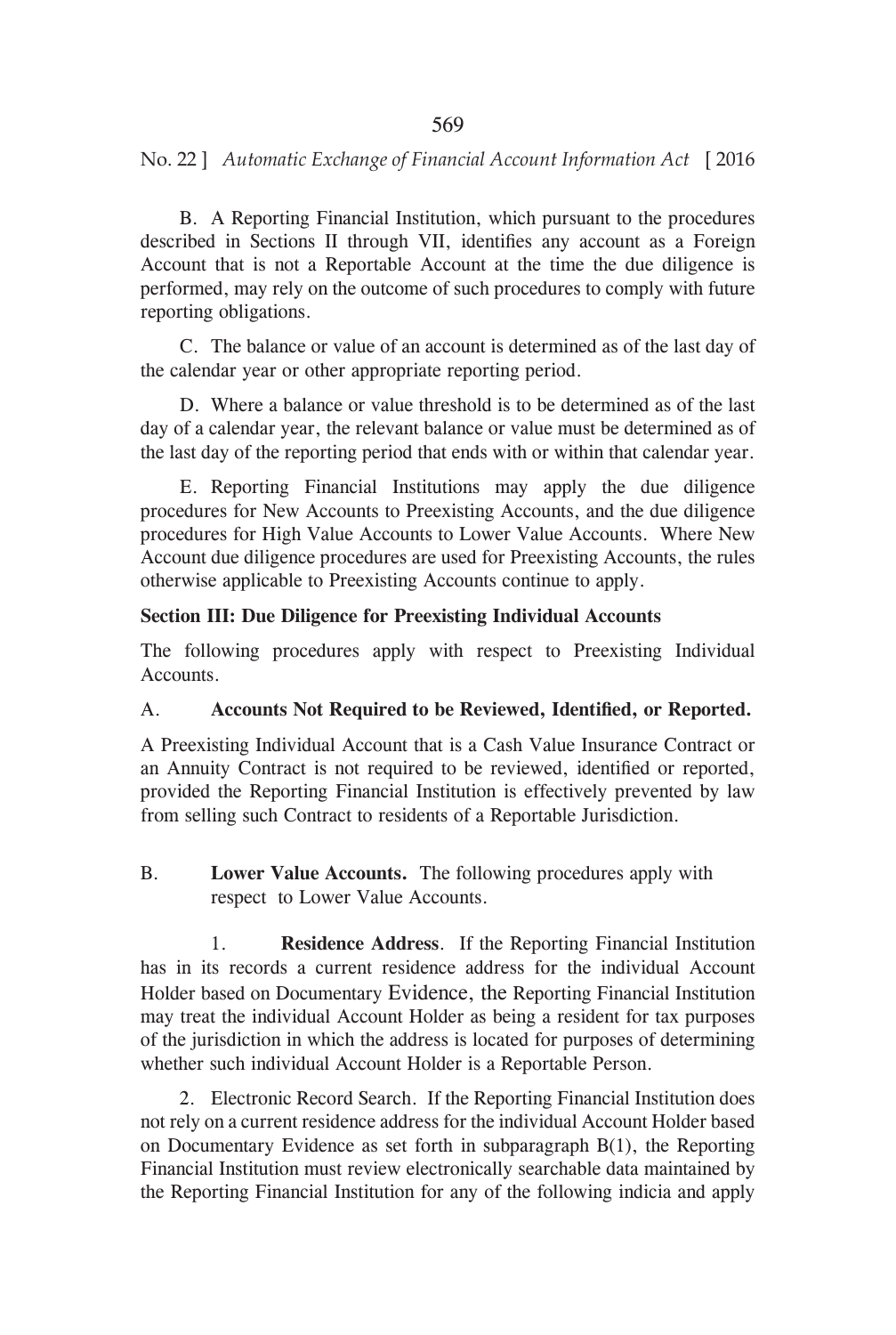subparagraphs B(3) through (6):

- a) identification of the Account Holder as a resident of a Foreign Jurisdiction;
- b) current mailing or residence address (including a post office box) in a Foreign Jurisdiction;
- c) one or more telephone numbers in a Foreign Jurisdiction and no telephone number in the jurisdiction of the Reporting Financial Institution;
- d) standing instructions (other than with respect to a Depository Account) to transfer funds to an account maintained in a Foreign Jurisdiction;
- e) currently effective power of attorney or signatory authority granted to a person with an address in a Foreign Jurisdiction; or
- f) a "hold mail" instruction or "in-care-of" address in a Foreign Jurisdiction if the Reporting Financial Institution does not have any other address on file for the Account Holder.

 3. If none of the indicia listed in subparagraph B(2) are discovered in the electronic search, then no further action is required until there is a change in circumstances that results in one or more indicia being associated with the account, or the account becomes a High Value Account.

4. If any of the indicia listed in subparagraph  $B(2)(a)$  through (e) are discovered in the electronic search, or if there is a change in circumstances that results in one or more indicia being associated with the account, then the Reporting Financial Institution must treat the Account Holder as a resident for tax purposes of each Foreign Jurisdiction for which an indicium is identified, unless it elects to apply subparagraph B(6) and one of the exceptions in such subparagraph applies with respect to that account.

 5. If a "hold mail" instruction or "in-care-of" address is discovered in the electronic search and no other address and none of the other indicia listed in subparagraph  $B(2)(a)$  through (e) are identified for the Account Holder, the Reporting Financial Institution must, in the order most appropriate to the circumstances, apply the paper record search described in subparagraph  $C(2)$ , or seek to obtain from the Account Holder a self-certification or Documentary Evidence to establish the residence(s) for tax purposes of such Account Holder. If the paper search fails to establish an indicium and the attempt to obtain the self-certification or Documentary Evidence is not successful, the Reporting Financial Institution must report the account as an undocumented account.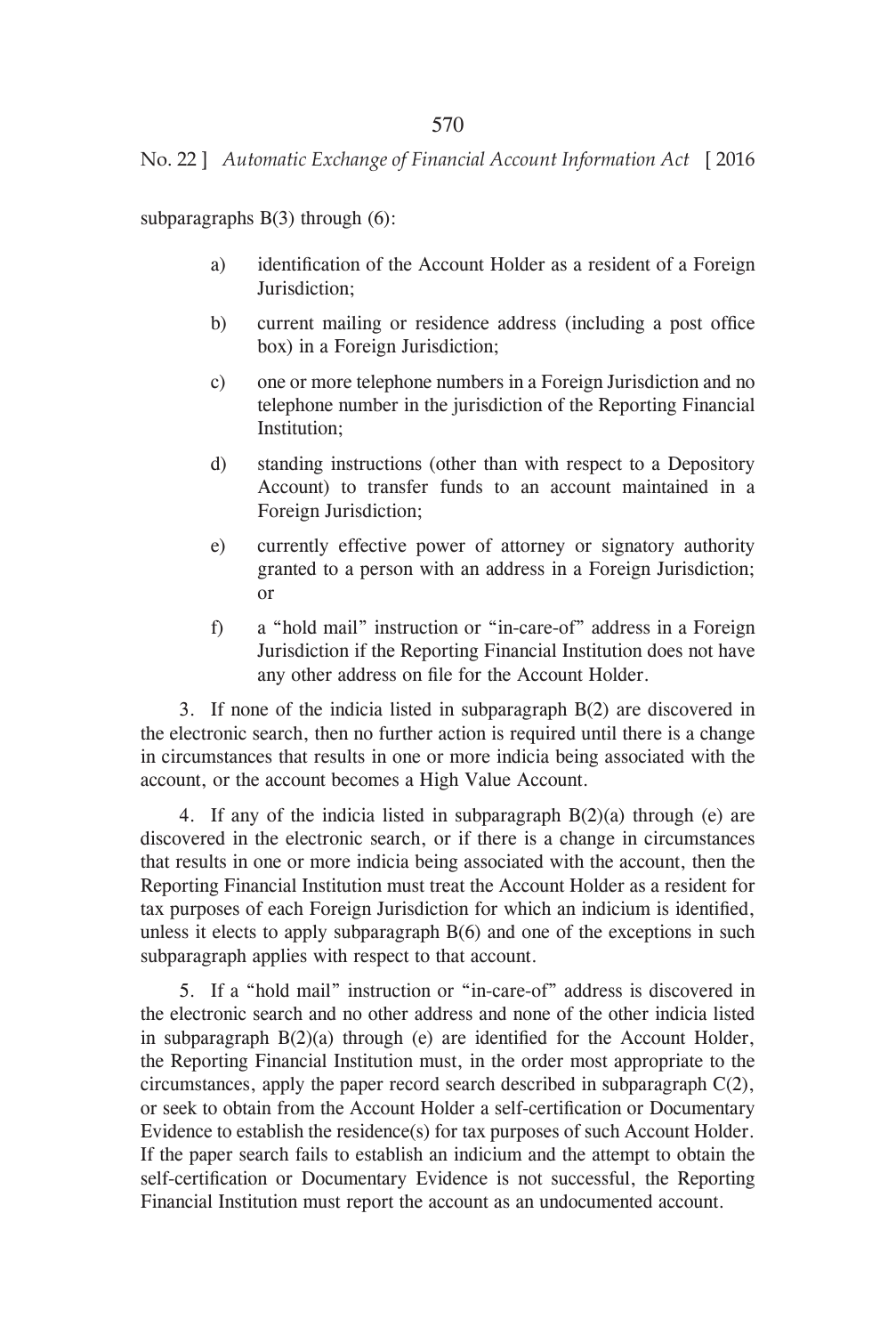6. Notwithstanding a finding of indicia under subparagraph  $B(2)$ , a Reporting Financial Institution is not required to treat an Account Holder as a resident of a Foreign Jurisdiction if:

- a) the Account Holder information contains a current mailing or residence address in the Foreign Jurisdiction, one or more telephone numbers in the Foreign Jurisdiction (and no telephone number in the jurisdiction of the Reporting Financial Institution) or standing instructions (with respect to Financial Accounts other than Depository Accounts) to transfer funds to an account maintained in a Foreign Jurisdiction, the Reporting Financial Institution obtains, or has previously reviewed and maintains a record of:
	- i) A self-certification from the Account Holder of the jurisdiction(s) of residence of such Account Holder that does not include such Foreign Jurisdiction; and
	- ii) Documentary evidence establishing the Account Holder's residence for tax purposes other than such Foreign Jurisdiction.
- b) the Account Holder information contains a currently effective power of attorney or signatory authority granted to a person with an address in a Foreign Jurisdiction, the Reporting Financial Institution obtains, or has previously reviewed and maintains a record of:
	- i) A self-certification from the Account Holder of the juriscition(s) of residence of such Account Holder that does not include such Foreign Jurisdiction; or
	- ii) Documentary evidence establishing the Account Holder's residence for tax purposes other than such Foreign Jurisdiction.

C. **Enhanced Review Procedures for High Value Accounts.** The following enhanced review procedures apply with respect to High Value Accounts.

 1. **Electronic Record Search**. with respect to High Value Accounts, the Reporting Financial Institution must review electronically searchable data maintained by the Reporting Financial Institution for any of the indicia described in subparagraph B(2).

 2. **Paper Record Search**. If the Reporting Financial Institution's electronically searchable databases include fields for, and capture all of the information described in, subparagraph C(3), then a further paper record search is not required. If the electronic databases do not capture all of this information, then with respect to a High Value Account, the Reporting Financial Institution must also review the current customer master file and, to the extent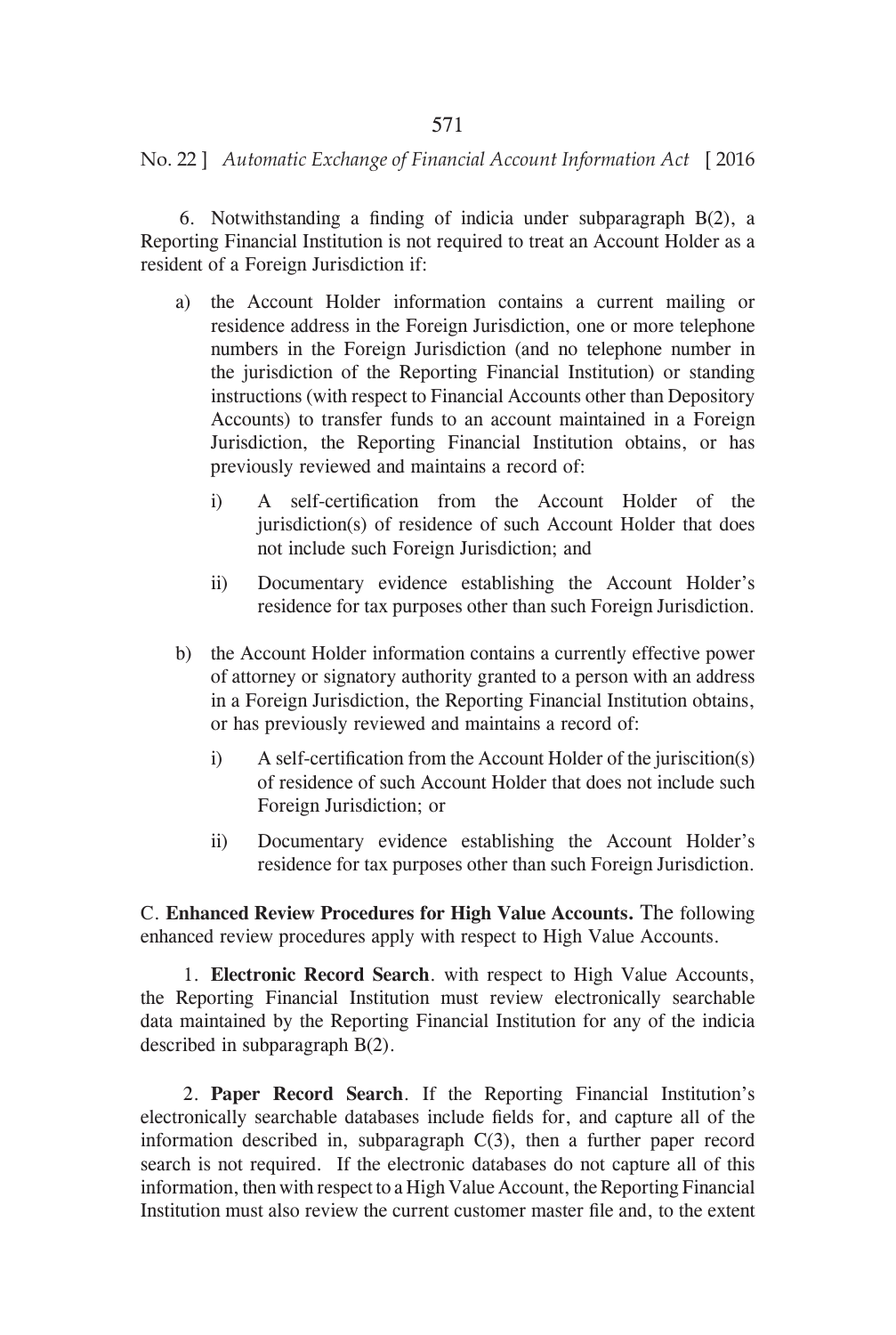not contained in the current customer master file, the following documents associated with the account and obtained by the Reporting Financial Institution with the last five years for any of the indicia described in subparagraph  $B(2)$ :

- a) the most recent Documentary Evidence collected with respect to the account;
- b) the most recent account opening contract or documentation;
- c) the most recent documentation obtained by the Reporting Financial Institution pursuant to AML/KYC Procedures or for other regulatory purposes;
- d) any power of attorney or signature authority forms currently in effect; and
- e) any standing instructions (other than with respect to a Depository Account) to transfer funds currently in effect.

 3. **Exception To The Extent Databases Contain Sufficient Information**. A Reporting Financial Institution is not required to perform the paper record search described in subparagraph C(2) to the extent the Reporting Financial Institution's electronically searchable information includes the following:

- a) the Account Holder's residence status;
- b) the Account Holder's residence address and mailing address currently on file with the Reporting Financial Institution;
- c) the Account Holder's telephone number(s) currently on file, if any, with the Reporting Financial Institution;
- d) in the case of Financial Accounts other than Depository Accounts, whether there are standing instructions to transfer funds in the account to another account (including an account at another branch of the Reporting Financial Institution or another Financial Institution);
- e) whether there is a current "in-care-of" address or "hold mail" instruction for the Account Holder; an d
- f) whether there is any power of attorney or signatory authority for the account.

 4. **Relationship Manager Inquiry for Actual Knowledge**. In addition to the electronic and paper record searches described above, the Reporting Financial Institution must treat as a Reportable Account any High Value Account assigned to a relationship manager (including any Financial Accounts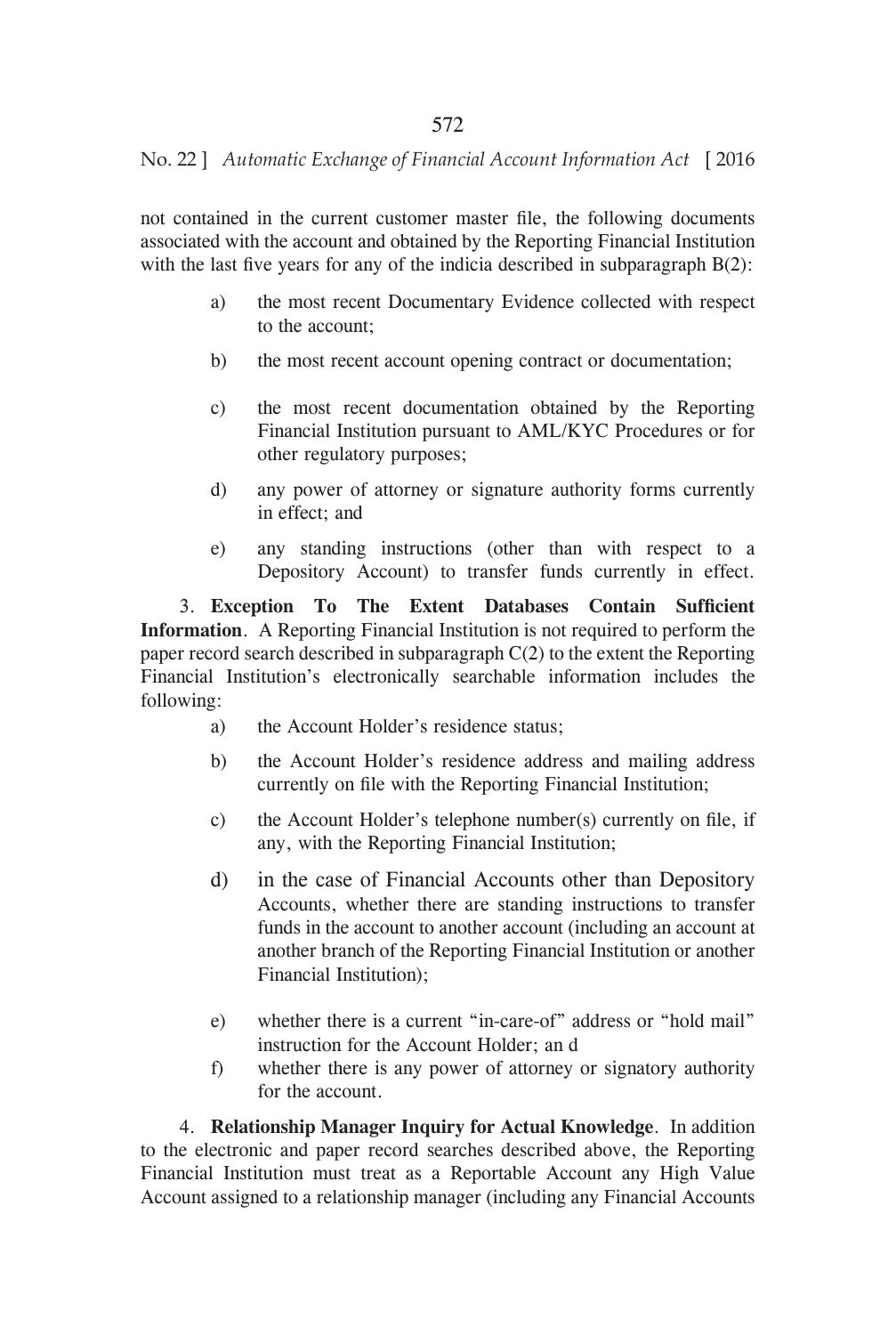aggregated with that High Value Account) if the relationship manager has actual knowledge that the Account Holder is a Reportable Person.

## 5. **Effect of Finding Indicia**.

- a) If none of the indicia listed in subparagraph B(2) are discovered in the enhanced review of High Value Accounts described above, and the account is not identified as held by a resident for tax purposes in a Foreign Jurisdiction in subparagraph  $C(4)$ , then further action is not required until there is a change in circumstances that results in one or more indicia being associated with the account.
- b) If any of the indicia listed in subparagr agraph  $B(2)(a)$ through (e) are discovered in the enhanced review of High Value Accounts described above, or if there is a subsequent change in circumstances that results in one or more indicia being associated with the account, then the Reporting Financial Institution must treat the Account Holder as a resident for tax purposes of each Foreign Jurisdiction for which an indicium is identified unless it elects to apply subparagraph B(6) and one of the exceptions in such subparagraph applies with respect to that account.
- c) If a "hold mail" instruction or "in-care-of" address is discovered in the enhanced review of High Value Accounts described above, and no other address and none of the indicia listed in subparagraph B(2)(a) through (e) are identified for the Account Holder, the Reporting Financial Institution must obtains from such Account Holder a self-certification or Documentary Evidence to establish the residence(s) for tax purposes of the Account Holder. If the Reporting Financial Institution cannot obtain such self-certification or Documentary Evidence, it must report the account as an undocumented account.

 6. If a Preexisting Individual Account is not a High Value Account as of 31 December 2015, but becomes a High Value Account as of the last day of a subsequent calendar year, the Reporting Financial Institution must complete the enhanced review procedures described in paragraph C with respect to such account within the calendar year following the year in which the account becomes a High Value Account. If based on this review such account is identified as a Reportable Account, the Reporting Financial Institution must report the required information about such account with respect to the year in which it is identified as a Reportable Account and subsequent years on an annual basis, unless the Account Holder ceases to be a Reportable Person.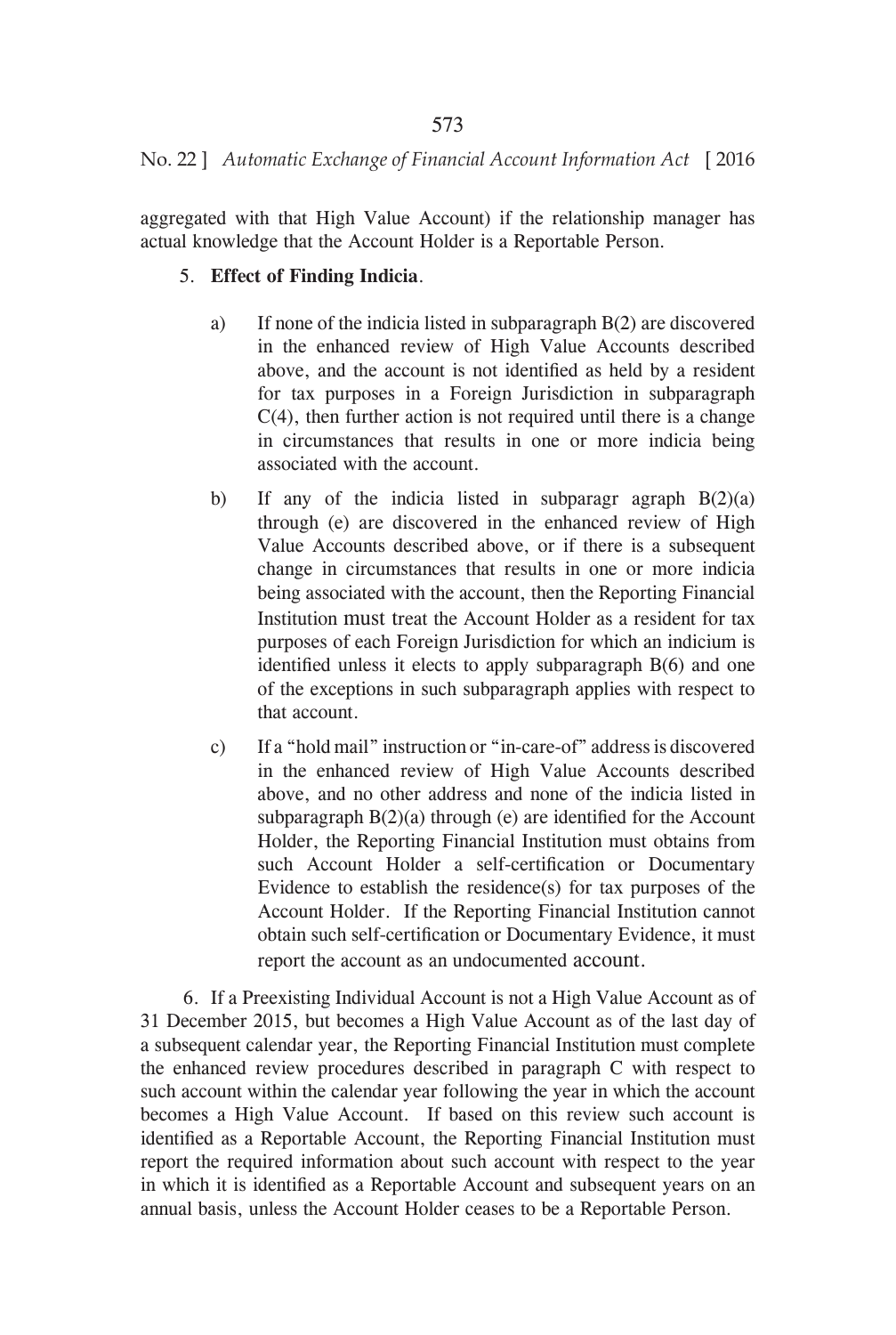7. Once a Reporting Financial Institution applies the enhanced review procedures described in paragraph C to a High Value Account, the Reporting Financial Institution is not required to re-apply such procedures, other than the relationship manager inquiry described in subparagraph C(4), to the same High Value Account in any subsequent year unless the account is undocumented where the Reporting Financial Institution should re-apply them annually until such account ceases to be undocumented.

 8. If there is a change of circumstances with respect to a High Value Account that results in one or more indicia described in subparagraph B(2) being associated with the account, then the Reporting Financial Institution must treat the account as a Reportable Account with respect to each Foreign Jurisdiction for which an indicium is identified unless it elects to apply subparagraph B(6) and one of the exceptions in such subparagraph applies with respect to that account.

 9. A Reporting Financial Institution must implement procedures to ensure that a relationship manager identifies any change in circumstances of an account. For example, if a relationship manager is notified that the Account Holder has a new mailing address in a Foreign Jurisdiction, the Reporting Financial Institution is required to treat the new address as a change in circumstances and, if it elects to apply subparagraph B(6), is required to obtain the appropriate documentation from the Account Holder.

D. Review of Preexisting High Value Individual Accounts must be completed by 31 December 2016. Review of Preexisting Lower Value Individual Accounts must be completed by 31 December 2017.

E. Any Preexisting Individual Account that has been identified as a Reportable Account under this Section must be treated as a Reportable Account in all subsequent years, unless the Account Holder ceases to be a Reportable Person.

#### **Section IV: Due Diligence for New Individual Accounts**

The following procedures apply with respect to New Individual Accounts.

A. With respect to New Individual Accounts, upon account opening, the Reporting Financial Institution must obtain a self-certification, which may be part of the account opening documentation, that allows the Reporting Financial Institution to determine the Account Holder's residence(s) for tax purposes and confirm the reasonableness of such self-certification based on the information obtained by the Reporting Financial Institution in connection with the opening of the account, including any documentation collected pursuant to AML/KYC **Procedures**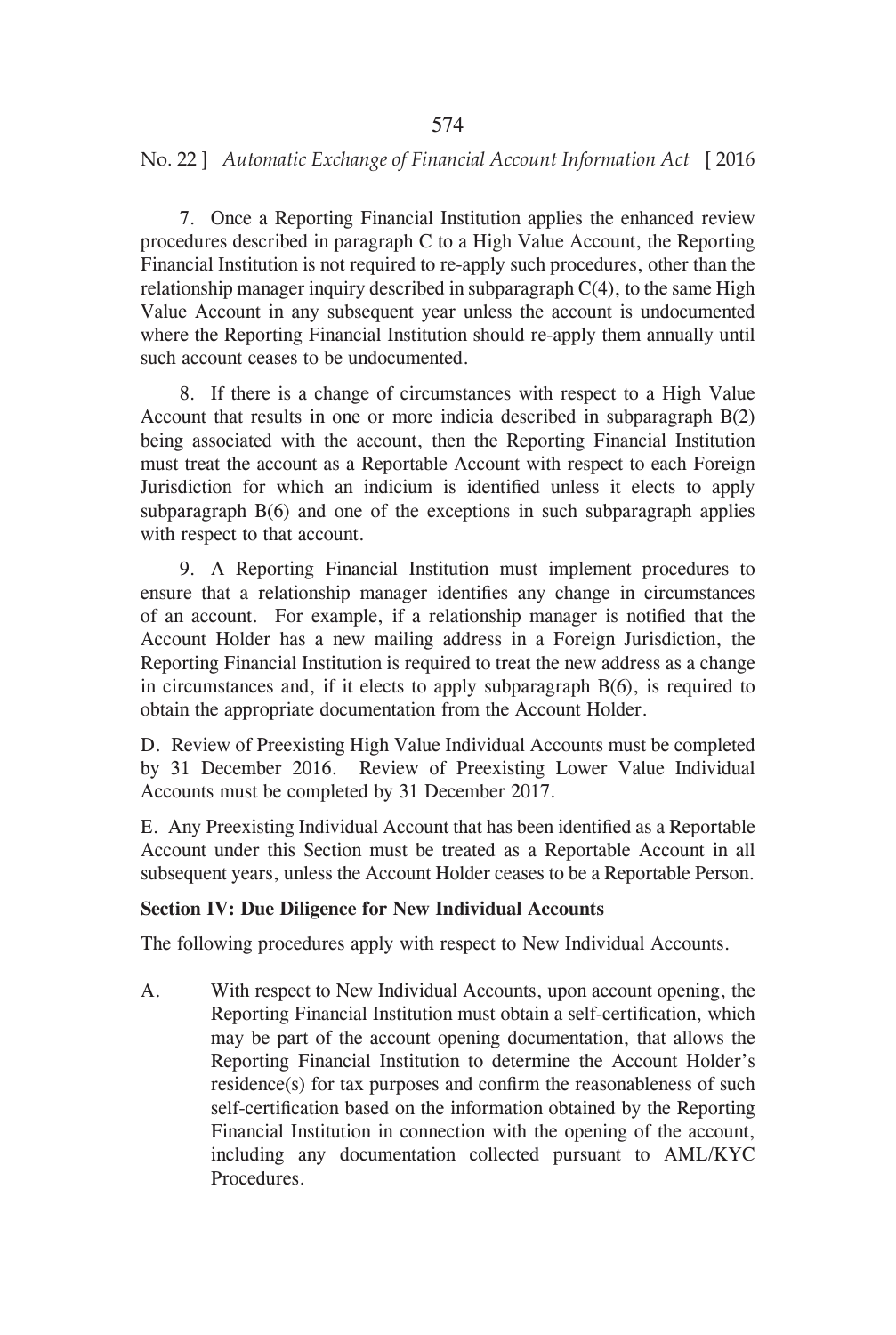- B. If the self-certification establishes that the Account Holder is resident for tax purposes in a Reportable Jurisdiction, the Reporting Financial Institution must treat the account as a Reportable Account and the self-certification must also include the Account Holder's TIN with respect to such Reportable Jurisdiction (subject to paragraph D of Section I) and date of birth.
- C. If there is a change of circumstances with respect to a New Individual Account that causes the Reporting Financial Institution to know, or have reason to know, that the original self-certification is incorrect or unreliable, the Reporting Financial Institution cannot rely on the original self-certification and must obtain a valid self-certification that establishes the residence(s) for tax purposes of the Account Holder.

Section V: Due Diligence for Preexisting Entity Accounts

The following procedures apply with respect to Preexisting Entity Accounts.

- A. **Entity Accounts Not Required to Be Reviewed, Identified or Reported.** Unless the Reporting Financial Institution elects otherwise, either with respect to all Preexisting Entity Accounts or, separately, with respect to any clearly identified group of such accounts, a Preexisting Entity Account with an aggregate account balance or value that does not exceed USD 250 000 as of 31 December 2015, is not required to be reviewed, identified, or reported as a Reportable Account until the aggregate account balance or value exceeds USD 250 000 as of the last day of any subsequent calendar year.
- B. **Entity Accounts Subject to Review.** A Preexisting Entity Account that has an aggregate account balance or value that exceeds USD 250 000 as of 31 December 2015, and a Preexisting Entity Account that does not exceed USD 250 000 as of 31 December 2015 but the aggregate account balance or value of which exceeds USD 250 000 as of the last day of any subsequent calendar year, must be reviewed in accordance with the procedures set forth in paragraph D.
- C. Review Procedures for Identifying Entity Accounts With Respect to Which Reporting may be Required. For Preexisting Entity Accounts described in paragraph B, a Reporting Financial Institution must apply the following review procedures:
	- 1. Determine the Residence of the Entity.
		- a) Review information maintained for regulatory or customer relationship purposes (including information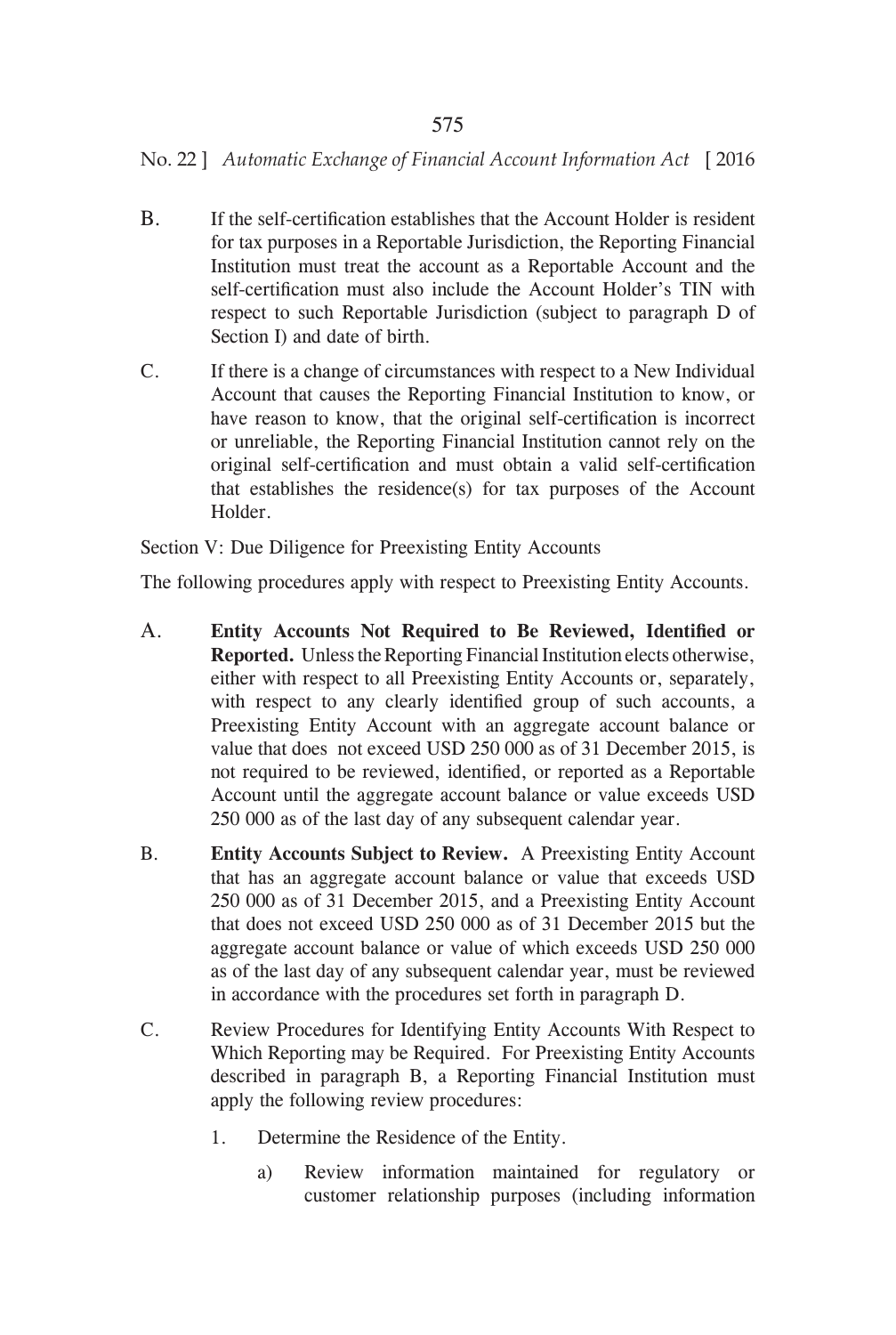collected pursuant to AML/KYC Procedures) to determine the Account Holder's residence. For this purpose, information indicating that the Account Holder's residence includes a place of incorporation or organization, or an address in a Foreign Jurisdiction.

- b) If the information indicates that the Account Holder is a Reportable Person, the Reporting Financial Institution must treat the account as a Reportable Account unless it obtains a self-certification from the Account Holder, or reasonably determines based on information in its possession or that is publicly available, that the Account Holder is not a Reportable Person.
- 2. Determine the Residence of the Controlling Persons of a Passive NFE. With respect to an Account Holder of a Preexisting Entity Account (including an Entity that is a Reportable Person), the Reporting Financial Institution must determine whether the Account Holder is a Passive NFE with one or more Controlling Persons and determine the residence of such Controlling persons. If any of the Controlling Persons of a Passive NFE is a Reportable Person, then the account is treated as a Reportable Account. In making these determinations the Reporting Financial Institution must follow the guidance in subparagraphs  $C(2)(a)$  through (c) in the order most appropriate under the circumstances.
	- a) Determining whether the Account Holder is a Passive NFE. For purposes of determining whether the Account Holder is a Passive NFE, the Reporting Financial Institution must obtain a self-certification from the Account Holder to establish its status, unless it has information in its possession or that is publicly available, based on which it can reasonably determine that the Account Holder is an Active NFE or a Financial Institution other than an Investment Entity described in subparagraph  $A(6)(b)$  of Section VIII that is not a Participating Jurisdiction Financial Institution.
	- b) Determining the Controlling Persons of an Account Holder. For the purposes of determining the Controlling Persons of an Account Holder, a Reporting Financial Institution may rely on information collected and maintained pursuant to AML/KYC Procedures.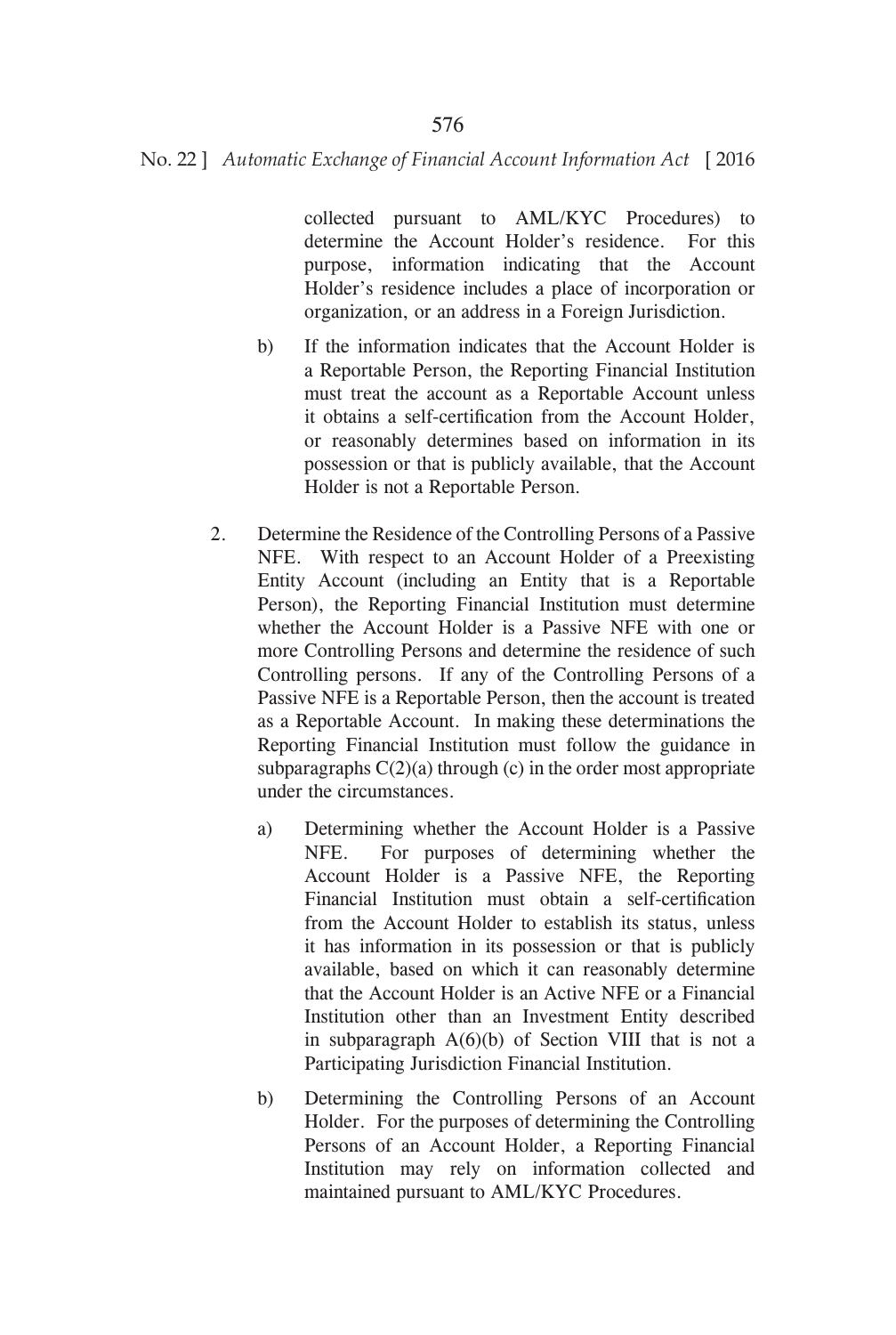- c) Determining the residence of a Controlling Person of a Passive NFE. For the purposes of determining the residence of a Controlling Person of a Passive NFE, a Reporting Financial Institution may rely on:
	- i) information collected and maintained pursuant to AML/KYC Procedures in the case of a Preexisting Entity Account held by one or more NFEs with an aggregate account balance or value that does not exceed USD 1,000,000; or
	- ii) a self-certification from the Account Holder or such Controlling Person of the jurisdiction(s) in which the Controlling Person is resident for tax purposes. If a self-certification is not provided, the Reporting Financial Institution will establish such residence(s) by applying the procedures described in paragraph C of Section III.

## D. **Timing of Review and Additional Procedures Applicable to Preexisting Entity Accounts**.

 1. Review of Preexisting Entity Accounts with an aggregate account balance or value that exceeds USD 250,000 as of 31 December 2015 must be completed by 31 December 2017.

 2. Review of Preexisting Entity Accounts with an aggregate account balance or value that does not exceed USD 250 000 as of 31 December 2015, but exceeds USD 250 000 as of 31 December of a subsequent year, must be completed within the calendar year following the year in which the aggregate account balance or value exceeds USD 250 000.

 3. If there is a change of circumstances with respect to a Preexisting Entity Account that causes the Reporting Financial Institution to know, or have reason to know, that the self-certification or other documentation associated with an account is incorrect or unreliable, the Reporting Financial Institution must re-determine the status of the account in accordance with the procedures set forth in paragraph C.

#### **Section VI: Due Diligence for New Entity Accounts**

The following procedures apply with respect to New Entity Accounts.

A. Review Procedures for Identifying Entity Accounts With Respect to Which Reporting may be Required. For New Entity Accounts, a Reporting Financial Institution must apply the following review procedures: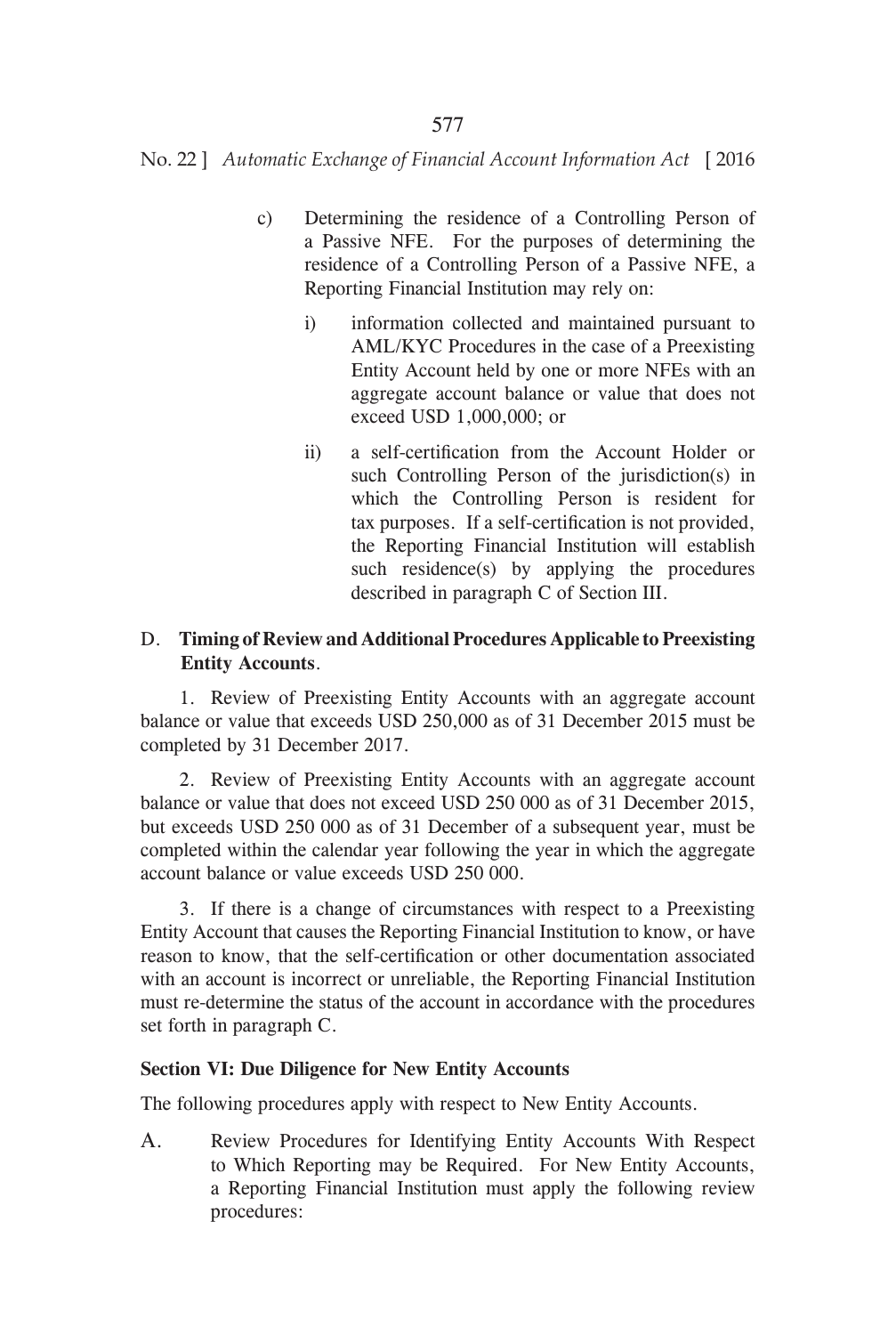- 1. Determine the residence of the Entity.
	- a) Obtain a self-certification, which may be part of the account opening documentation, that allows the Reporting Financial Institution to determine the Account Holder's residence(s) for tax purposes and confirm the reasonableness of such self-certification based on the information obtained by the Reporting Financial Institution in connection with the opening of the account, including any documentation collected pursuant to AML/ KYC Procedures. If the Entity certifies that it has no residence for tax purposes, the Reporting Financial Institution may rely on the address of the principal office of the Entity to determine the residence of the Account Holder.
	- b) If the self-certification indicates that the Account Holder is resident in a Reportable Jurisdiction, the Reporting Financial Institution must treat the account as a Reportable Account unless it reasonably determines based on information in its possession or that is publicly available, that the Account Holder is not a Reportable Person with respect to such Reportable Jurisdiction.
- 2. Determine the Residence of the Controlling Persons of a Passive NFE.

 With respect to an Account Holder of a New Entity Account (including an Entity that is a Reportable Person), the Reporting Financial Institution must identify whether the Account Holder is a Passive NFE with one or more Controlling Persons and determine the residence of such Reportable Persons. If any of the Controlling Persons of a Passive NFE is a Reportable Person, then the account must be treated as a Reportable Account. In making these determinations the Reporting Financial Institution must follow the guidance in subparagraphs  $A(2)(a)$  through (c) in the order most appropriate under the circumstances.

a) Determining whether the Account Holder is a Passive NFE. For purposes of determining whether the Account Holder is a Passive NFE, the Reporting Financial Institution must rely on a self-certification from the Account Holder to establish its status, unless it has information in its possession or that is publicly available, based on which it can reasonably determine that the Account Holder is an Active NFE or a Financial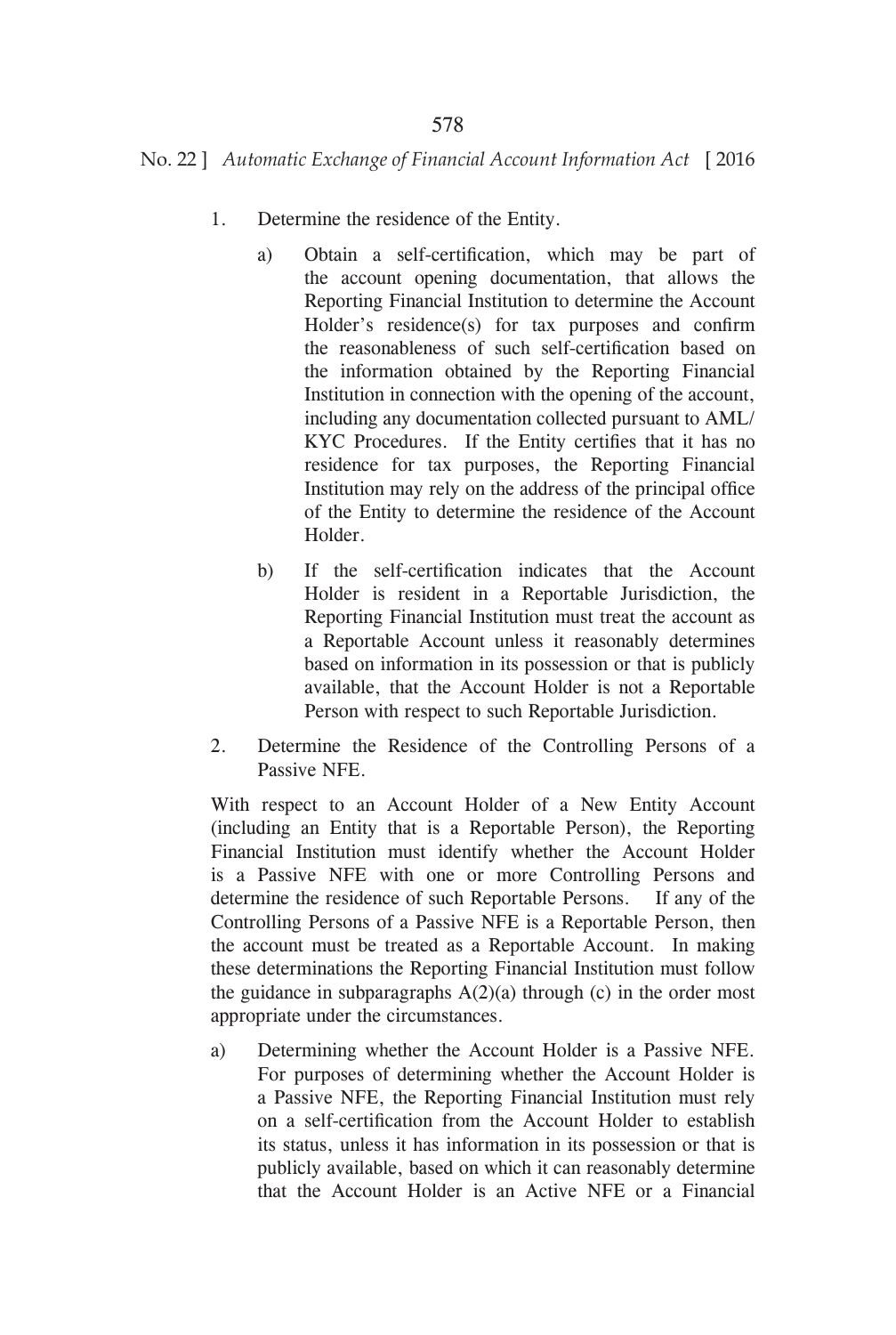Reporting Financial Institution other than an Investment Entity described in subparagraph  $A(6)(b)$  of Section VIII that is not a Participating Jurisdiction Financial Institution.

- b) Determining the Controlling Persons of an Account Holder. For purposes of determining the Controlling Persons of an Account Holder, a Reporting Financial Institution may rely on information collected and maintained pursuant to AML/KYC **Procedures**
- c) Determining the residence of a Controlling Person of a Passive NFE. For purposes of determining the residence of a Controlling Person of a Passive NFE, a Reporting Financial Institution may rely on a self-certification from the Account Holder or such Controlling Person.

## **Section VII: Special Due Diligence Rules**

The following additional rules apply in implementing the due diligence procedures described above:

- **A. Reliance on Self-Certifications and Documentary Evidence.** A Reporting Financial Institution may not rely on a self-certification or Documentary Evidence if the Reporting Financial Institution knows or has reason to know that the self-certification or Documentary Evidence is incorrect or unreliable.
- B. Alternative Procedures for Financial Accounts Held by Individual Beneficiaries of a Cash Value Insurance Contract or an Annuity Contract and for a Group Cash Value Insurance Contract or Group Annuity Contract. A Reporting Financial Institution may presume that an individual beneficiary (other than the owner) of a Cash Value Insurance Contract or an Annuity Contract receiving a death benefit is not a Reportable Person and may treat such Financial Account as other than a Reportable Account unless the Reporting Financial Institution has actual knowledge, or reason to know, that the beneficiary is a Reportable Person. A Reporting Financial Institution has reason to know that a beneficiary of a Cash Value Insurance Contract or an Annuity Contract is a Reportable Person if the information collected by the Reporting Financial Institution and associated with the beneficiary contains indicia as described in paragraph B or Section III. If a Reporting Financial Institution has actual knowledge, or reason to know, that the beneficiary is a Reportable Person, the Reporting Financial Institution must follow the procedures in paragraph B of Section III.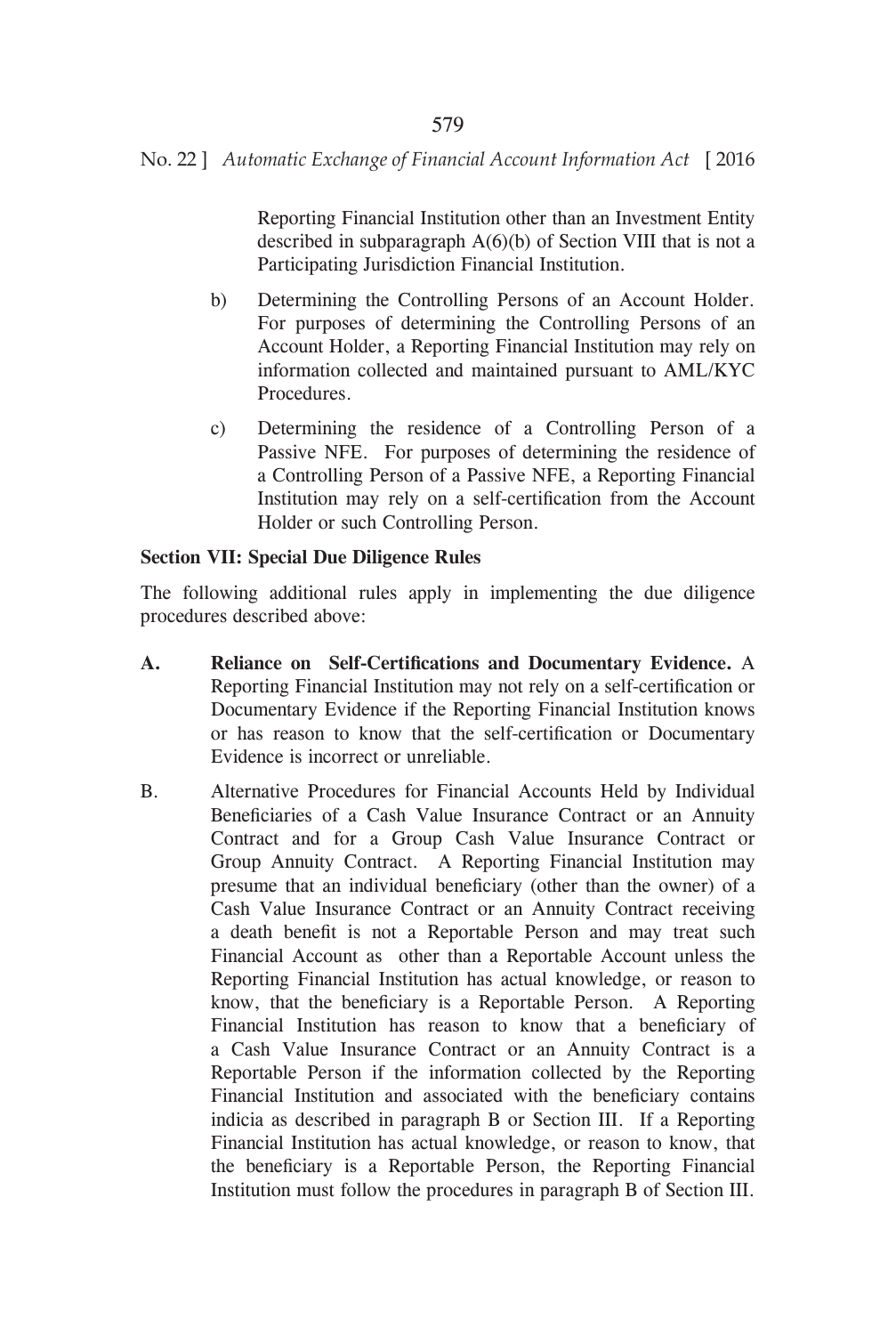A Reporting Financial Institution may treat a Financial Account that is a member's interest in a Group Cash Value Insurance Contract or Group Annuity Contract as a Financial Account that is not a Reportable Account until the date on which an amount is payable to the employee/certificate holder or beneficiary, if the Financial Account that a member's interest in a Group Cash Value Insurance Contract or Group Annuity Contract meets the following requirements: (i) the Group Cash Value Insurance Contract or Group Annuity Contract is issued to an employer and covers 25 or more employees/certificate holders; (ii) the employee/certificate holders are entitled to receive any contract value related to their interests and to name beneficiaries for the benefit payable upon the employee's death; and (iii) the aggregate amount payable to any employee/certificate holder or beneficiary does not exceed USD 1 000 000.

 The term "Group Cash Value Insurance Contract" means a Cash Value Insurance Contract that (i) provides coverage on individuals who are affiliated through an employer, trade association, labour union, or other association or group; and (ii) charges a premium for each member of the group (or member of a class within the group) that is determined without regard to the individual health characteristics other than age, gender, and smoking habits of the member (or class of members) of the group.

 The term "Group Annuity Contract" means an Annuity Contract under which the obliges are individuals who are affiliated through an employer, trade association, labour union, or other association or group.

#### **C. Account Balance Aggregation and Currency Rules.**

1. **Aggregation of Individual Accounts.** For purposes of determining the aggregate balance or value of Financial Accounts held by an individual, a Reporting Financial Institution is required to aggregate all Financial Accounts maintained by the Reporting Financial Institution, or by a Related Entity, but only to the extent that the Reporting Financial Institution's computerized systems link the Financial Accounts by reference to a data element such as client number or TIN, and allow account balances or values to be aggregated. Each holder of a jointly held Financial Account shall be attributed the entire balance or value of the jointly held Financial Account for purposes of applying the aggregation requirements described in this subparagraph.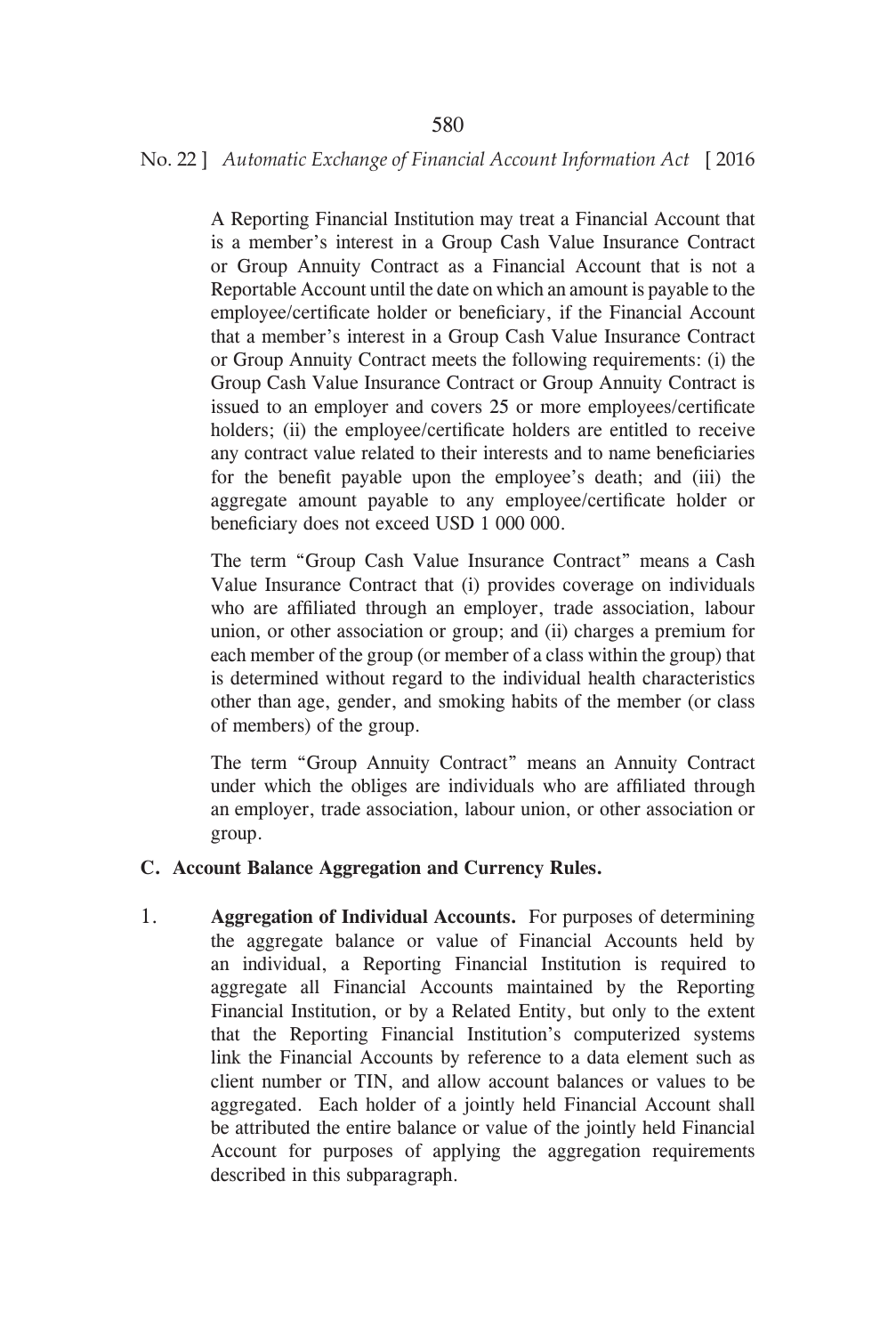- 2. **Aggregation of Entity Accounts.** For purposes of determining the aggregate balance or value of Financial Accounts held by an Entity, a Reporting Financial Institution is required to take into account all Financial Accounts that are maintained by the Reporting Financial Institution, or by a Related Entity, but only to the extent that the Reporting Financial Institution's computerized systems link the Financial Accounts by reference to a data element such as client number of TIN, and allow account balances or values to be aggregated. Each holder of a jointly held Financial Account shall be attributed the entire balance or value of the jointly held Financial Account for purposes of applying the aggregation requirements described in this subparagraph.
- 3. **Special Aggregation Rule Applicable to Relationship Managers.**  For purposes of determining the aggregate balance or value of Financial Accounts held by a person to determine whether a Financial Account is a High Value Account, a Reporting Financial Institution is also required, in the case of any Financial Accounts that a relationship manager knows, or has reason to know, are directly or indirectly owned, controlled, or established (other than in a fiduciary capacity) by the same person, to aggregated all such accounts.
- 4. **Amounts Read to Include Equivalent in Other Currencies.** All dollar amounts are in US dollars and shall be read to include equivalent amounts in other currencies, as determined by domestic law.

## **Section VIII: Defined Terms**

The following terms have the meanings set forth below:

**A. Reporting Financial Institution**

 1. The term "**Reporting Financial Institution**" means any Participating Jurisdiction Financial Reporting Financial Institution that is not a Non-Reporting Financial Institution.

 2. The term "**Participating Jurisdiction Financial Institution**" means (i) any Financial Institution that is resident in a Participating Jurisdiction, but excludes any branch of that Financial Institution that is located outside such Participating Jurisdiction, and (ii) any branch of a Financial Institution that is not resident in a Participating Jurisdiction, if that branch is located in such Participating Jurisdiction.

 3. The term "**Financial Institution**" means a Custodial Institution, a Depository Institution, an Investment Entity, or a Specified Insurance Company.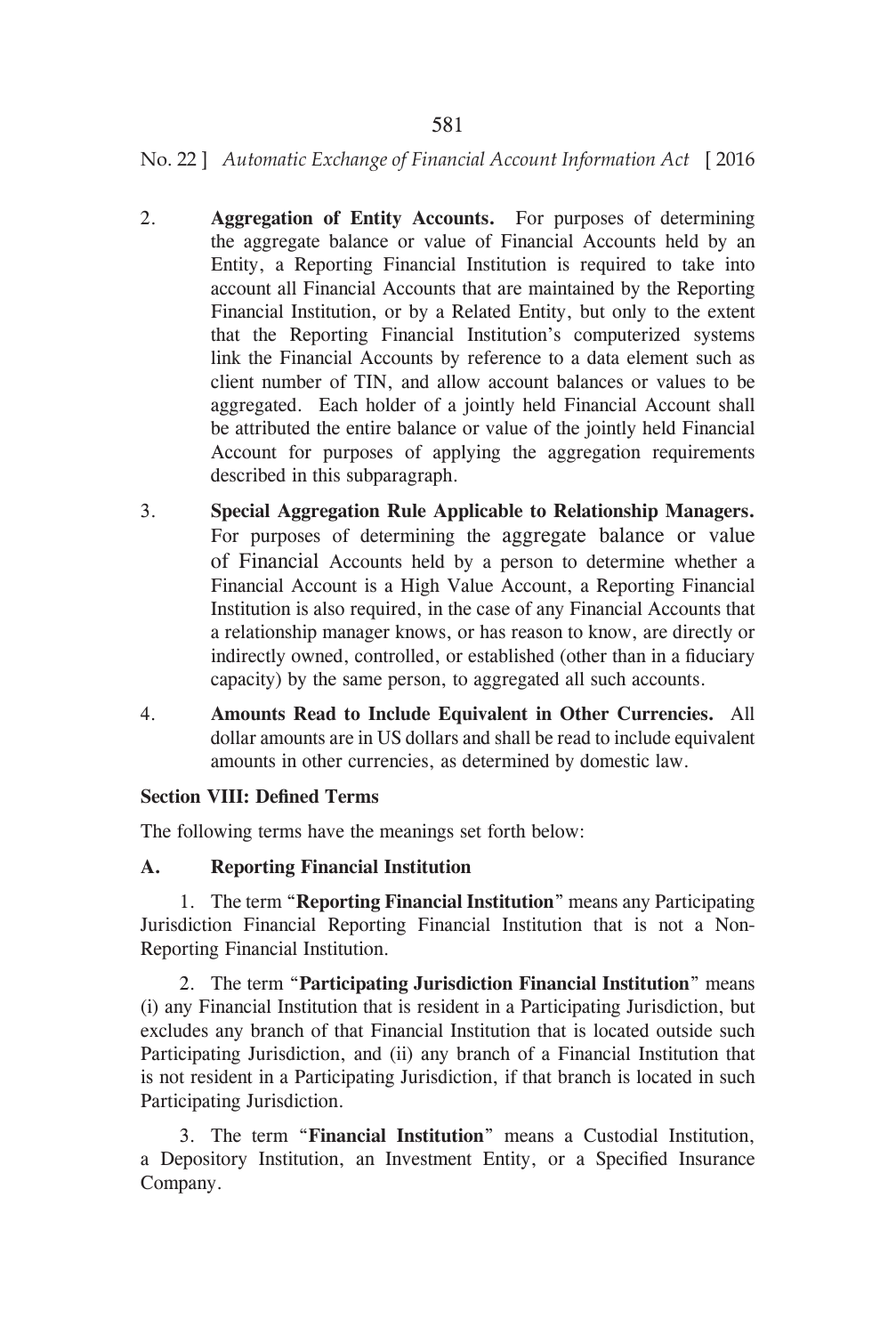4. The term "**Custodial Institution**" means any Entity that holds, as a substantial portion of its business, Financial Assets for the account of others. An Entity holds Financial Assets for the account of others as a substantial portion of its business if the Entity's gross income attributable to the holding of Financial assets and related financial services equals or exceeds 20% of the Entity's gross income during the shorter of: (i) the three-year period that ends on 31 December (or the final day of a non-calendar year accounting period) prior to the year in which the determination is being made; or (ii) the period during which the Entity has been in existence.

 5. The term "**Depository Institution**" means any Entity that accepts deposits in the ordinary course of a banking or similar business.

- 6. The term "**Investment Entity**" means any Entity:
	- a) that primarily conducts as a business one or more of the following activities or operations for or on behalf of a customer:
		- i) trading in money market instruments (cheques, bills, certificates of deposit, derivatives, etc.): foreign exchange; exchange, interest rate and index instruments; transferable securities; or commodity futures trading;
		- ii) individual and collective portfolio management; or
		- iii) otherwise investing, administering, or managing Financial Assets or money on behalf of other persons; or
	- b) the gross income of which is primarily attributable to investing, reinvesting, or trading in Financial Assets, if the Entity is managed by another Entity that is a Depository Institution, a Custodial Institution, a Specified Insurance Company, or an Investment Entity described in subparagraph  $A(6)(a)$ .

 An Entity is treated as primarily conducting as a business one or more of the activities described in subparagraph  $A(6)(a)$ , or an Entity's gross income is primarily attributable to investing, reinvesting, or trading in Financial Assets for purposes of subparagraph A(6)(b), if the Entity's gross income attributable to the relevant activities equals or exceeds 50% of the Entity's gross income during the shorter of: (i) the three-year period ending on 31 December of the year preceding the year in which the determination is made; or (ii) the period during which the Entity has been in existence. The term "Investment Entity" does not include an Entity that is an Active NFE because it meets any of the criteria in subparagraphs  $D(9)(d)$  through (g).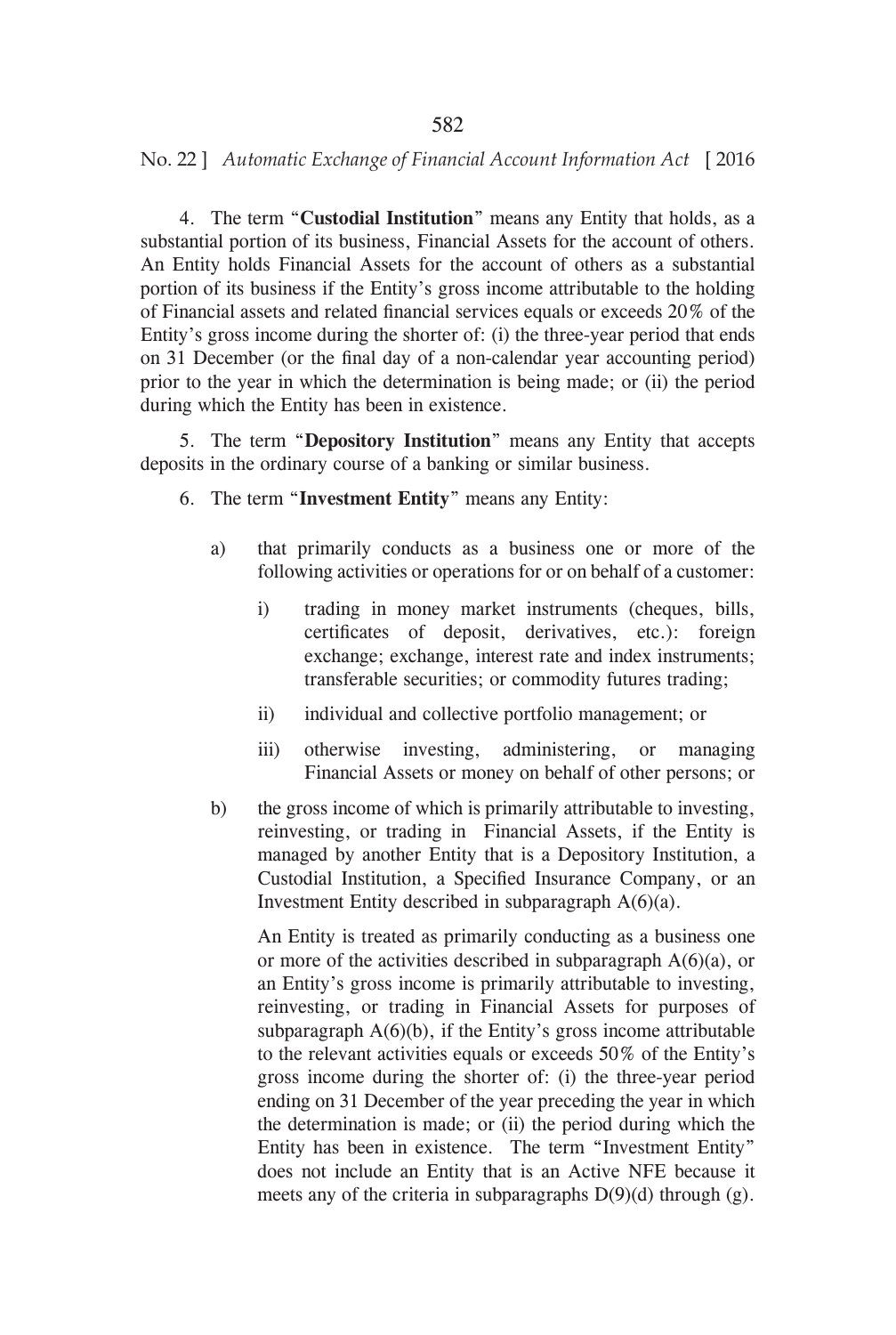This paragraph shall be interpreted in a manner consistent with similar language set forth in the definition of "financial institution" in the Financial Action Task Force Recommendations.

 7. The term "**Financial Asset**" includes a security (for example, a share of stock in a corporation; partnership or beneficial ownership interest in a widely held or publicly traded partnership or trust; note, bond, debenture, or other evidence of indebtedness), partnership interest, commodity, swap (for example, interest rate swaps, currency swaps, basis swaps, interest rate caps, interest rate floors, commodity swaps, equity swaps, equity index swaps, and similar agreements), Insurance Contract or Annuity Contract, or any interest (including a futures or forward contract or option) in a security, partnership interest, commodity, swap, Insurance Contract, or Annuity Contract. The term "Financial Asset" does not include a non-debt, direct interest in real property.

 8. The term "**Specified Insurance Company**" means any Entity that is an insurance company (or the holding company of an insurance company) that issues, or is obligated to make payments with respect to, a Cash Value Insurance Contract or an Annuity Contract.

#### **B. Non-Reporting Financial Institution**

 1. The term "**Non-Reporting Financial Institution**" means any Financial Institution that is:

- a) a Government Entity, International Organisation or Central Bank, other than with respect to a payment that is derived from an obligation held in connection with a commercial financial activity of a type engaged in by a Specified Insurance Company, Custodial Institution, or Depository Institution;
- b) a Broad Participation Retirement Fund; a Narrow Participation Retirement Fund; a Pension Fund of a Governmental Entity, International Organisation or Central Bank; or a Qualified Credit Card Issuer;
- c) any other Entity that presents a low risk of being used to evade tax, has substantially similar characteristics to any of the Entities described in subparagraph  $B(1)(a)$  and (b), and is defined in domestic law as a Non-Reporting Financial Institution, provided that the status of such Entity as a Non-Reporting Financial Institution does not frustrate the purposes of the Common Reporting Standard;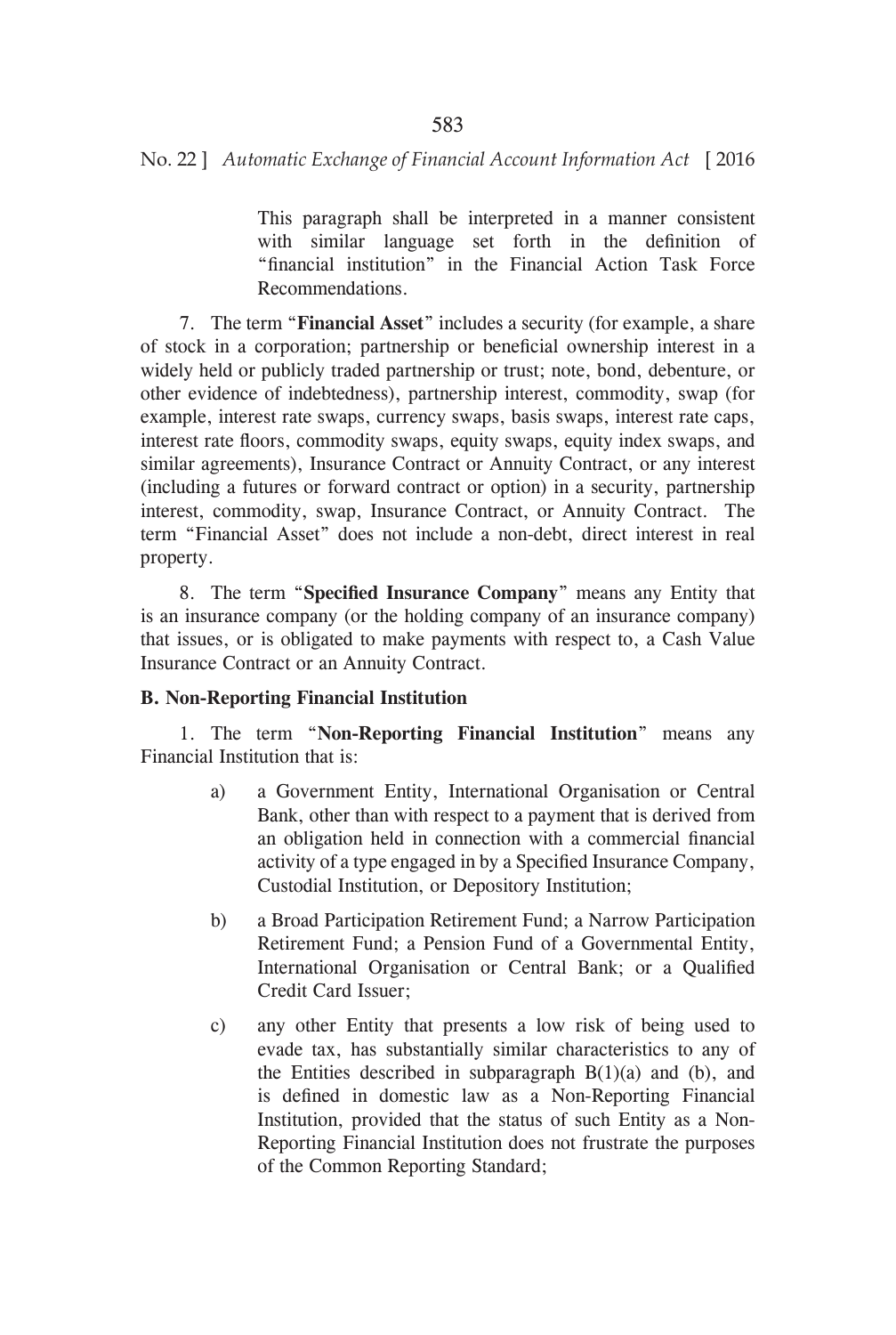- d) an Exempt Collective Investment Vehicle; or
- e) a trust to the extent that the trustee of the trust is a Reporting Financial Institution and reports all information required to be reported pursuant to Section I with respect to all Reportable Accounts of the trust.

 2. The term "Governmental Entity" means the government of a jurisdiction, any political subdivision of a jurisdiction (which, for the avoidance of doubt, includes a state, province, county, or municipality), or any wholly owned agency or instrumentality of a jurisdiction or of any one or more of the foregoing (each, a "Governmental Entity"). This category is comprised of the integral parts, controlled entities, and political subdivisions of a jurisdiction.

- a) An "integral part" of a jurisdiction means any person, organization, agency, bureau, fund, instrumentality, or other body, however designated, that constitutes a governing authority of a jurisdiction. The net earnings of the governing authority must be credited to its own account or to other accounts of the jurisdiction, with no portion inuring to the benefit of any private person. An integral part does not include any individual who is a sovereign, official, or administrator acting in a private or personal capacity.
- b) A controlled entity means an Entity that is separate in form from the jurisdiction or that otherwise constitutes a separate juridical entity, provided that:
	- i) the Entity is wholly owned and controlled by one or more Governmental Entities directly or through one or more controlled entities;
	- ii) the Entity's net earnings are credited to its own account or to the accounts of one or more Governmental Entities, with no portion of its income inuring to the benefit of any private person; and
	- iii) the Entity's assets vest in one or more Governmental Entities upon dissolution.
- c) Income does not inure to the benefit of private persons if such persons are the intended beneficiaries of a governmental programme, and the programme activities are performed for the general public with respect to the common welfare or relate to the administration of some phase of government. Notwithstanding the foregoing, however, income is considered to inure to the benefit of private persons if the income is derived from the use of a governmental entity to conduct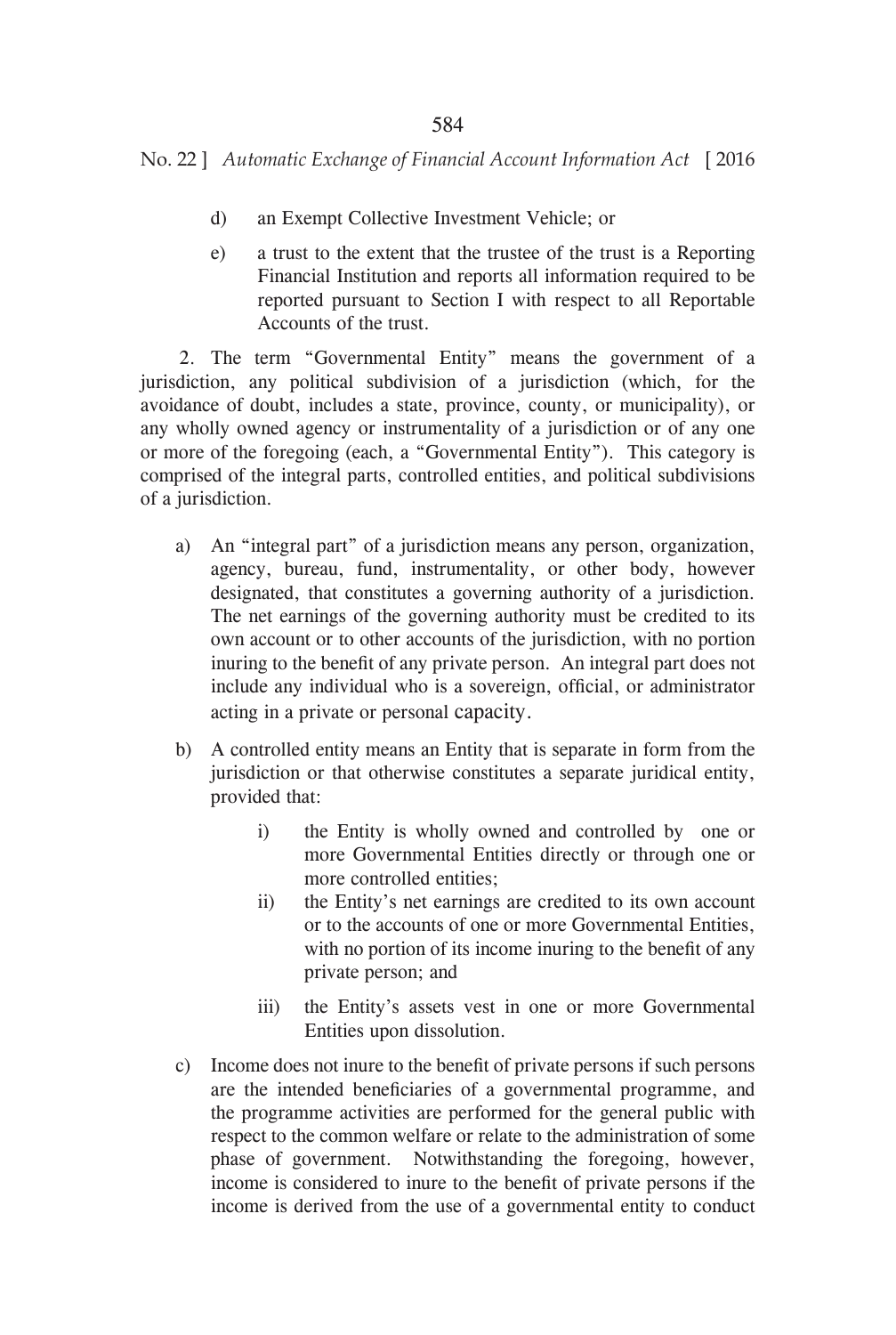a commercial business, such as a commercial banking business, that provides financial services to private persons.

 3. The term "International Organisation" means any international organization or wholly owned agency or instrumentality thereof. This category includes any intergovernmental organization (including a supranational organization) (1) that is comprised primarily of governments; (2) that has in effect a headquarters or substantially similar agreement with the jurisdiction; and (3) the income of which does not inure to the benefit of private persons.

 4. The term "Central Bank" means an institution that is by law or government sanction the principal authority, other than the government of the jurisdiction itself, issuing instruments intended to circulate as currency. Such an institution may include an instrumentality that is separate from the government of the jurisdiction, whether or not owned in whole or in part by the jurisdiction.

 5. The term "Broad Participation Retirement Fund" means a fund established to provide retirement, disability, or death benefits, or any combination thereof, to beneficiaries that are current or former employees (or persons designated by such employees) or one or more employers in consideration for services rendered, provided that the fund:

- a) does not have a single beneficiary with a right to more than five per cent of the fund's assets;
- b) is subject to government regulation and provides information reporting to the tax authorities; and
- c) satisfies at least one of the following requirements:
	- i) the fund is generally exempt from tax on investment income, or taxation of such income is deferred or taxed at a reduced rate, due to its status as a retirement or pension plan;
	- ii) the fund receives at least  $50\%$  of its total contributions (other than transfers of assets from other plans described in subparagraphs B(5) through (7) or from retirement and pension accounts described in subparagraph  $C(17)(a)$ from sponsoring employers;
	- iii) distributions or withdrawals from the fund are allowed only upon the occurrence of specified events related to retirement, disability, or death (except rollover distributions to other retirement funds described in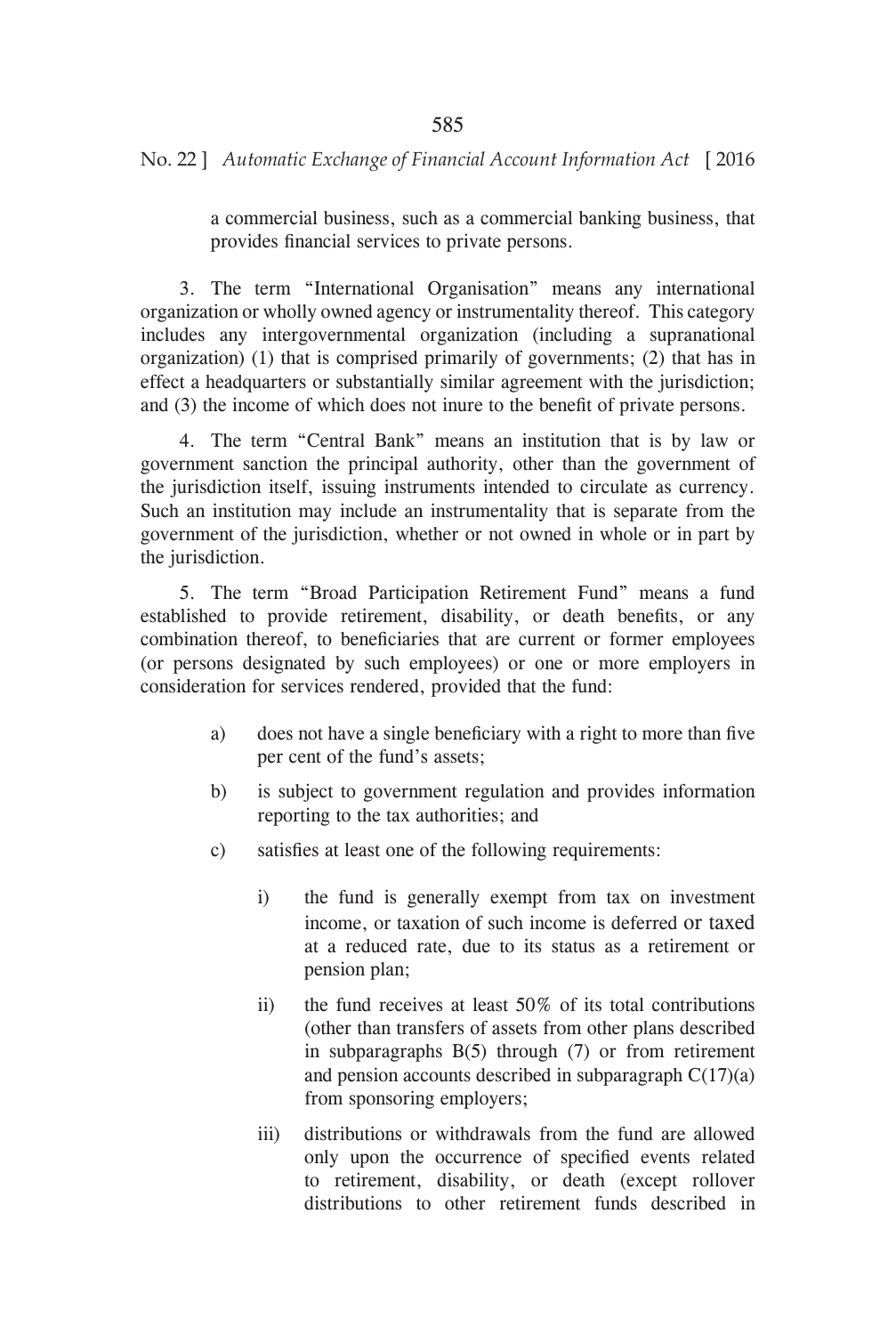subparagraphs B(5) through (7) or retirement and pension accounts described in subparagraph  $C(17)(a)$ , or penalties apply to distributions or withdrawals made before such specified events; or

iv) contributions (other than certain permitted make-up contributions) by employees to the fund are limited by reference to earned income of the employee or may not exceed USD 50 000 annually, applying the rules set forth in paragraph C of Section VII for account aggregation and currency translation.

 6. The term "**Narrow Participation Retirement Fund**" means a fund established to provide retirement, disability, or death benefits to beneficiaries that are current or former employees (or persons designated by such employees) of one or more employers in consideration for services rendered, provided that:

- a) the fund has fewer than 50 participants;
- b) the fund is sponsored by one or more employers that are not Investment Entities or Passive NFEs;
- c) the employee and employer contributions to the fund (other than transfers of assets from retirement and pension accounts described in subparagraph  $C(17)(a)$  are limited by reference to earned income and compensation of the employee, respectively;
- d) participants that are not residents of the jurisdiction in which the fund is established are not entitled to more than 20% of the fund's assets; and
- e) the fund is subject to government regulation and provides information reporting to the tax authorities.

 7. The term "**Pension Fund of a Governmental Entity, International Organisation or Central Bank**" means a fund established by a Governmental Entity, International Organisation or Central Bank to provide retirement, disability, or death benefits to beneficiaries or participants that are current or former employees (or persons designated by such employees), or that are not current or former employees, if the benefits provided to such beneficiaries or participants are in consideration of person services performed for the Governmental Entity, International Organisation or Central Bank.

 8. The term "**Qualified Credit Card Issuer**" means a Financial Institution satisfying the following requirements: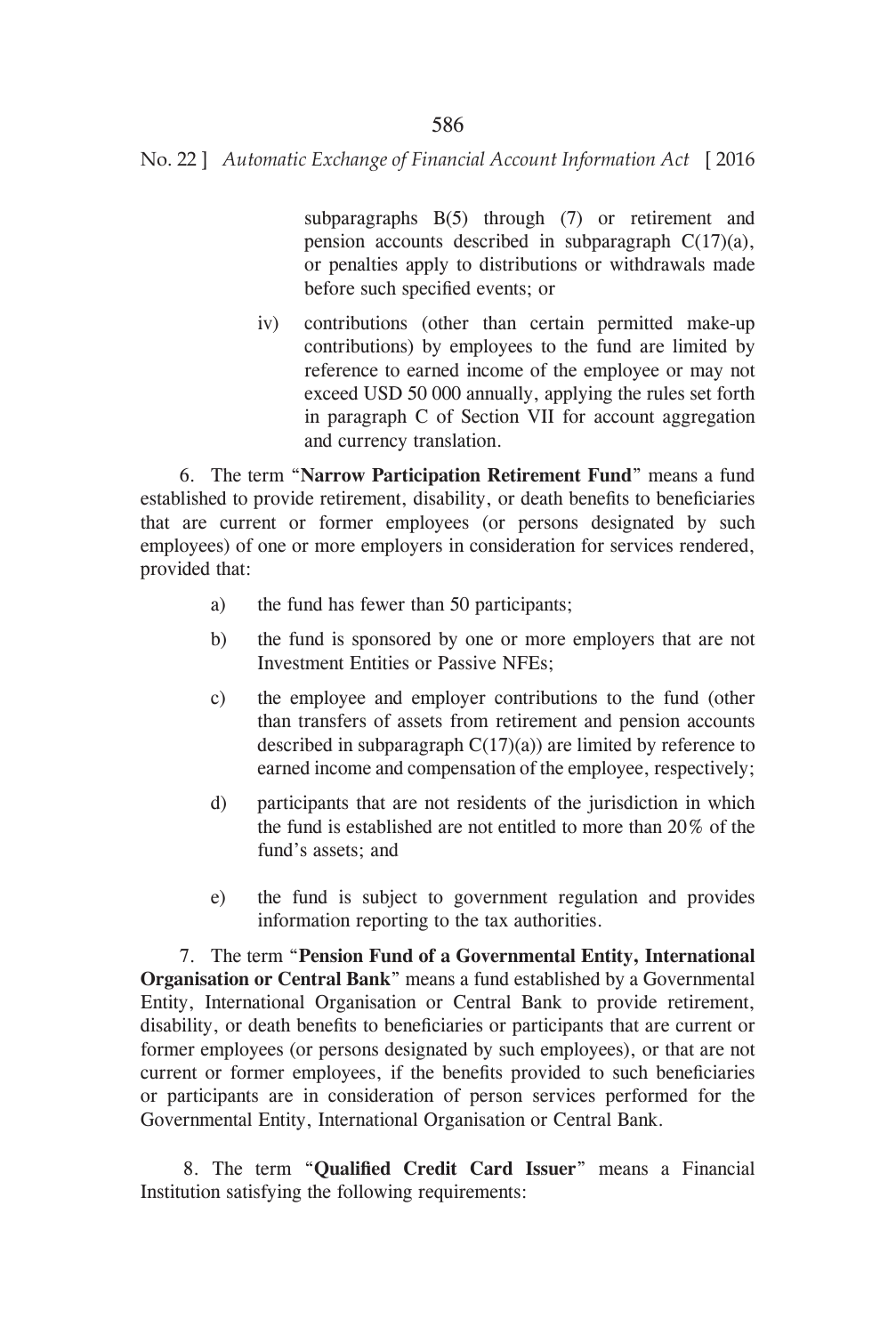- a) the Financial Institution is a Financial Institution solely because it is an issuer of credit cards that accepts deposits only when a customer makes a payment in excess of a balance due with respect to the card and the overpayment is not immediately returned to the customer; and
- b) beginning on or before 1 January 2016, the Financial Institution implements policies and procedures either to prevent a customer from making an overpayment in excess of USD 50 000, or to ensure that any customer overpayment in excess of USD 50 000 is refunded to the customer within 60 days, in each case applying the rules set forth in paragraph C of Section VII for account aggregation and currency translation. For this purpose, a customer overpayment does not refer to credit balances to the extent of disputed charges but does not include credit balances resulting from merchandise returns.

 9. The term "**Exempt Collective Investment Vehicle**" means an Investment Entity that is regulated as a collective investment vehicle, provided that all of the interests in the collective investment vehicle are held by or through individuals or Entities that are not Reportable Persons, except a Passive NFE with Controlling Persons who are Reportable Persons.

## **C. Financial Account**

 1. The term "Financial Account" means an account maintained by a Financial Institution, and includes a Depository Account, a Custodial Account and:

- a) in the case of an Investment Entity, an equity or debt interest in the Financial Institution. Notwithstanding the foregoing, the term "Financial Account" does not include any equity or debt interest in an Entity that is an investment Entity solely because it (i) renders investment advice to, and acts on behalf of, or (ii) manages portfolios for, and acts on behalf of, a customer for the purpose of investing, managing, or administering Financial Assets deposited in the name of the customer with a Financial Institution other than such Entity;
- b) in the case of a Financial Institution not described in subparagraph  $C(1)(a)$ , any equity or debt interest in the Financial Institution, if the class of interests was established with a purpose of avoiding reporting in accordance with Section I; and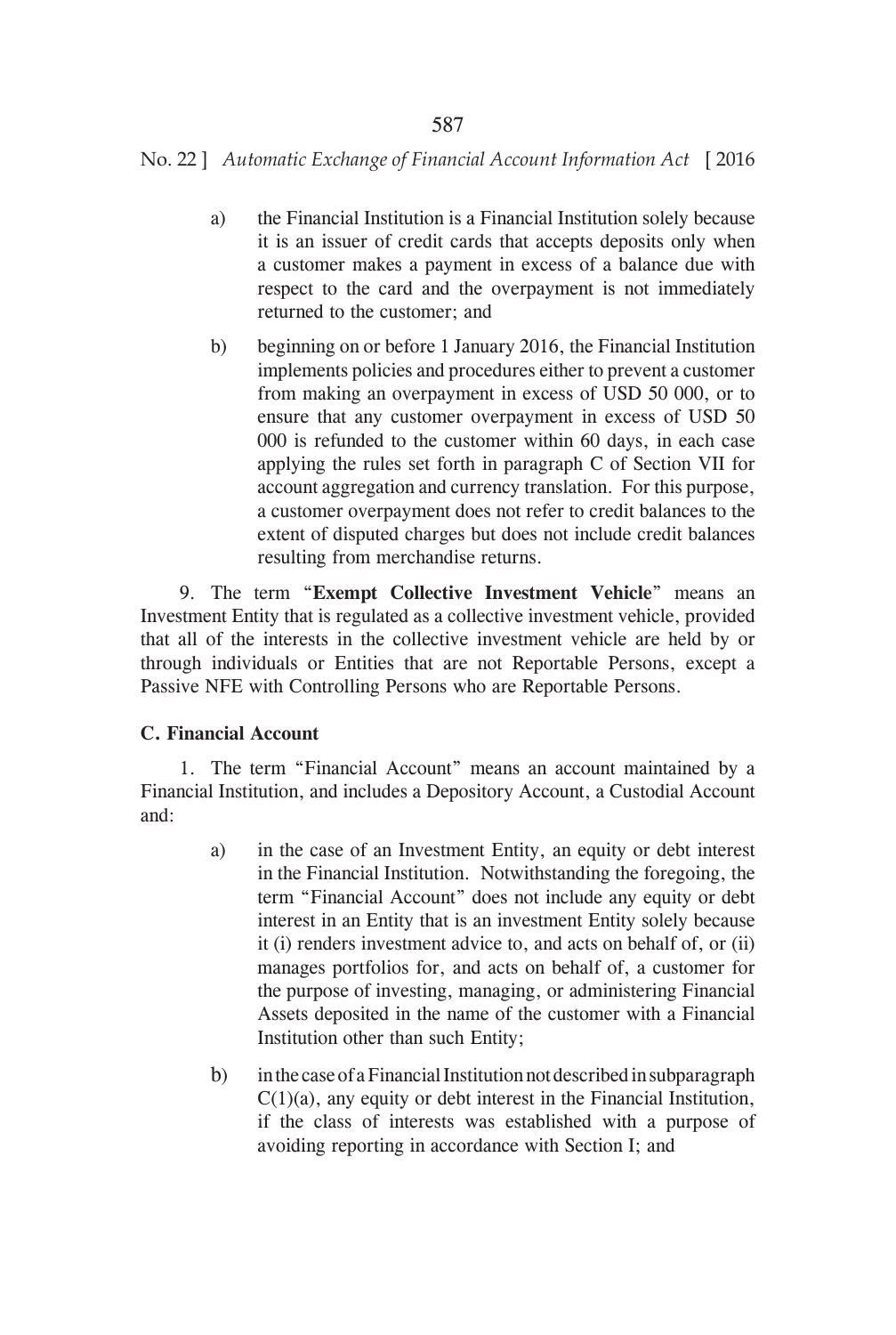c) any Cash Value Insurance Contract and any Annuity Contract issued or maintained by a Financial Institution, other than a noninvestment-linked, non-transferable immediate life annuity that is issued to an individual and monetizes a pension or disability benefit provided under an account that is an Excluded Account.

The term "**Financial Account**" does not include any account that is an Excluded Account.

 2. The term "**Depository Account**" includes any commercial, checking, savings, time, or thrift account, or an account that is evidenced by a certificate of deposit, thrift certificate, investment certificate, certificate of indebtedness, or other similar instrument maintained by a Financial Institution in the ordinary course of a banking or similar business. A Depository Account also includes an amount held by an insurance company pursuant to a guaranteed investment contract or similar agreement to pay or credit interest thereon.

 3. The term "**Custodial Account**" means an account (other than an Insurance Contract or Annuity Contract) that holds one or more Financial Assets for the benefit of another person.

 4. The term "**Equity Interest**" means, in the case of a partnership that is a Financial Institution, either a capital or profits interest in the partnership.

 In the case of a trust that is a Financial Institution, an Equity Interest is considered to be held by any person treated as a settler or beneficiary of all or a portion of the trust, or any other natural person exercising ultimate effective control over the trust. A Reportable Person will be treated as being a beneficiary of a trust if such Reportable Person has the right to receive directly or indirectly (for example, through a nominee) a mandatory distribution or may receive, directly or indirectly, a discretionary distribution from the trust.

 5. The term "**Insurance Contract**" means a contract (other than an Annuity Contract) under which the issuer agrees to pay an amount upon the occurrence of a specified contingency involving mortality, morbidity, accident, liability, or property risk.

 6. The term "**Annuity Contract**" means a contract under which the issuer agrees to make payments for a period of time determined in whole or in part by reference to the life expectancy of one or more individuals. The term also includes a contract that is considered to be an Annuity Contract in accordance with the law, regulation, or practice of the jurisdiction in which the contract was issued, and under which the issuer agrees to make payments for a term of years.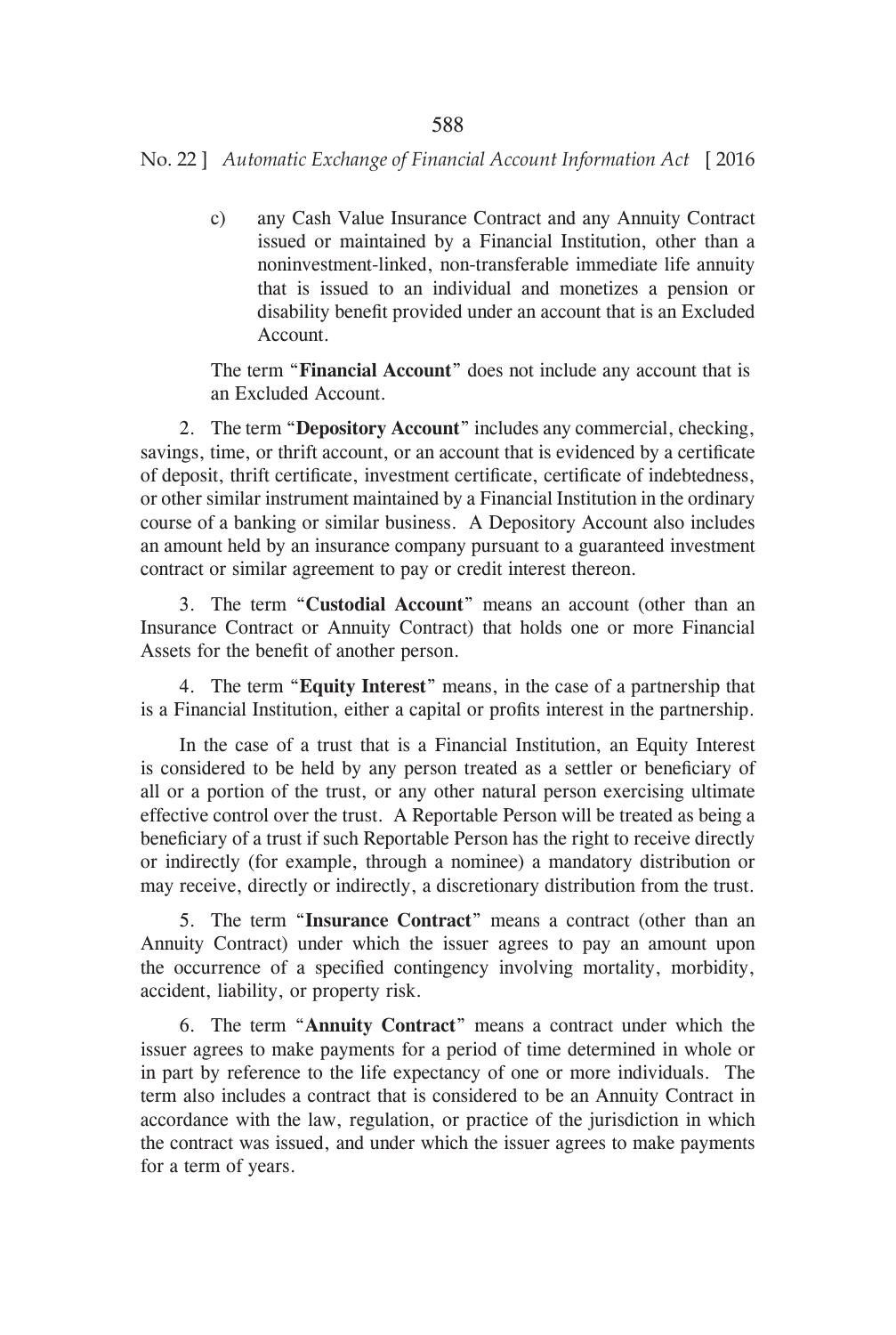7. The term "**Cash Value Insurance Contract**" means an Insurance Contract (other than an indemnity reinsurance contract between two insurance companies) that has a Cash Value.

 8. The term "**Cash Value**" means the greater of (i) the amount that the policyholder is entitled to receive upon surrender or termination of the contract (determined without reduction for any surrender charge or policy loan), and (ii) the amount the policyholder can borrow under or with regard to the contract. Notwithstanding the foregoing, the term "Cash Value" does not include an amount payable under an Insurance Contract:

- a) solely by reason of the death of an individual insured under a life insurance contract;
- b) as a personal injury or sickness benefit or other benefit providing indemnification of an economic loss incurred upon the occurrence of the event insured against;
- c) as a refund of a previously paid premium (less cost of insurance charges whether or not actually imposed) under an Insurance Contract (other than an investment-linked life insurance or annuity contract) due to cancellation or termination of the contract, decrease in risk exposure during the effective period of the contract, or arising from the correction of a posting or similar error with regard to the premium for the contract;
- d) as a policyholder dividend (other than a termination dividend) provided that the dividend relates to an Insurance Contract under which the only benefits payable are described in subparagraph  $C(8)(b)$ ; or
- e) as a return of an advance premium or premium deposit for an Insurance Contract for which the premium is payable at least annually if the amount of the advance premium or premium deposit does not exceed the next annual premium that will be payable under the contract.
- 9. The term "**Preexisting Account**" means:
	- a) a Financial Account maintained by a Reporting Financial Institution as of 31 December 2015;
	- b) any Financial Account of an Account Holder, regardless of the date such Financial Account was opened, if: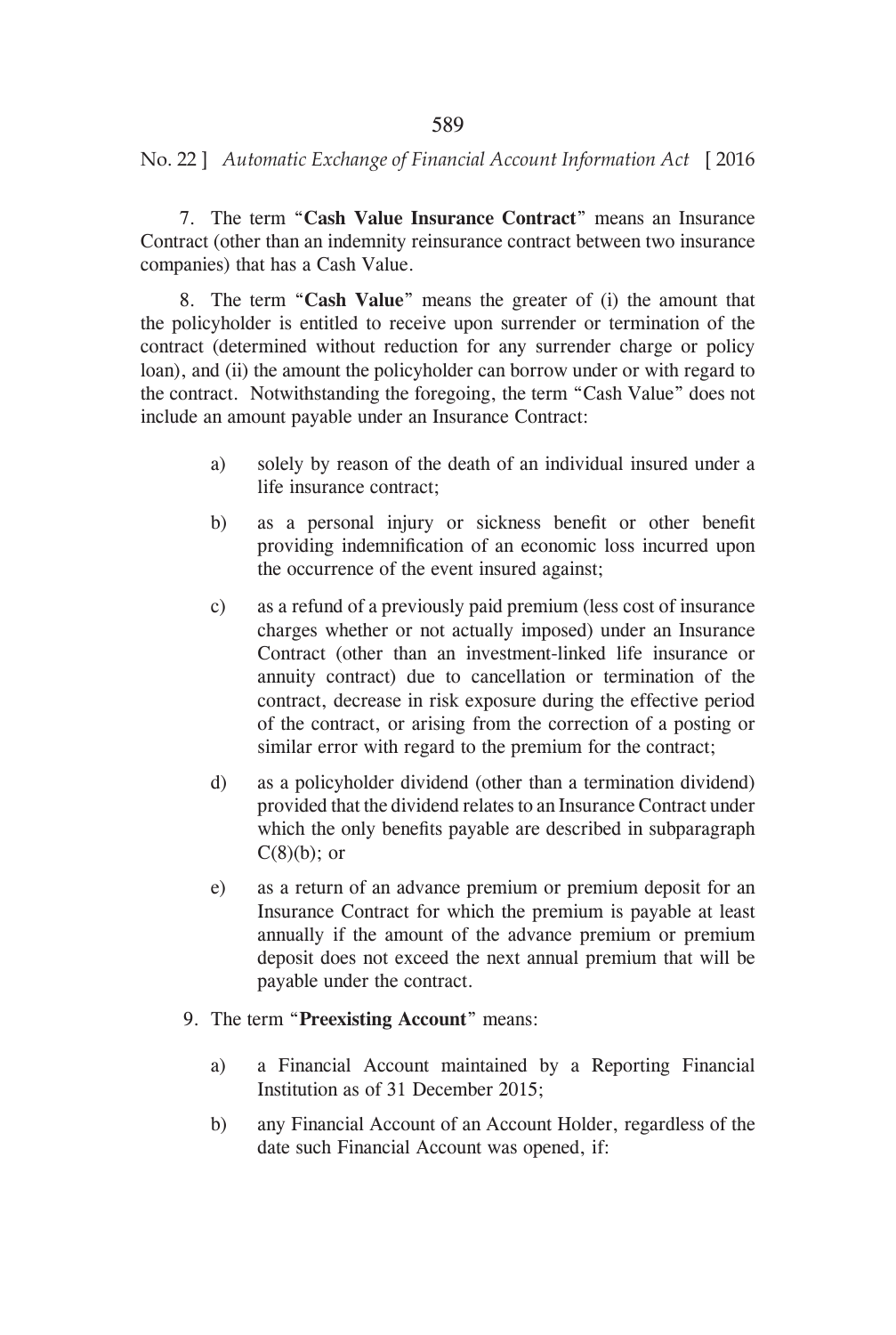- i) the Account Holder also holds with the Reporting Financial Institution (or with a Related Entity within the same jurisdiction as the Reporting Financial Institution) a Financial Account that is a Pre-existing Account under subparagraph  $C(9)(a)$ ;
- ii) the Reporting Financial Institution (and, as applicable, the Related Entity within the same jurisdiction as the Reporting Financial Institution) treats both of the aforementioned Financial Accounts, and any other Financial Accounts of the Account Holder that are treated as Pre-existing Accounts under point (b), as a single Financial Account for purposes of satisfying the standards of knowledge requirements set forth in paragraph A of Section VII, and for purposes of determining the balance or value of any of the Financial Accounts when applying any of the account thresholds;
- iii) with respect to a Financial Account that is subject to AML/ KYC Procedures, the Reporting Financial Institution is permitted to satisfy such AML/KYC Procedures for the Financial Account by relying upon the AML/KYC Procedures performed for the Pre-existing Account described in subparagraph  $C(9)(a)$ ; and
- iv) the opening of the Financial Account does not require the provision of new, additional or amended customer information by the Account Holder other than for the purposes of the CRS.

 10. The term "**New Account**" means a Financial Account maintained by a Reporting Financial Institution opened on or after 1 January 2016.

 11. The term "**Preexisting Individual Account**" means a Preexisting Account held by one or more individuals.

 12. The term "**New Individual Account**" means a New Account held by one or more individuals.

 13. The term "**Preexisting Entity Account**" means a Preexisting Account held by one or more Entities.

 14. The term "**Lower Value Account**" means a Preexisting Individual Account with an aggregate balance or value as of 31 December 2015 that does not exceed USD 1 000 000.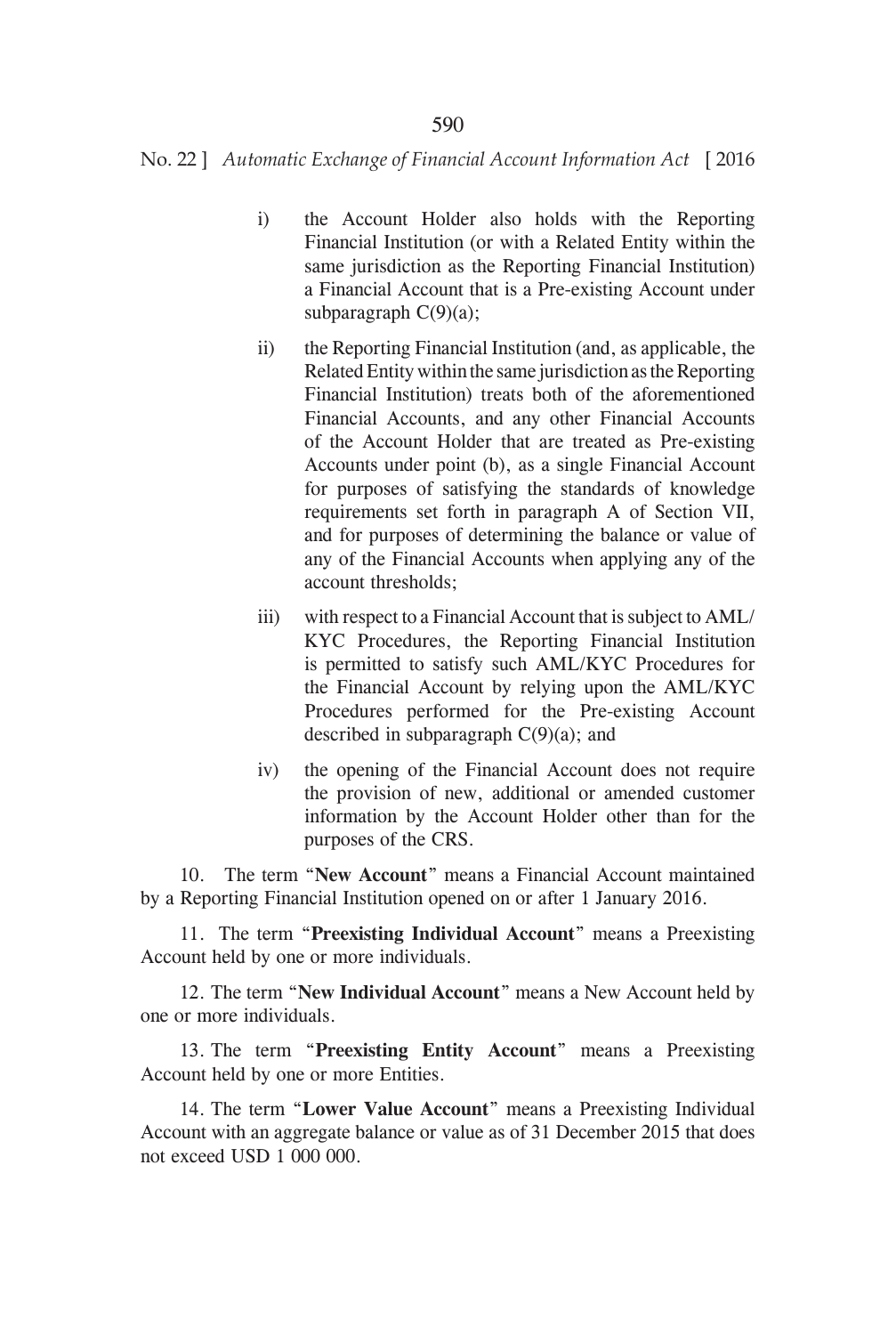15. The term "**High Value Account**" means a Preexisting Individual Account with an aggregate balance or value that exceeds USD 1000 000 as of 31 December 2015 or 31 December of any subsequent year.

 16. The term "**New Entity Account**" means a New Account held by one or more Entities.

17. The term "**Excluded Account**" means any of the following account:

- a) a retirement or pension account that satisfies the following requirements:
	- i) the account is subject to regulation as a personal retirement account or is part of a registered or regulated retirement or pension plan for the provision of retirement or pension benefits (including disability or death benefits);
	- ii) the account is tax-favoured (i.e. contributions to the account that would otherwise be subject to tax are deductible or excluded from the gross income of the account holder or taxed at a reduced rate, or taxation of investment income from the account is deferred or taxed at a reduced rate);
	- iii) information reporting is required to the tax authorities with respect to the account;
	- iv) withdrawals are conditioned on reaching a specified retirement age, disability, or death, or penalties apply to withdrawals made before such specified events; and
	- v) either (i) annual contributions are limited to USD 50,000 or less, or (ii) there is a maximum lifetime contribution limit to the account of USD 1,000,000 or less, in each case applying the rules set forth in paragraph C of Section VII for account aggregation and currency translation.

A Financial Account that otherwise satisfies the requirement of subparagraph  $C(17)(a)(v)$  will not fail to satisfy such requirement solely because such Financial Account may receive assets or funds transferred from one or more Financial Accounts that meet the requirements of subparagraph  $C(17)(a)$  or (b) or from one or more retirement or pension funds that meet the requirements of any of subparagraphs B(5) through (7).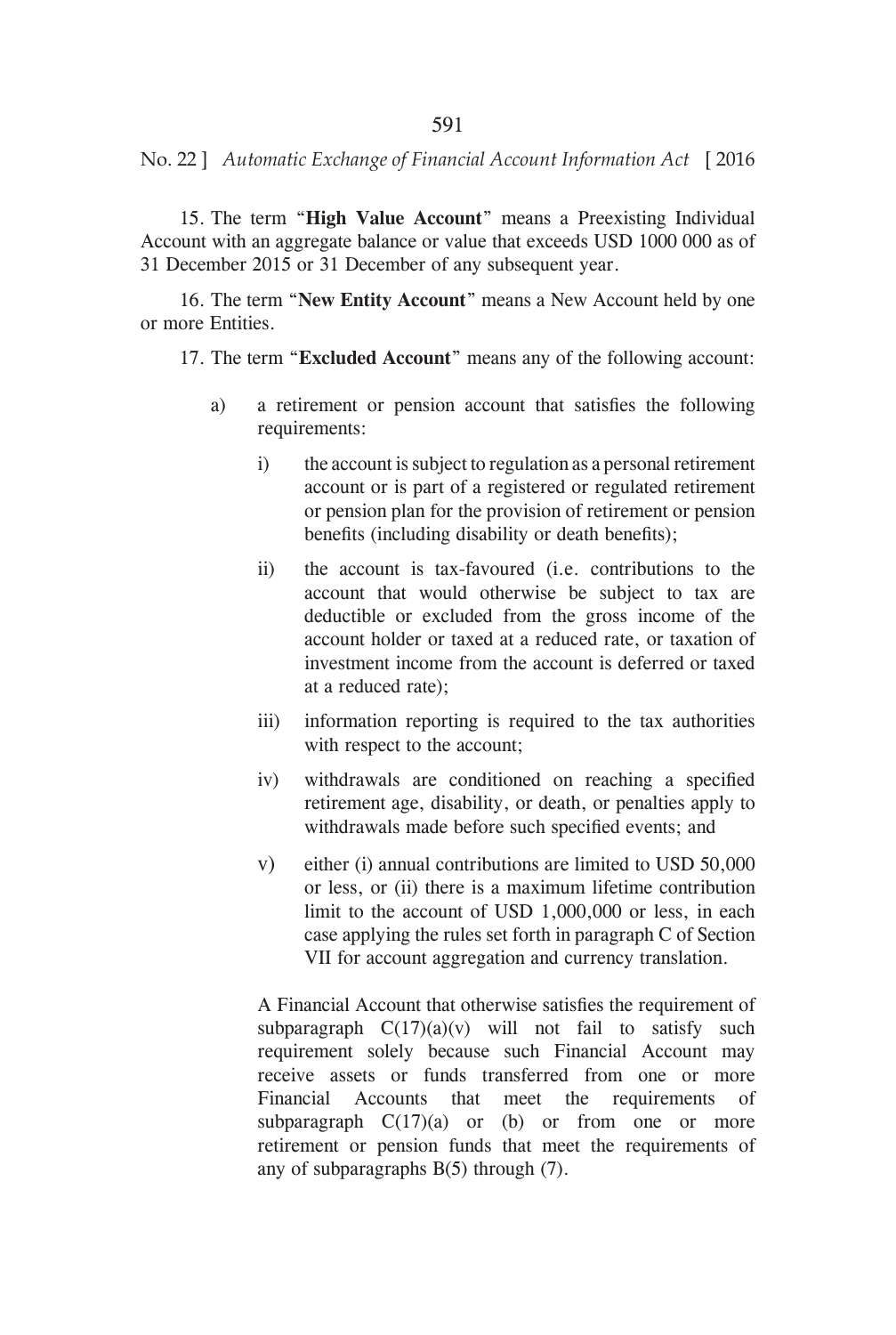- b) an account that satisfies the following requirements:
- i) the account is subject to regulation as an investment vehicle for purposes other than for retirement and is regularly traded on an established securities market, or the account is subject to regulation as a savings vehicle for purposes other than for retirement;
- ii) the account is tax-favoured (i.e. contributions to the account that would otherwise be subject to tax are deductible or excluded from the gross income of the account holder or taxed at a reduced rate, or taxation of investment income from the account is deferred or taxed at a reduced rate;
- iii) withdrawals are conditioned on meeting specific criteria related to the purpose of the investment or savings account (for example, the provision of educational or medical benefits), or penalties apply to withdrawals made before such criteria are met; and
- iv) annual contributions are limited to USD 50,000 or less, applying the rules set forth in paragraph C of Section VII for account aggregation and currency translation.

A Financial Account that otherwise satisfies the requirement of subparagraph  $C(17)(b)(iv)$  will not fail to satisfy such requirement solely because such Financial Account may receive assets or funds transferred from one or more Financial Accounts that meet the requirements of subparagraph  $C(17)(a)$  or (b) or from one or more retirement or pension funds that meet the requirements of any of subparagraphs B(5) through (7).

- c) a life insurance contract with a coverage period that will end before the insured individual attains age 90, provided that the contract satisfies the following requirements:
	- i) periodic premiums, which do not decrease over time, are payable at least annually during the period the contract is in existence or until the insured attains age 90, whichever is shorter;
	- ii) the contract has no contract value that any person can access (by withdrawal, loan, or otherwise) without terminating the contract;
	- iii) the amount (other than a death benefit) payable upon cancellation or termination of the contract exceed the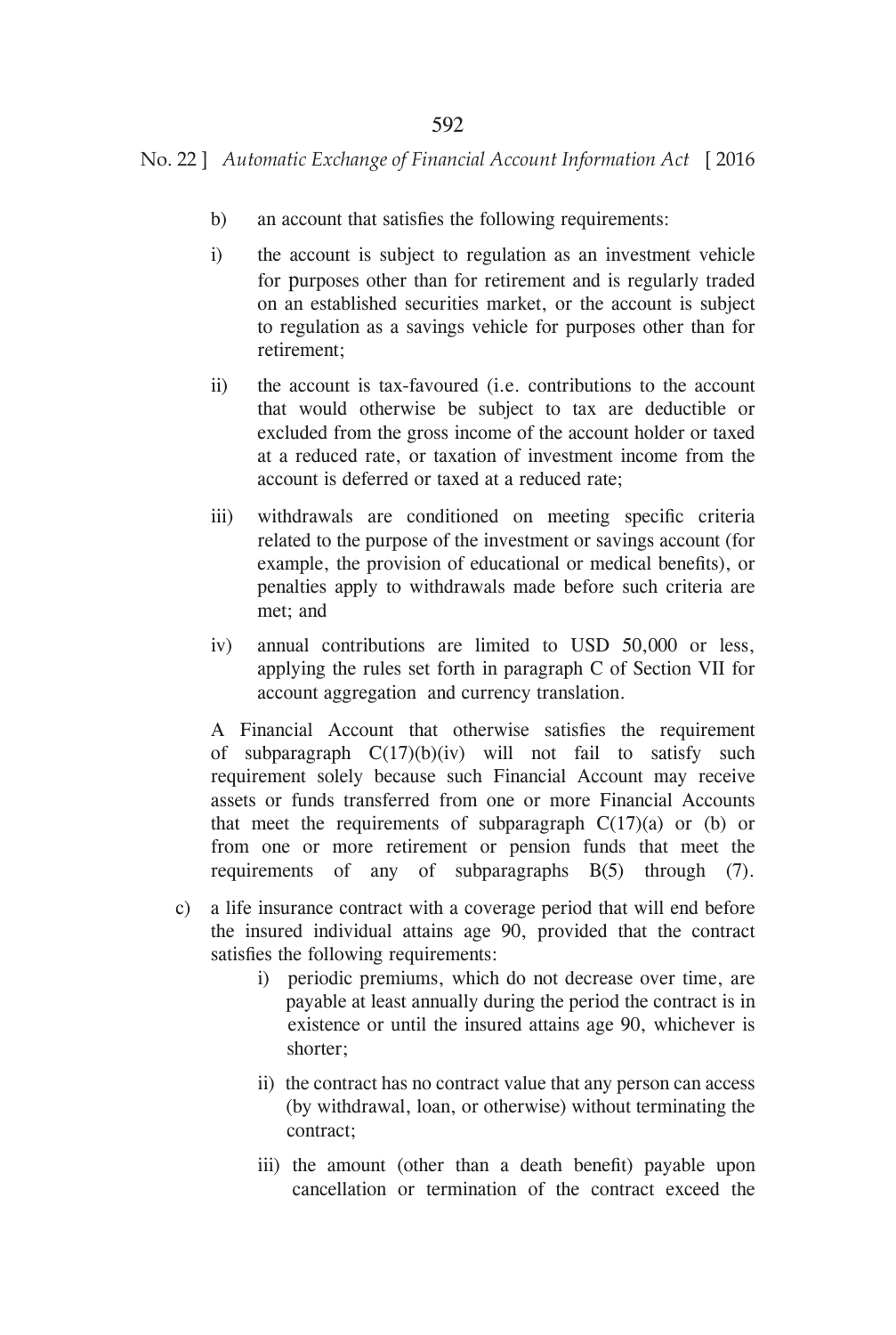aggregate premiums paid for the contract, less the sum or mortality, morbidity, and expense charges (whether or not actually imposed) for the period or periods of the contract's existence and any amounts paid prior to the cancellation or termination of the contract; and

- v) the contract is not held by a transferee for value.
- d) an account that is held solely by an estate if the documentation for such account includes a copy of the deceased's will or death certificate;
- e) an account established in connection with any of the following:
	- i) a court order or judgment;
	- ii) a sale, exchange, or lease of real or personal property, provided that the account satisfies the following requirements:
		- i) the account is funded solely with a down payment, earnest money, deposit in an amount appropriate to secure an obligation directly related to the transaction, or a similar payment, or is funded with a Financial Asset that is deposited in the account in connection with the sale, exchange, or lease of the property;
		- ii) the account is established and used solely to secure the obligation of the purchaser to pay the purchase price for the property, the seller to pay any contingent liability, or the lessor or lessee to pay for any damages relating to the leased property as agreed under the lease;
		- iii) the assets of the account, including the income earned thereon, will be paid or otherwise distributed for the benefit of the purchaser, seller, lessor, or lessee (including to satisfy such person's obligation) when property is sold, exchanged, or surrendered, or the lease terminates;
	- iv) the account is not a margin or similar account established in connection with a sale or exchange of a Financial Asset; and
	- v) the account is not associated with an account described in subparagraph  $C(17)(f)$ .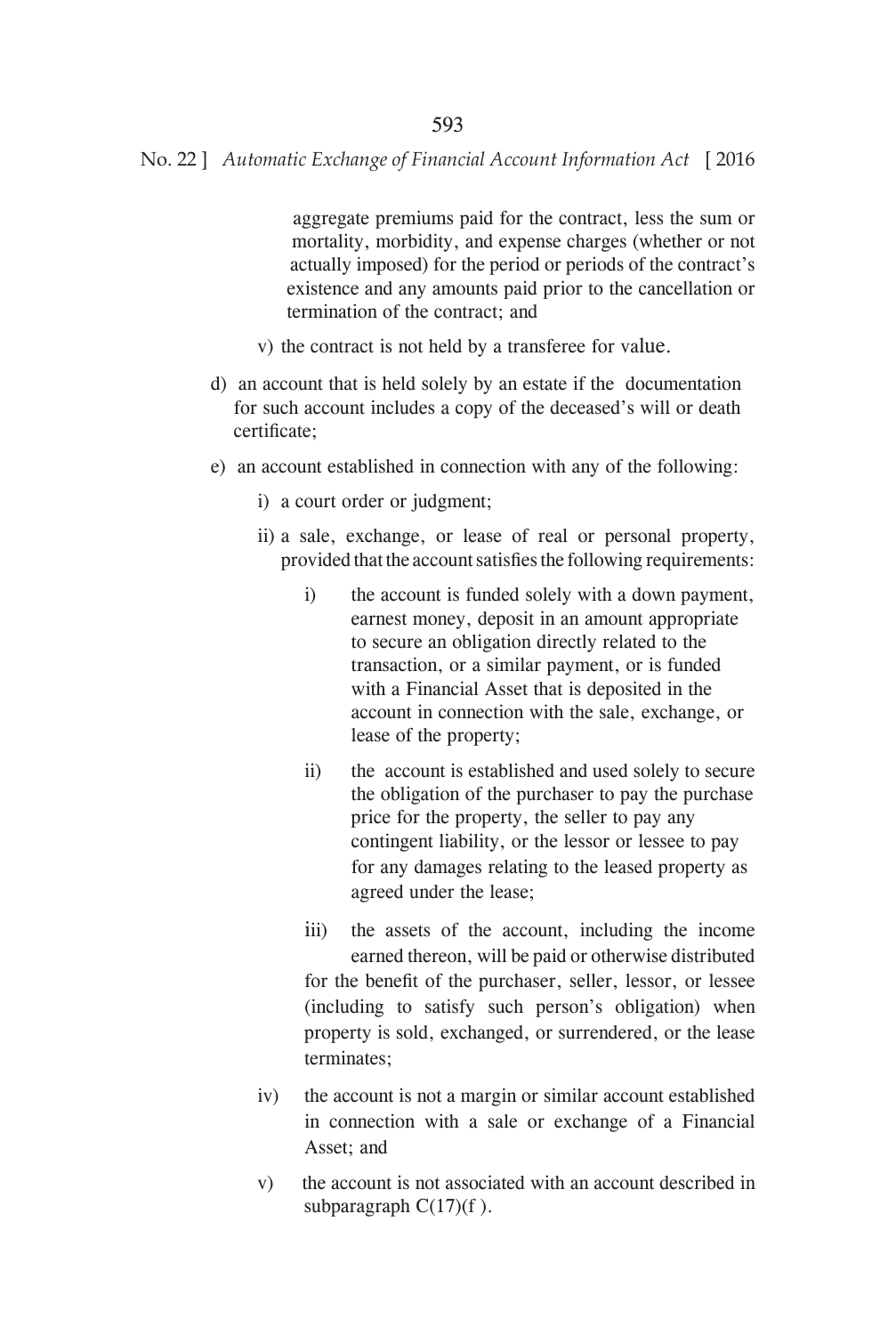- iii) a Depository Account that satisfies the following requirements:
	- i) the account exists solely because a customer makes a payment in excess of a balance due with respect to a credit card or other revolving credit facility and the overpayment is not immediately returned to the customer; and
	- ii) beginning on or before 1 January 2016, the Financial Institution implements policies and procedures either to prevent a customer from making an overpayment in excess of USD 50,000, or to ensure that any customer overpayment in excess of USD 50,000 is refunded to the customer within 60 days, in each case applying the rules set forth in paragraph C of Section VII for currency translation. For this purpose, a customer overpayment does not refer to credit balances to the extent of disputed charges but does include credit balances resulting from merchandise returns.
- g) any other account that presents a low risk of being used to evade tax, has substantially similar characteristics to any of the accounts described in subparagraphs  $C(17)(a)$  through (f), and is defined in domestic law as an Excluded Account, provided that the status of such account as an Excluded Account does not frustrate the purposes of the Common Reporting Standard.

#### **D. Reportable Account**

 1. The term "**Reportable Account**" means an account held by one or more Reportable Persons or by a Passive NFE with one or more Controlling Persons that is a Reportable Person, provided it has been identified as such pursuant to the due diligence procedures described in Sections II through VII.

 2. The term "**Reportable Person**" means a Reportable Jurisdiction Person other than: (i) a corporation the stock of which is regularly traded on one or more established securities markets; (ii) any corporation that is a Related Entity of a corporation described in clause (i); (iii) a Governmental Entity; (iv) an International Organisation; (v) a Central Bank; or (vi) a Financial Institution.

 3. The term "**Reportable Jurisdiction Person**" means an individual or Entity that is resident in a Reportable Jurisdiction under the tax laws of such jurisdiction, or an estate of a decedent that was a resident of a Reportable Jurisdiction. For this purpose, an Entity such as a partnership, limited liability partnership or similar legal arrangement that has no residence for tax purposes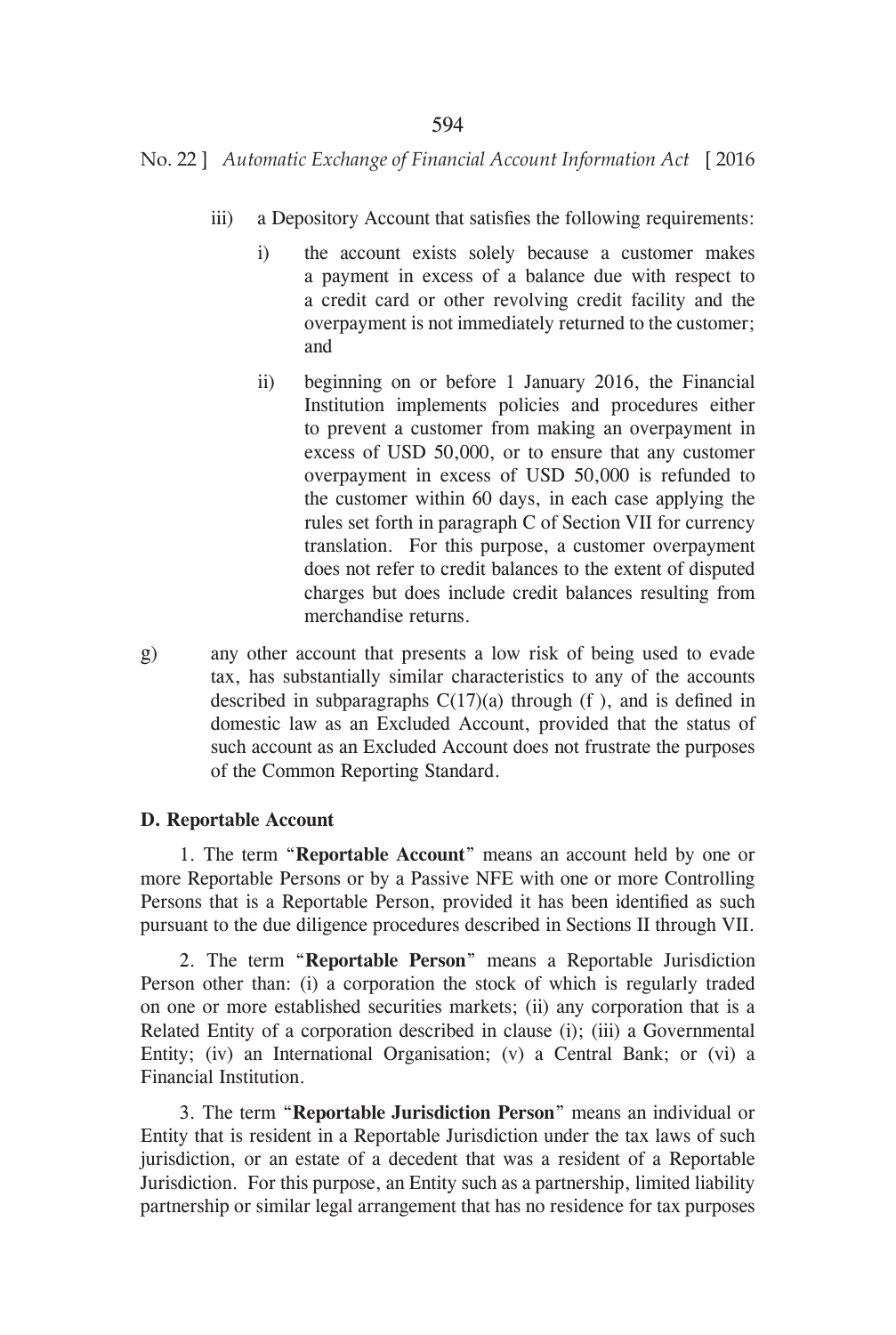shall be treated as resident in the jurisdiction in which its place of effective management is situated.

 4. The term "**Reportable Jurisdiction**" means a jurisdiction (i) with which an agreement is in place pursuant to which there is an obligation in place to provide the information specified in Section I, and (ii) which is identified in a published list.

 5. The term "**Participating Jurisdiction**" means a jurisdiction (i) with which an agreement is in place pursuant to which it will provide the information specified in Section I, and (ii) which is identified in a published list.

 6. The term "**Controlling Persons**" means the natural persons who exercise control over an Entity. In the case of a trust, such term means the settler(s), the trustee(s), the protector(s) (if any), the beneficiary(ies) or class(es) of beneficiaries, and any other natural person(s) exercising ultimate effective control over the trust, and in the case of a legal arrangement other than a trust, such term means persons in equivalent or similar positions. The term "Controlling Persons" must be interpreted in a manner consistent with the Financial Action Task Force Recommendations.

7. The term "**NFE**" means an Entity that is not a Financial Institution.

 8. The term "**Passive NFE**" means any: (i) NFE that is not an Active NFE; or (ii) an Investment Entity described in subparagraph  $A(6)(b)$  that is not a Participating Jurisdiction Financial Institution.

 9. The term "**Active NFE**" means any NFE that meets any of the following criteria:

- a) less than 50% of the NFE's gross income for the preceding calendar year or other appropriate reporting period is passive income and less than 50% of the assets held by the NFE during the preceding calendar year or other appropriate reporting period are assets that produce or are held for the production of passive income;
- b) the stock of the NFE is regularly traded on an established securities market or the NFE is a Related Entity of an Entity the stock of which is regularly traded on an established securities market;
- c) the NFE is a Governmental Entity, an International Organisation, a Central Bank, or an Entity wholly owned by one or more of the foregoing;
- d) substantially all of the activities of the NFE consist of holding (in whole or in part) the outstanding stock of, or providing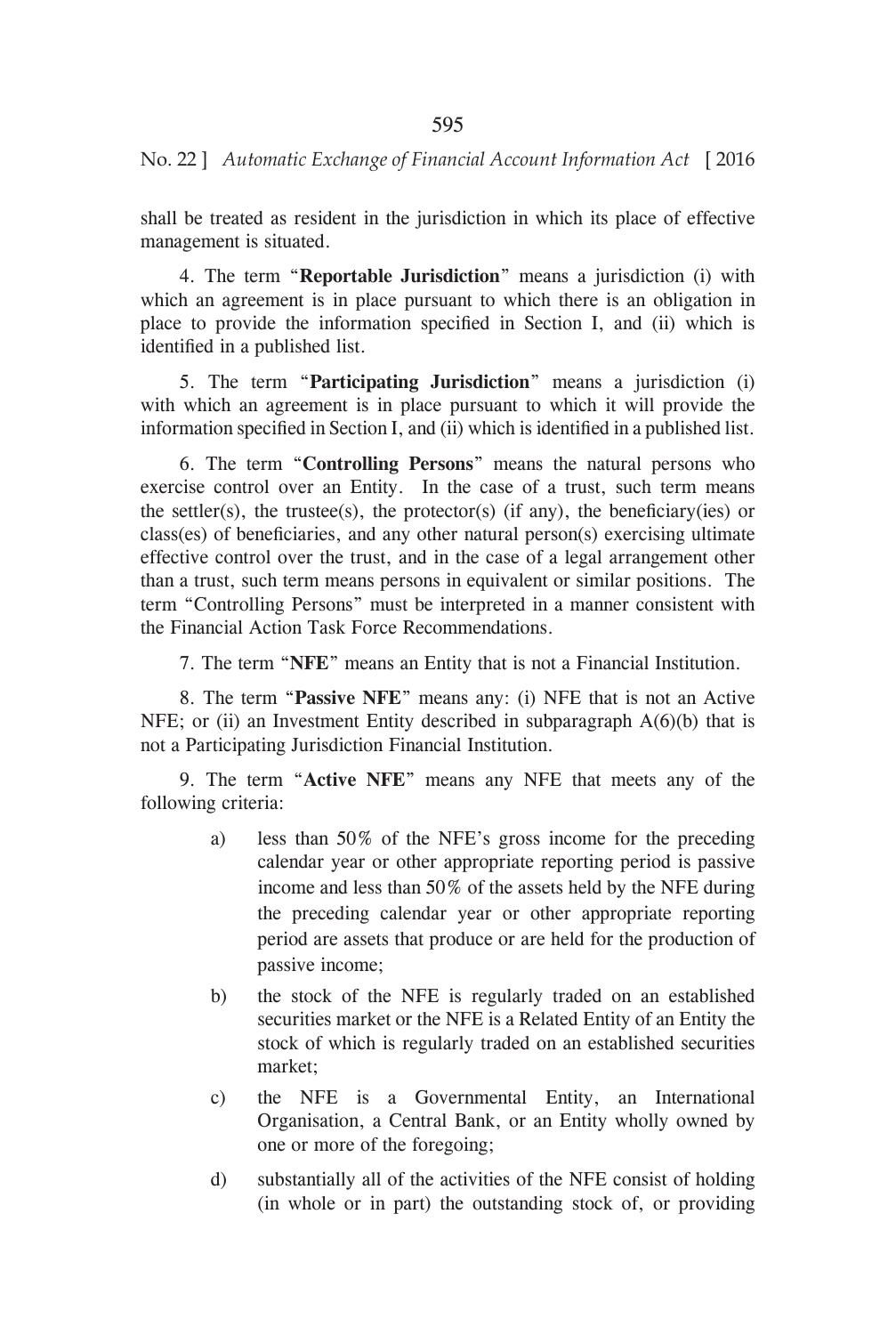financing and services to, one or more subsidiaries that engage in trades or businesses other than the business of a Financial Institution, except that an Entity does not qualify for this status if the Entity functions (or holds itself out) as an investment fund, such as a private equity fund, venture capital fund, leveraged buyout fund, or any investment vehicle whose purpose is to acquire or fund companies and then hold interests in those companies as capital assets for investment purposes;

- e) the NFE is not yet operating a business and has no prior operating history, but is investing capital into assets with the intent to operate a business other than that of a Financial Institution, provided that the NFE does not qualify for this exception after the date that is 24 months after the date of the initial organization of the NFE;
- f) the NFE was not a Financial Institution in the past five years, and is in the process of liquidating its assets or is reorganizing with the intent to continue or recommence operations in a business other than that of a Financial Institution;
- g) the NFE primarily engages in financing and hedging transactions with, or for, Related Entities that are not Financial Institutions, and does not provide financing or hedging services to any Entity that is not a Related Entity, provided that the group of any such Related Entities is primarily engaged in a business other than that of a Financial Institution; or
- h) the NFE meets all of the following requirements:
	- i) it is established and operated in its jurisdiction of residence exclusively for religious, charitable, scientific, artistic, cultural, athletic, or educational purposes; or it is established and operated in its jurisdiction of residence and it is a professional organization, business league, chamber of commerce, labour organization, agricultural or horticultural organization, civic league or an organization operated exclusively for the promotion of social welfare;
	- ii) it is exempt from income tax in its jurisdiction of residence;
	- iii) it has no shareholders or members who have a proprietary or beneficial interest in its income or assets;
	- iv) the applicable laws of the NFE's jurisdiction of residence or the NFE's formation documents do not permit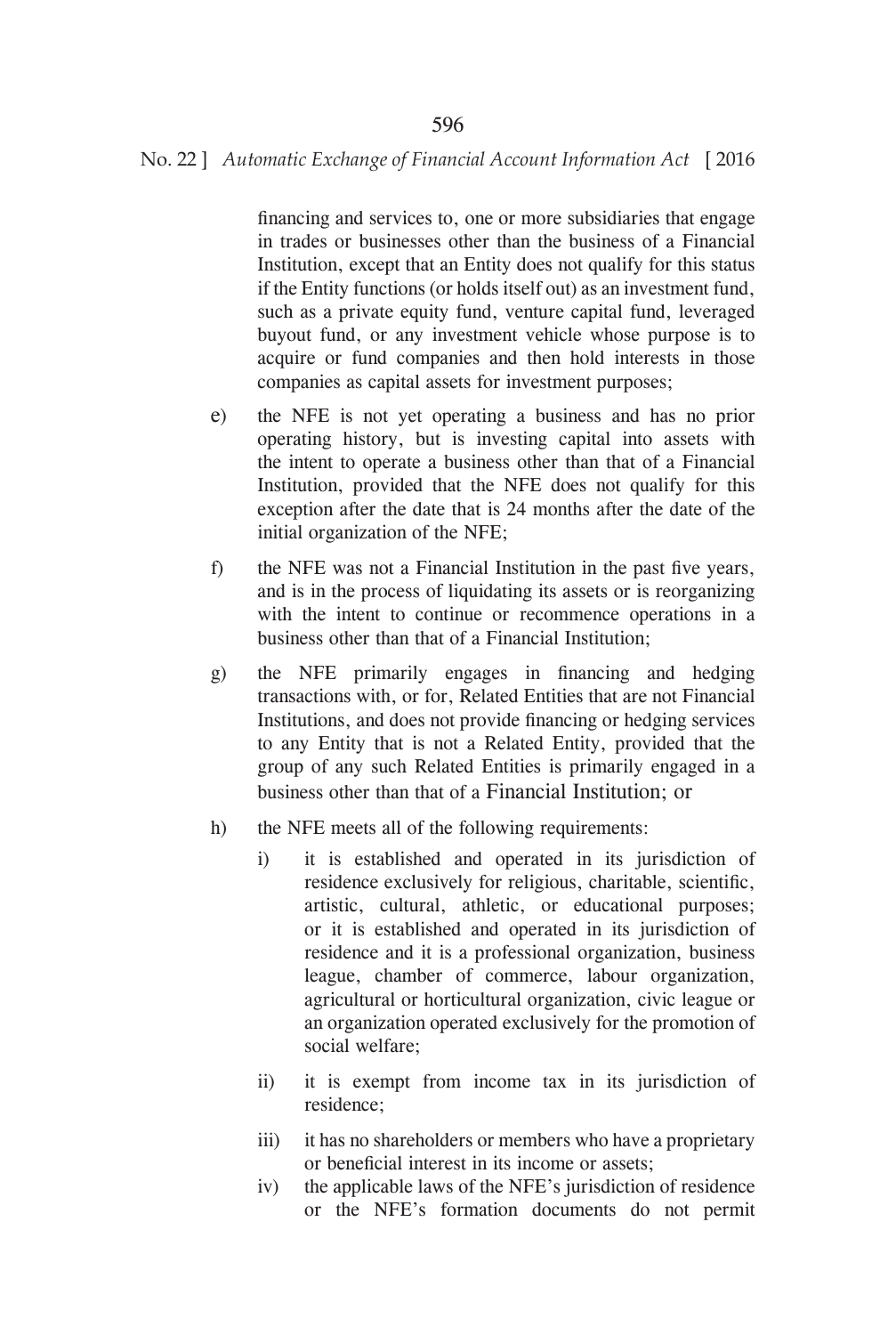any income or assets of the NFE to be distributed to, or applied for the benefit of, a private person or noncharitable Entity other than pursuant to the conduct of the NFE's charitable activities, or as payment of reasonable compensation for services rendered, or as payment representing the fair market value of property which the NFE has purchased; and

v) the applicable laws of the NFE's jurisdiction of residence or the NFE's formation documents require that, upon the NFE's liquidation or dissolution, all of its assets be distributed to a Governmental Entity or other non-profit organization, or escheat to the government of the NFE's jurisdiction of residence or any political subdivision thereof.

#### **E. Miscellaneous**

 1. The term "Account Holder" means the person listed or identified as the holder of a Financial Account by the Financial Institution that maintains the account. A person, other than a Financial Institution, holding a Financial Account for the benefit or account of another person as agent, custodian, nominee, signatory, investment advisor, or intermediary, is not treated as holding the account for purposes of the Common Reporting Standard, and such other person is treated as holding the account. In the case of a Cash Value Insurance Contract or an Annuity Contract, the Account Holder is any person entitled to access the Cash Value or change the beneficiary of the contract. If no person can access the Cash Value or change the beneficiary, the Account Holder is any person named as the owner in the contract and any person with a vested entitlement to payment under the terms of the contract. Upon the maturity of a Cash Value Insurance Contract or an Annuity Contract, each person entitled to receive a payment under the contract is treated as an Account Holder.

 2. The term "AML/KYC Procedures" means the customer due diligence procedures of a Reporting Financial Institution pursuant to the anti-money laundering or similar requirements to which such Reporting Financial Institution is subject.

 3. The term "Entity" means a legal person or a legal arrangement, such as a corporation, partnership, trust, or foundation.

 4. An Entity is a "Related Entity" of another Entity if (i) either Entity controls the other Entity; (ii) the two Entities are under common control; or (iii) the two Entities are Investment Entities described in subparagraph A(6) (b), are under common management, and such management fulfils the due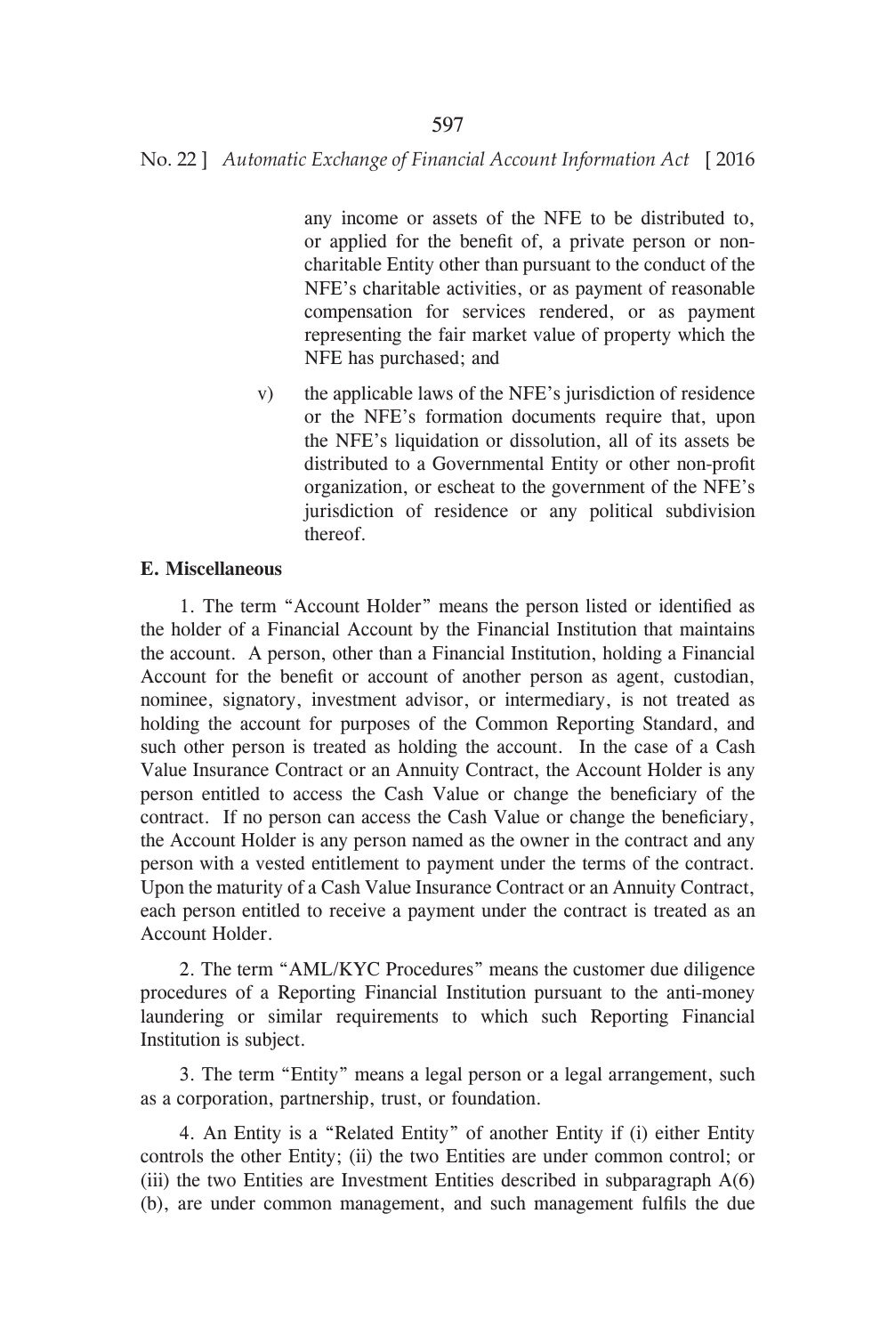diligence obligations of such Investment Entities. For this purpose control includes direct or indirect ownership of more than 50% of the vote and value in an Entity.

 5. The term "TIN" means Taxpayer Identification Number (or functional equivalent in the absence of a Taxpayer Identification Number).

## 6. The term "**Documentary Evidence**" includes any of the following:

- a) a certificate of residence issued by an authorized government body (for example, a government or agency thereof, or a municipality) of the jurisdiction in which the payee claims to be a resident.
- b) with respect to an individual, any valid identification issued by an authorized government body (for example, a government or agency thereof, or a municipality), that includes the individual's name and is typically used for identification purposes.
- c) with respect to an Entity, any official documentation issued by an authorized government body (for example, a government or agency thereof, or a municipality) that includes the name of the Entity and either the address of its principal office in the jurisdiction in which it claims to be a resident or the jurisdiction in which the Entity was incorporated or organized.
- d) any audited financial statement, third-party credit report, bankruptcy filing, or securities regulator's report.

 With respect to a Pre-existing Entity Account, Reporting Financial Institutions may use as Documentary Evidence any classification in the Reporting Financial Institution's records with respect to the Account Holder that was determined based on a standardised industry coding system, that was recorded by the Reporting Financial Institution consistent with its normal business practices for purposes of AML/KYC Procedures or another regulatory purposes (other than for tax purposes) and that was implemented by the Reporting Financial Institution prior to the date used to classify the Financial Account as a Pre-existing Account, provided that the Reporting Financial Institution does not know or does not have reason to know that such classification is incorrect or unreliable. The term "standardised industry coding system" means a coding system used to classify establishments by business type for purposes other than tax purposes.

8. The term "**Foreign Jurisdiction**" means any jurisdiction other than the jurisdiction of the Reporting Financial Institution.